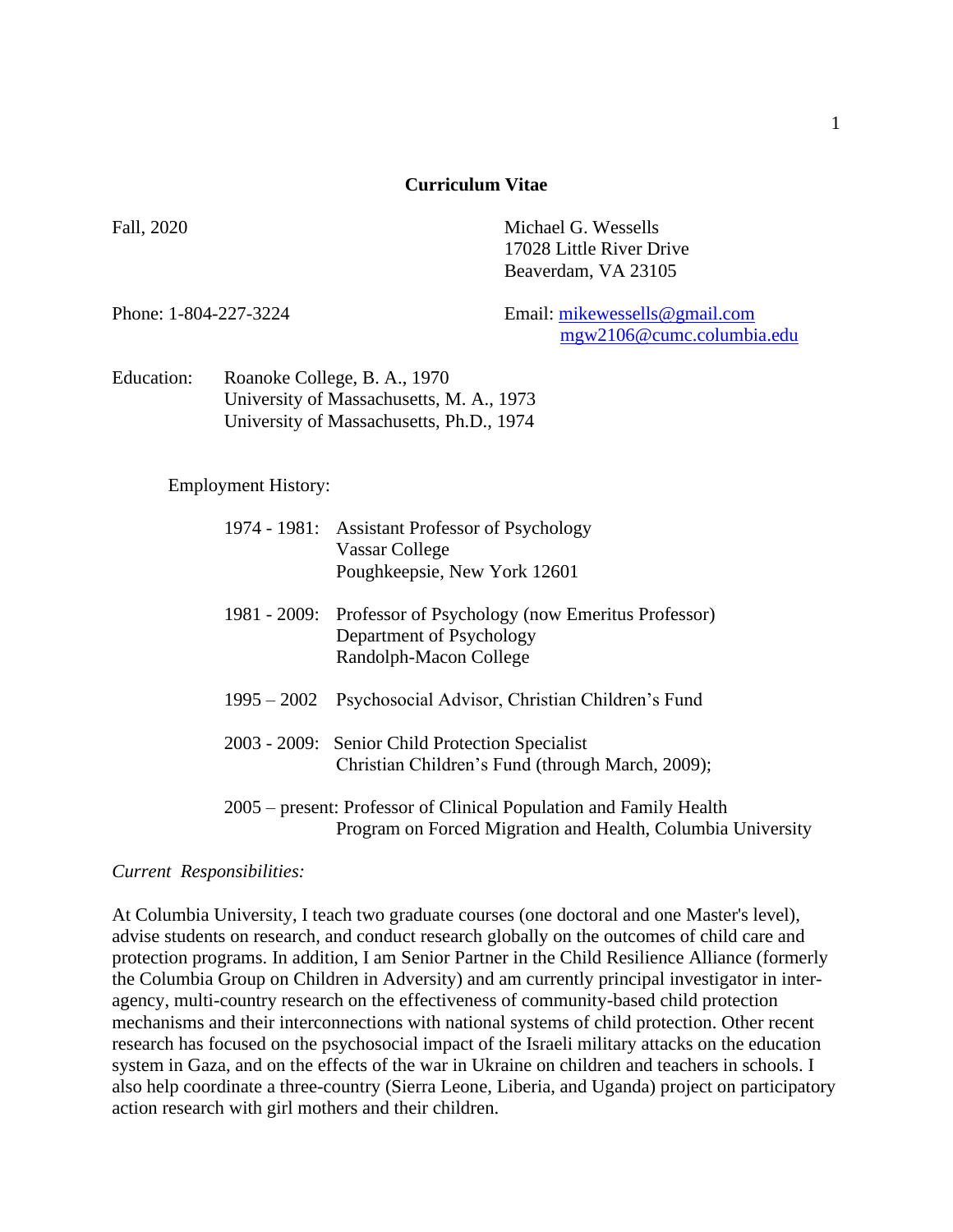#### *Practitioner Background:*

For 15 years (1995-2009), working primarily with Christian Children's Fund (CCF) as Global Child Protection Specialist and then as Senior Advisor on Child Protection, I worked with national teams in war- and disaster-affected countries to develop holistic, community-based, culturally grounded programs on psychosocial support and child protection. I also advised on child protection programs worldwide; represented CCF on global initiatives such as the global UN-NGO IASC Task Force on Mental Health and Psychosocial Support in Emergency Settings; represented CCF on policy initiatives such as the Paris Principles governing the reintegration of formerly recruited children; built agency capacities for child protection globally (33 countries) and regionally; worked with UN agencies and donors such as UNICEF, USAID, and BPRM on policy issues and program support; participated as a member of CCF's emergency response team; and helped to conduct research on the outcomes of psychosocial and child protection programs.

## **Professional Offices & Service:**

### *U. N./NGO Service:*

- Member, Technical Expert Group, Joining Forces to Prevent Child Sexual Exploitation and Abuse in World Bank Activities, 2020 – 2022
- Member, Olympic Refuge Foundation Think Tank on sport for protection, mental health, and psychosocial well-being of global refugee and displaced children and youth, 2020-2022
- Member, Scientific & Practice Advisory Board of a global initiative on Mental Health and Psychosocial Support in Humanitarian Crises: Setting Consensus-Based Research Priorities for 2021-2030
- Member, Prevention Initiative of the Alliance for Child Protection in Humanitarian Action, 2020
- Expert witness for the Prosecution in the International Criminal Court trial of Dominic Ongwen, 2017-2018
- Consultant, WHO, on self-help and community action for the revision of the SPHERE Handbook, 2018
- Psychosocial Focal Point for revision of the SPHERE Handbook, 2009-2010
- Psychosocial Focal Point for update of the Inter-Agency Network for Education in Emergencies (INEE) Minimum Standards, 2009-2010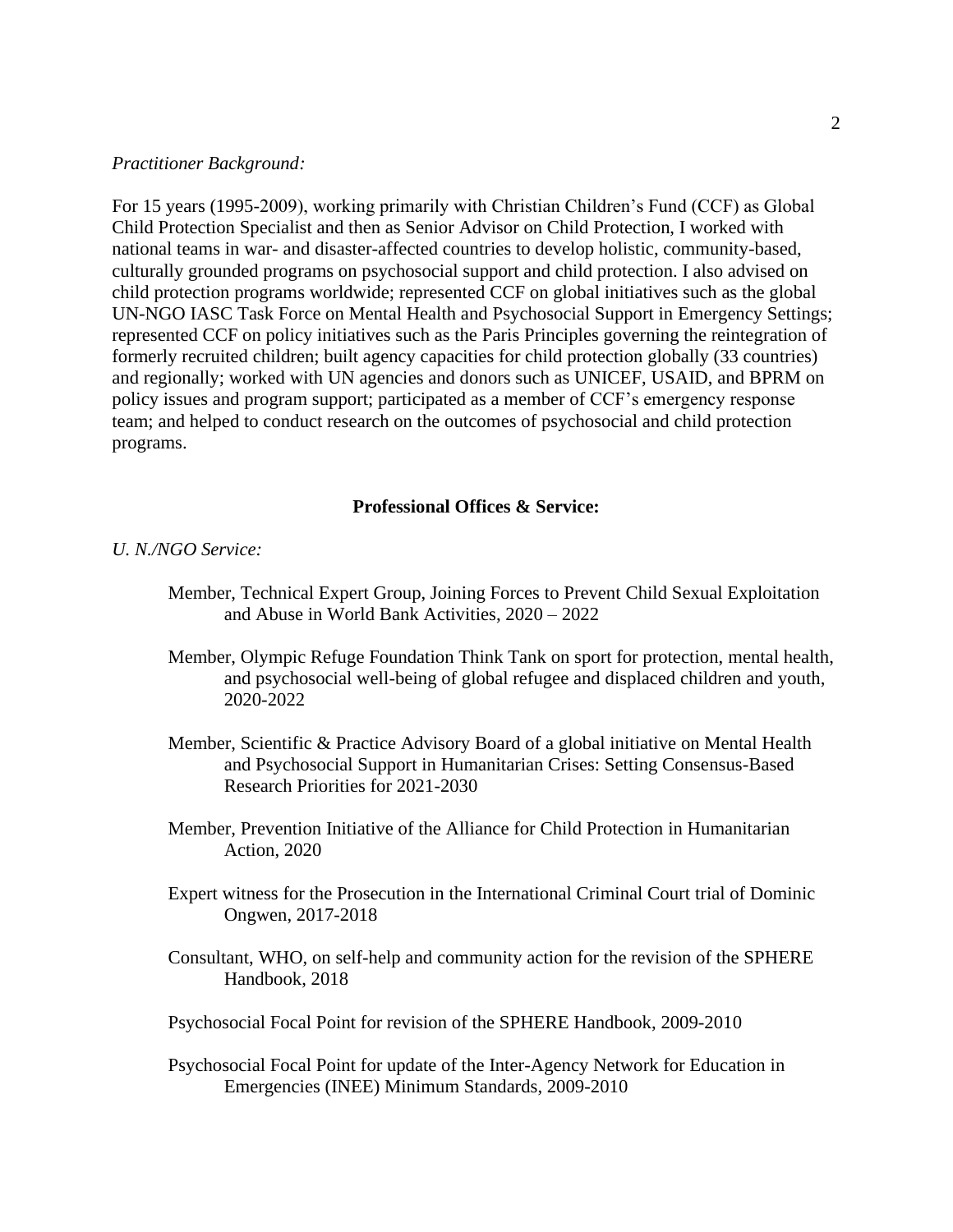- Co-Chair of Inter-Agency Standing Committee Task Force on Mental Health and Psychosocial Support in Emergency Settings, 2005- 2007
- Member, Interagency Reference Group on Mental Health and Psychosocial Support, 2008 - present
- Member, Inter-Agency Task Force for Developing Global Child Protection Standards, 2010-present
- Advisory Committee member for the Machel Study (UN Study on Children and Armed Conflict) Ten-Year Strategic Review
- Member, global Child Protection Working Group
- Steering Committee Member on the Paris Principles (Principles and Guidelines on Children Associated with Armed Forces or Armed Groups) until 2009
- Technical Advisory Panel member for the UNICEF study of children born to girls and women survivors of gender-based violence in DRC
- Member of informal Psychosocial Advisory Group to President Clinton regarding the post-tsunami recovery effort
- Co-Chair, InterAction Protection Working Group, 2004
- Editorial Advisory Board for the Psychosocial Webpage for the Coalition to Stop the Use of Child Soldiers
- Co-organizer (with General Dallaire and Search for Common Ground) of the North American academic consultation on the Child Soldiers Initiative

### *Editorial Boards:*

International Advisory Panel: *Intervention* (2010 - 2015) Editorial Board Member, *Peace and Conflict: Journal of Peace Psychology*, 2010 – Editorial Board Member, *Child Abuse and Neglect: The International Journal*, 2013-

#### *American Psychological Association:*

- Associate Editor, *Peace and Conflict: Journal of Peace Psychology*, Publication of the APA Division of Peace Psychology, 1994 - 2010
- President, Division of Peace Psychology of the American Psychological Association, 1991 - 1992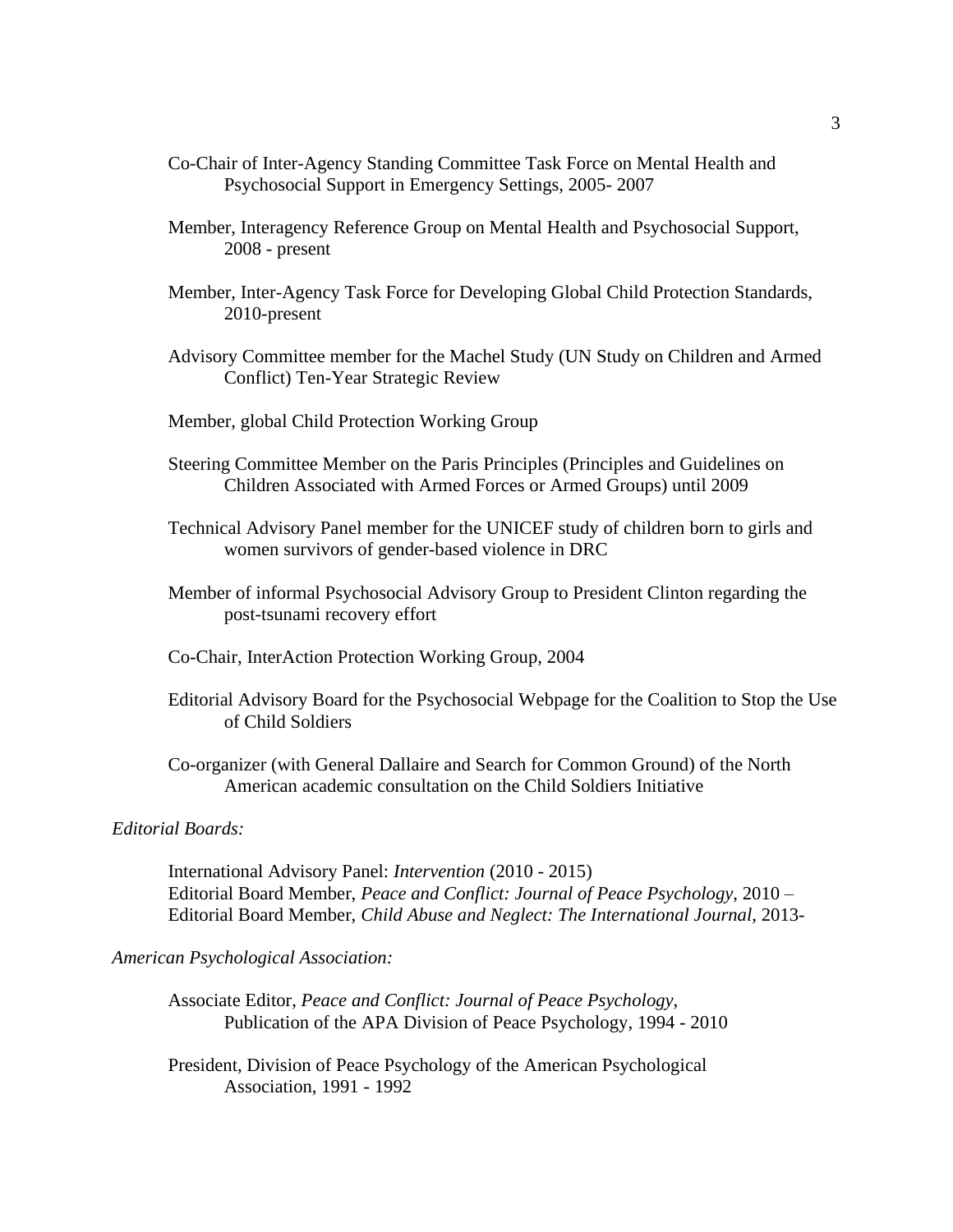Member, APA Presidential Task Force on Prevention of Terrorism, 2002 – 2003

- Member, APA Presidential Task Force on Psychological Ethics and International Security, 2005
- Co-Chair, Joint APA-CPA Presidential Initiative on Ethnopolitical Warfare: Origins, Intervention, and Prevention, 1997 - 1998
- Chair, Committee on Division APA Relations (CODAPAR), American Psychological Association, 1994
- Member, Committee on International Relations in Psychology, 1999 2001 (Chair Sub-committee on APA-U.N. activities)
- Program Chair, Division of Peace Psychology of the American Psychological Association, 1990 - 1991
- APA Commission on the Golden Anniversary of Divisions, Representative for Division 48
- Co-Coordinator of the National Steering Committee to establish a Division of Peace Psychology in the American Psychological Association, 1986 - 1989
- Chair, Publications Committee, APA Division of Peace Psychology, 1993 1994
- Co-Chair, Task Force on International Alliances and Ventures, APA Division of Peace Psychology, 1993 - 1998
- Member of SPSSI (Society for the Psychological Study of Social Issues) Committee on the U. N. and International Affairs, 1994 - 1999

*Psychologists for Social Responsibility:*

- President, Psychologists for Social Responsibility (PsySR), 1994 1996
- Chair, Operations Committee, Psychologists for Social Responsibility (PsySR), 1989 - 1994

National Steering Committee Member, PsySR, 1987 - present

Steering Committee Member, Steering Committee for Conference on Personal and Community Reconstruction, Resilience, and Empowerment in Times of Ethnopolitical Conflict conducted at University of Maine, Orono, July, 2002.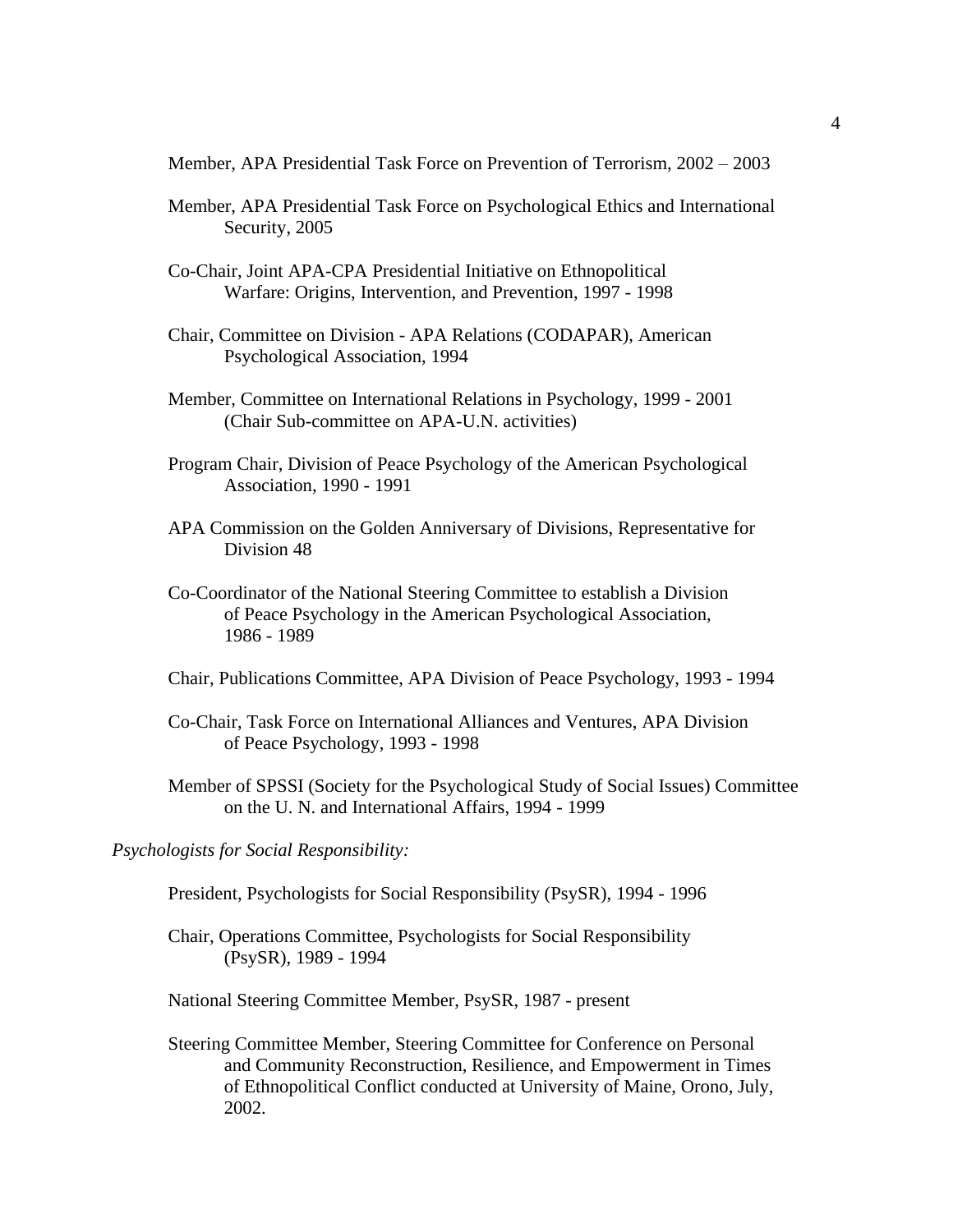- Advisory Board Member, Rethinking Gender and War Conference conducted Fall, 2003
- Member, Coordinating Group of the Cultures of Peace Practitioners' Network, 1996 - present

Chair, National Briefing Papers Task Force, PsySR, 1986 - 1988

*International Union of Psychological Science:*

Chair, Committee for the Psychological Study of Peace (CPSP), 1991 - 1999

- Steering Committee Member, Dag Hammarskjold Seminar on Diplomacy and Psychology: Psychological Contributions to International Negotiations, Conflict Prevention, and World Peace, XXVII International Congress of Psychology
- Organizer, UNESCO-funded Workshop on Youth and Political Violence in Southern Africa, 1997
- Organizer, Third International Symposium on the Contributions of Psychology to Peace, August, 1993

*International Association of Applied Psychology:*

Program Committee Chair, Division of Political Psychology, 1994 - 1998

Scientific Program Committee Member, 24th International Congress of Applied Psychology

*Other:*

- International Program Committee member, *Coping and Resilience Conference Dubrovnik 2009*
- International Advisory Board member for the two-volume *Encyclopedia of Peace Psychology*

International Editorial Advisory Panel for *Intervention: International Journal of Mental Health, Psychosocial Work and Counselling in Areas of Armed Conflict*

Co-Organizer, interagency actions research project, *Girl mothers in fighting forces and their children in Northern Uganda and Sierra Leone/Liberia: Action research to improve their situations*. Initial planning meeting conducted in Bellagio, Italy Oct.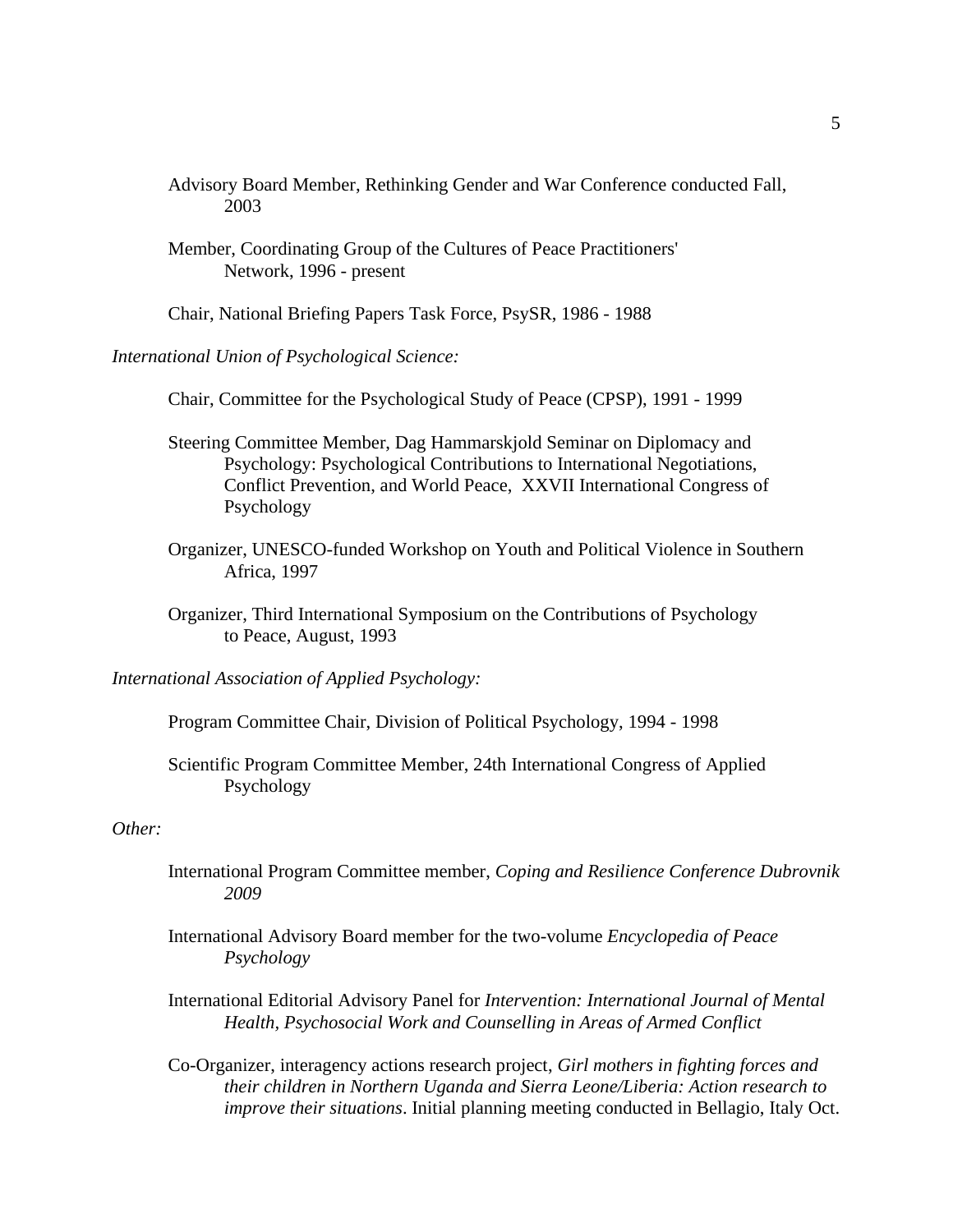2-10, 2006.

Advisory Board Member, Tending the Fire by Supporting Humanitarian Workers

- Advisory Board Member, Institute on Family Life and Neighborhood Development, Clemson University
- Editorial Board Member, *International Journal of Group Tensions*
- Core Member, Mellon Foundation Working Group on Psychosocial Assistance to Refugees, An Academic-NGO Partnership
- Core Group Member, Committee on Measuring Psychosocial Impact in Children in Crisis Programs
- Core Group Member, Cross-Cultural Resource Network
- Advisory Council Member, Toda Institute for Global Peace and Policy Research
- Advisor, Research Programme on Children and Peace coordinated by Drs. Louis Oppenheimer (Netherlands) and Solweig Haaglund (Sweden)
- Advisory Committee Member for *Liberal Education*, the quarterly journal of the Association of American Colleges
- Leadership Council Member, Alliance for Our Common Future, 1989 1995
- Advisory Board Member, The Peace Project (Santa Cruz, CA)
- Advisory Board Member, Public Policy workshop Program on Behavioral Approaches to the Prevention of Nuclear War, Cambridge Center for Behavioral Studies

### **Administrative Experience:**

Coordinator of Interdisciplinary Studies, Randolph-Macon College, 1988 - 1995

Associate Dean of the College, Randolph-Macon College, 1990 - 1991

Assistant Dean of Academic Planning, Randolph-Macon College, 1988 - 1990

Chair, Department of Psychology, Randolph-Macon College,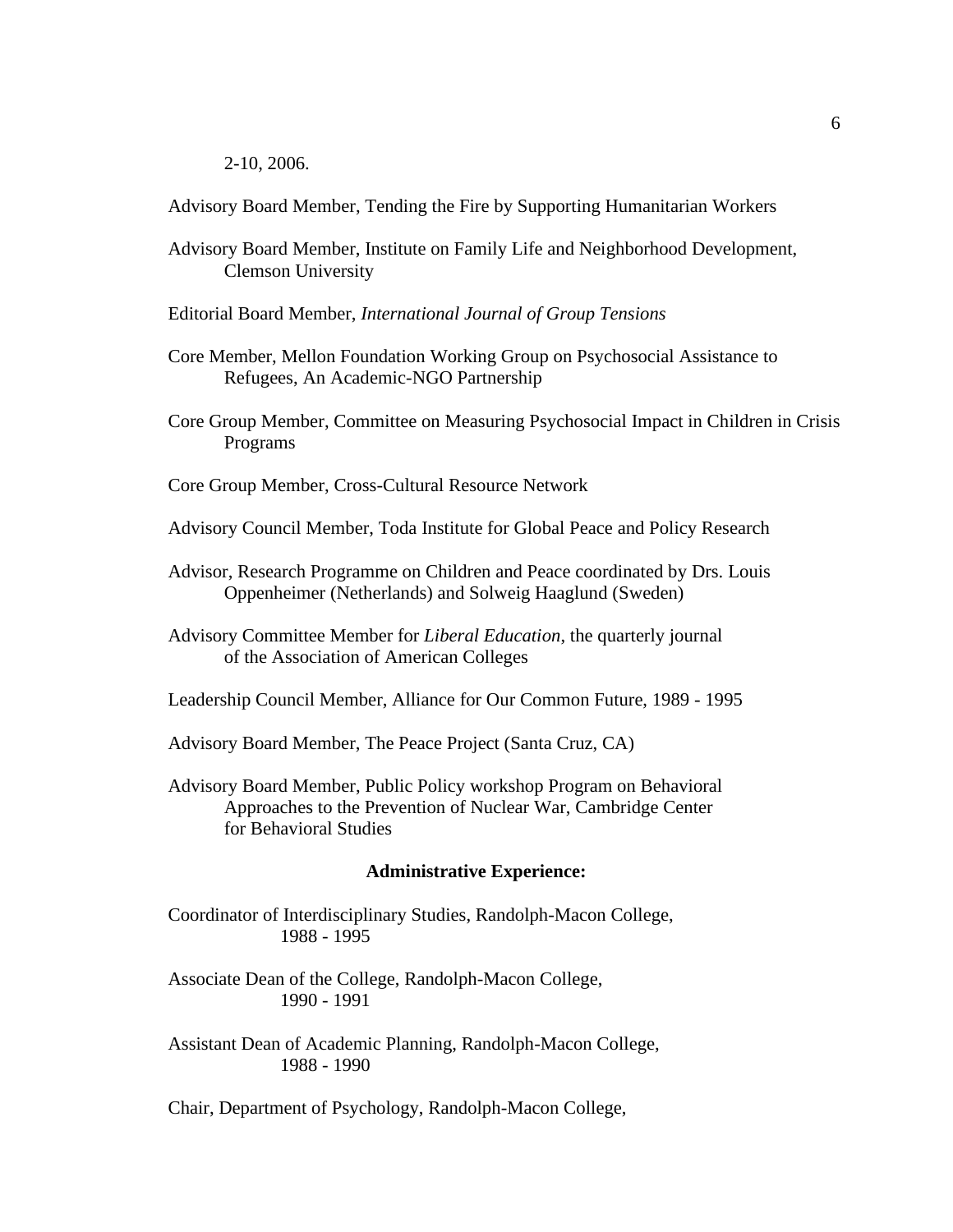### **Recent Consulting Experience**

**Christian Children's Fund:** Senior psychosocial consultant (1995-2009) on child protection and community-based programs run by national staff for assisting war-affected children and families in Afghanistan, Albania, Angola, Colombia, East Timor, Guatemala, Honduras, Kosova, Sierra Leone, South Africa, Senegal (Casamance), Sri Lanka, and Uganda. Responsibilities include conducting psychosocial situation analyses; program conceptualization, planning and development; evaluation planning; assistance in program monitoring and evaluation; information dissemination; proposal writing; strategic planning and integration of psychosocial assistance into programs agency-wide (33 countries); incorporation into programs on healing elements regarding peace education, tolerance-building, and conflict mitigation and prevention; conduct field-based training for national teams on issues of psychosocial support and child protection; development and coordination of psychosocial technical assistance group; emergency planning, response, and capacity building; prevention of child sexual exploitation.

**United Nations:** Consultant with UNICEF on the psychosocial sections of the 1996 report on *Impact of Armed Conflict on Children*. Participated in the March, 2000 Consultation on Children in Armed Conflict organized by OSRSG for Children and Armed Conflict. Psychosocial consultant for the U. N. Study on Impact of Armed Conflict on Children; consultant with UNESCO Culture of Peace Programme on psychological dimensions of cultures of peace; analyst for UNICEF's Education Cluster on the implications of the Graca Machel Study for Early Child Development; panel member for selecting NGO participants in the Winnipeg meeting, International Conference on War-affected Children. Participant in global research network (and Steering Committee thereof) on children in armed conflict facilitated by the office of the Special Representative to the Secretary-General on Children and Armed Conflict. In December, 2005, conducted a national strategic planning workshop for the psychosocial sector in Sri Lanka. Member of the Steering Group of the review team of the Cape Town principles that guide efforts on children's disarmament, demobilization, and reintegration. Consultant on the Machel plus 10 Strategic Review (2008-9). Drafted strategic plan for UNESCO psychosocial programming (2009). As consultant with UNICEF and the Education Cluster, I developed inter-agency guiding principles on Child Friendly Spaces (2010).

**U. S. State Department:** Through the Bureau of Population, Refugees, and Migration, I have helped to establish an NGO consortium (partners consist of Christian Children's Fund, International Rescue Committee, and Save the Children/US) to conduct emergency, childfocused assessments worldwide and to conduct training and capacity-building activities in three regions of Africa. In Spring, 2002, I conducted a child-focused situation assessment in Northern Afghanistan as part of the Consortium effort. In September, 1999, I was a member of an 11 person Psychosocial Needs Assessment Delegation to Kosovo initiated at the request of the President, commissioned by the State Department, and organized by the International Rescue Committee.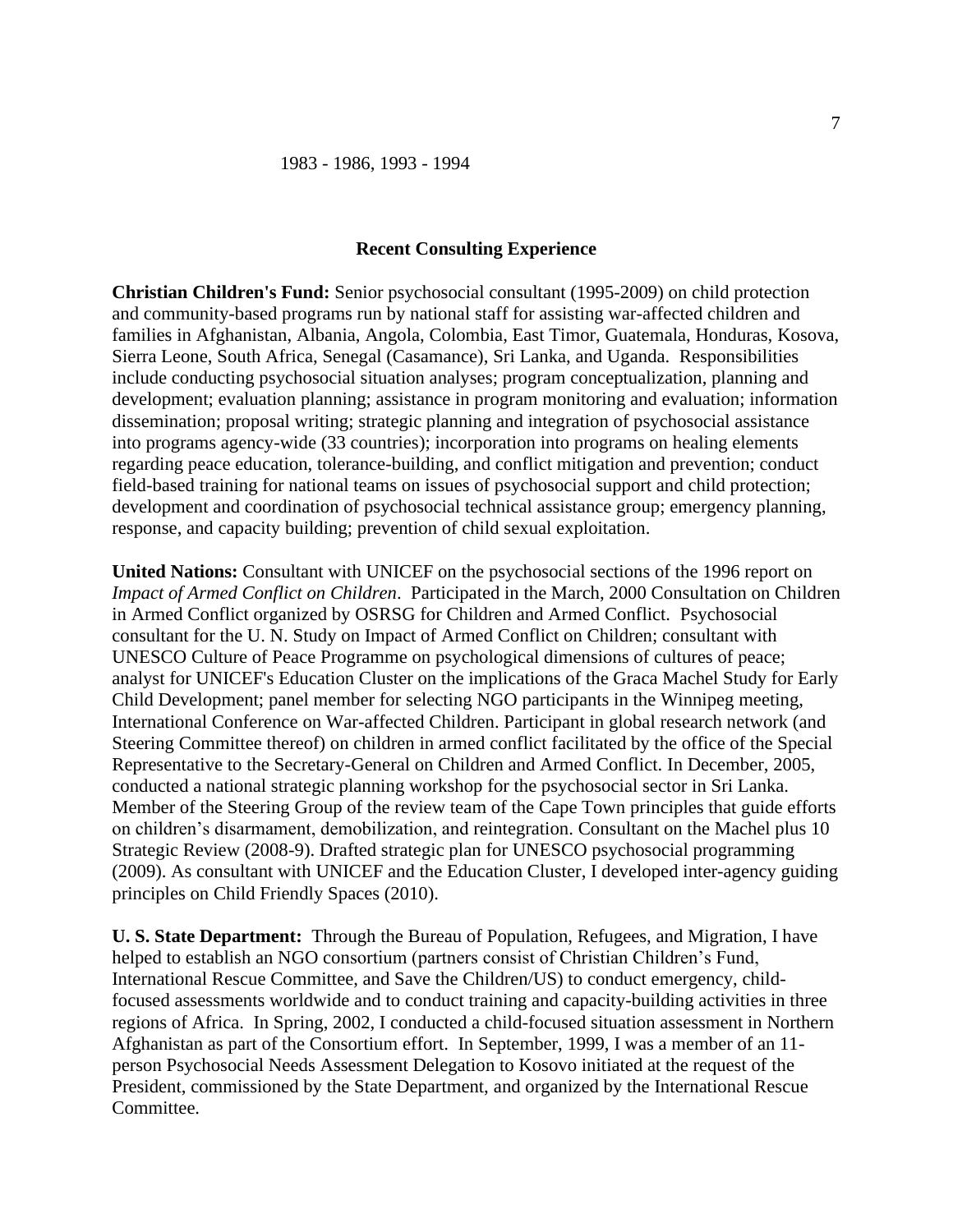**USAID:** I have consulted with various bureaus regarding psychosocial assistance to children in armed conflict, child protection and well being, the design of programs for assisting former child soldiers, the value of local resources for healing and conflict resolution, and the evaluation of the impact of psychosocial programs. In 2004, I advised the Office of Foreign Disaster Assistance on psychosocial support in emergencies. In 2005, I worked with the Displaced Children and Orphans Fund on the development of more rigorous methodologies for assessing the impact of a program in Tbilisi to support children living and working on the streets. In 2010, I consulted with the USAID office that coordinates USG programs for vulnerable children.

**NIH:** In 2009-10, I consulted with NIH on how to build a global research agenda on mental health and psychosocial support in humanitarian emergencies.

**World Bank:** Consultant on Bank's Early Child Development Strategy for Sub-Saharan Africa. Also I have assisted the Bank in planning an African regional meeting on ECD, focusing on issues of children and armed conflict, and in planning community-based programming to address HIV/AIDS.

**CIDA:** As a consultant, I have provided training to CIDA's Child Protection Unit and others on psychosocial well-being, assistance to war-affected children, and culturally grounded approaches to child protection.

**Mellon Foundation:** Core Member of the Psychosocial Working Group that develops a global framework for psychosocial assistance to refugees and displaced people; identifies gaps in knowledge; conducts pilot studies via academic-NGO partnerships; and outlines future research needed to develop the field of psychosocial assistance.

# **Invited Lectureships and Short Courses**

Psychology of Peace and Conflict. Lecture Series Sponsored by the Australian Psychological Society and Psychologists for the Promotion of World Peace, July, 1997.

Psychosocial Assistance, Forced Migration, and Peacebuilding. Weekend course offered with Maryanne Loughry at Oxford University, October, 2004, February, 2006, and February, 2009.

The Psychology of Violence and Peace. Intensive three-week course offered through the M. A. Program in Peace Education at the U. N. University for Peace in Costa Rica, January, 2005.

# **Teaching Experience**

*Multidisciplinary and Psychology Courses Taught*:

Principles and Policy for Global Health & Humanitarian Systems 2 (doctoral) Psychosocial Impact of Forced Migration (graduate)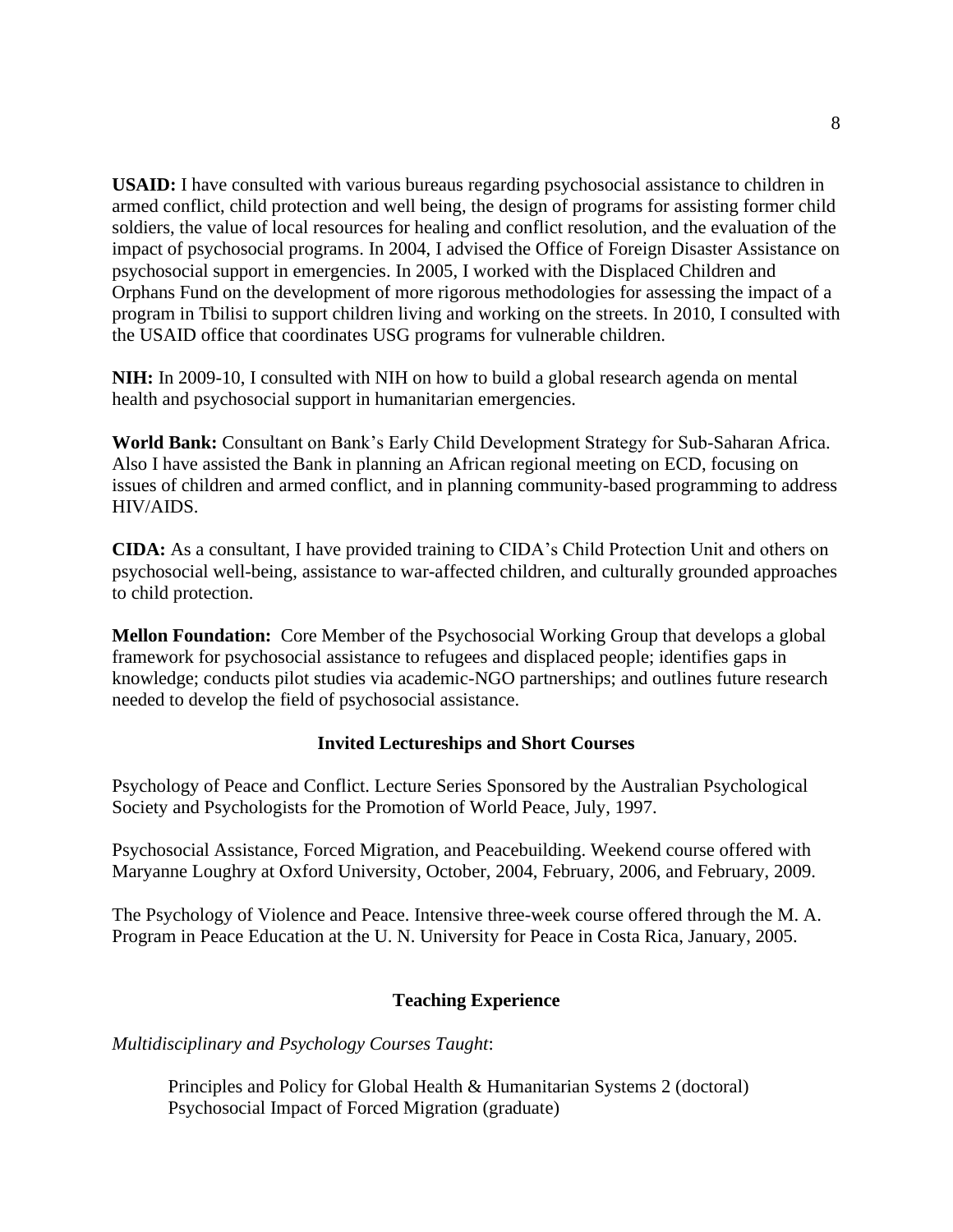Aggression Dynamics of Conflict Peace Psychology Youth and Violence Violent America (Honors) Senior Seminar in International Studies: The Arab -Israeli Conflict Senior Seminar in International Studies: Patriotism Peace, War, and Culture Global Social Issues and the Human Prospect (Honors) The Nuclear Dilemma Leadership and Social Transformation (Honors) Computer, Self and Society (Honors) Social and Ethical Issues in the Use of Computers Introduction to Psychology Learning and Memory Learning: Classical and Operant Conditioning Cognitive Psychology **Psycholinguistics** Mental Imagery Systems and Contemporary Theories in Psychology The Works of B. F. Skinner Advanced Seminar in Learning Advanced Seminar in Cognition Practicum in the Teaching of Psychology Independent Study in Psychology

## **Selected Workshops and Seminars Conducted:**

- Inter-Agency Workshop on Action Research to Strengthen Community-Based Child Protection Mechanisms in Jharkhand (Phase 2). Conducted in Jharkhand, India, Sept. 23-27, 2019.
- Inter-agency Workshop on Community-Driven Child Protection. Conducted Nov., 2018 in Kampala, Uganda.
- Community-Led Child Protection: Inter-agency Learning. Conducted in Nairobi, Kenya, Aug. 7-8, 2018.
- Enhancing Community-Led Child Protection: Reflection and Learning Workshop. Conducted with the Inter-Agency Learning Initiative on Community-Based Child Protection Mechanisms in Arusha, Tanzania, Aug., 2018.
- Enhancing Community-Led Child Protection: Reflection and Learning Workshop. Conducted with the Inter-Agency Learning Initiative on Community-Based Child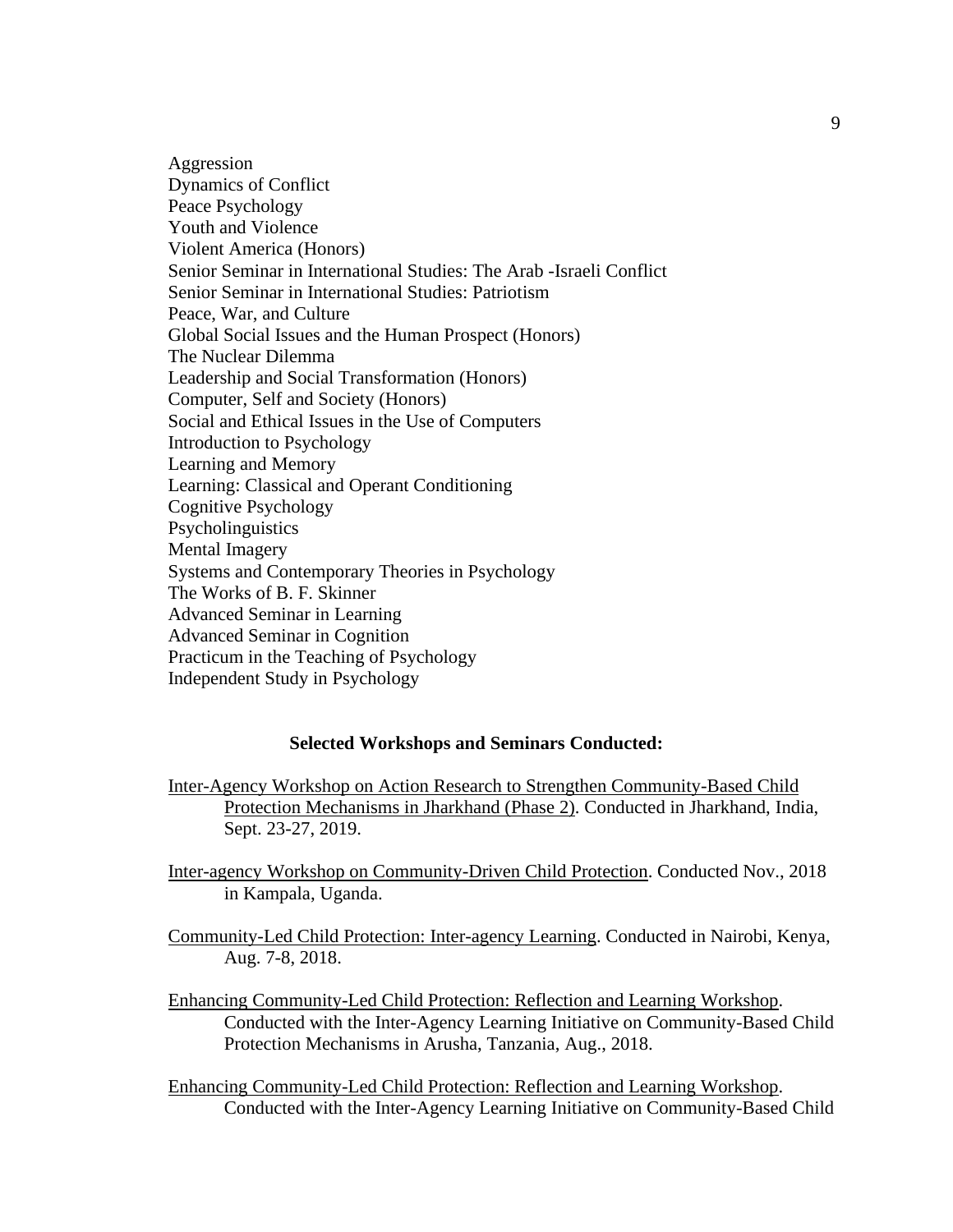Protection Mechanisms in Kampala, Uganda, January, 2018.

- Implementation Planning: Interagency Action Research to Strengthen Community-Based Child Protection Mechanisms in Jharkhand (Phase 1). Conducted in Jharkhand, India Oct. 5-9, 2017.
- Strengthening Community Elements of and Approaches to Violence Against Children in Schools. Conducted in Mwanza, Tanzania, July 25-27, 2017.
- Community-driven child protection and bottom-up child protection system strengthening. Conducted via the national Child Protection Working Group in Kampala, Uganda, March, 2016.
- Strategic Planning for the Psychosocial Sector in Sri Lanka. Conducted in Colombo, Sri Lanka, October, 2006.
- What is Terrorism and How Does It Work? Conducted at the National Conference of the National MultiCultural Institute, Leading with Diversity, conducted in Washington, DC, May, 2002.
- Working with Children in Conflict: A Skills-Building Workshop for CIDA and Canadian NGOs. Conducted with Jo Boyden at the IDRC, Ottawa, January 2002.
- Youth, Political Violence, and Conflict Resolution. Conducted with Andy Dawes at the University of Witwatersrand, Johannesburg, December, 1997.
- Global Conflicts: The Making and Unmaking of Enemies. Conducted at the Development Education '89 Conference held in Williamsburg, Virginia, November, 1989.
- Leadership Programs on Campus (with Nance Lucas). Week-long workshop conducted as part of the AAC Leadership Institute on Leadership in Diverse Places held in June, 1988 at the University of Maryland at College Park.
- Social and Ethical Issues in the Use of Computers. Intensive, four-week interdisciplinary seminar involving faculty from many disciplines. Topics covered included privacy, computer crime, automated decisionmaking, artificial intelligence, unemployment, shifts in power, and the Strategic Defense Initiative. This has been offered several times to faculty at Randolph-Macon College and to faculty from other institutions in Central Virginia.

The Cognitive and Social Psychology of Enemy Images. Conducted at the Conference on Enemy Images held by Psychologists for Social Responsibility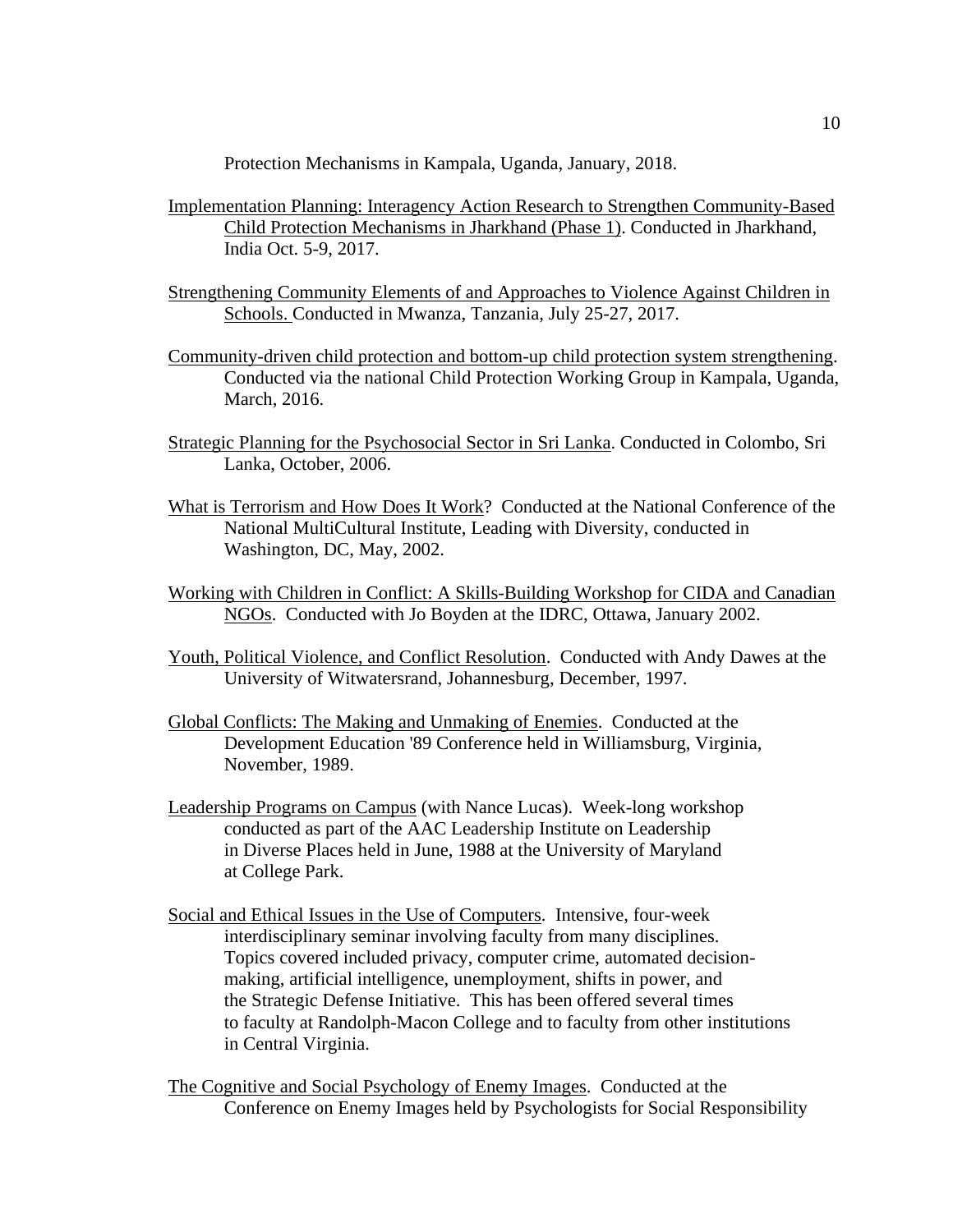at the City University of New York, January, 1987.

- Enemy Images: The Psychology of Enmity (with Susan McKay). Workshop conducted at the annual meeting of the Association for Humanistic Psychology in Oakland, August, 1987.
- Teaching for Peace. Workshop conducted as part of Forum II: Education 2015-- Strategies for a Humane, Peaceful, and Equitable World, the National Conference of Kellogg Fellows held in Battle Creek, October, 1987.
- Enemy Images: Defusing the Psychological Bomb. Workshop conducted at the meeting of the Washington, D. C. Chapter of Psychologists for Social Responsibility, December, 1987.
- Faculty Computer Literacy: Program Development and Implementation. Organized by EDUCOM and held in Dallas, November, 1984.
- Computer-assisted Instruction. Three-day workshop for faculty offered in May, 1983 under an NSF/CAUSE grant. Topics included cognition and instructional design, types of CAI, integrating CAI into the curriculum, and courseware evaluation.
- PLANIT, Programming Language for Interactive Teaching. Week-long workshop for faculty offered in June, 1982 under an NSF/CAUSE grant. Topics included authoring and lesson construction, PLANIT modes (command, execution, system, calculation), security and instructional design.

## **Research Activities**

#### **Published Books:**

- Wessells, M. (2006). *Child soldiers: From violence to protection*. Cambridge, MA: Harvard University Press.
- Wessells, M. G. (1982). *Cognitive psychology*. New York: Harper and Row. Also published in German as *Kognitive Psychologie* (2nd ed.) by Ernst Reinhardt.
- Donahoe, J., & Wessells, M. G. (1980). *Learning, language and memory*. New York: Harper and Row.

Wessells, M. G. (1990). *Computer, self and society*. Englewood Cliffs, NJ: Prentice-Hall.

# **Edited Works:**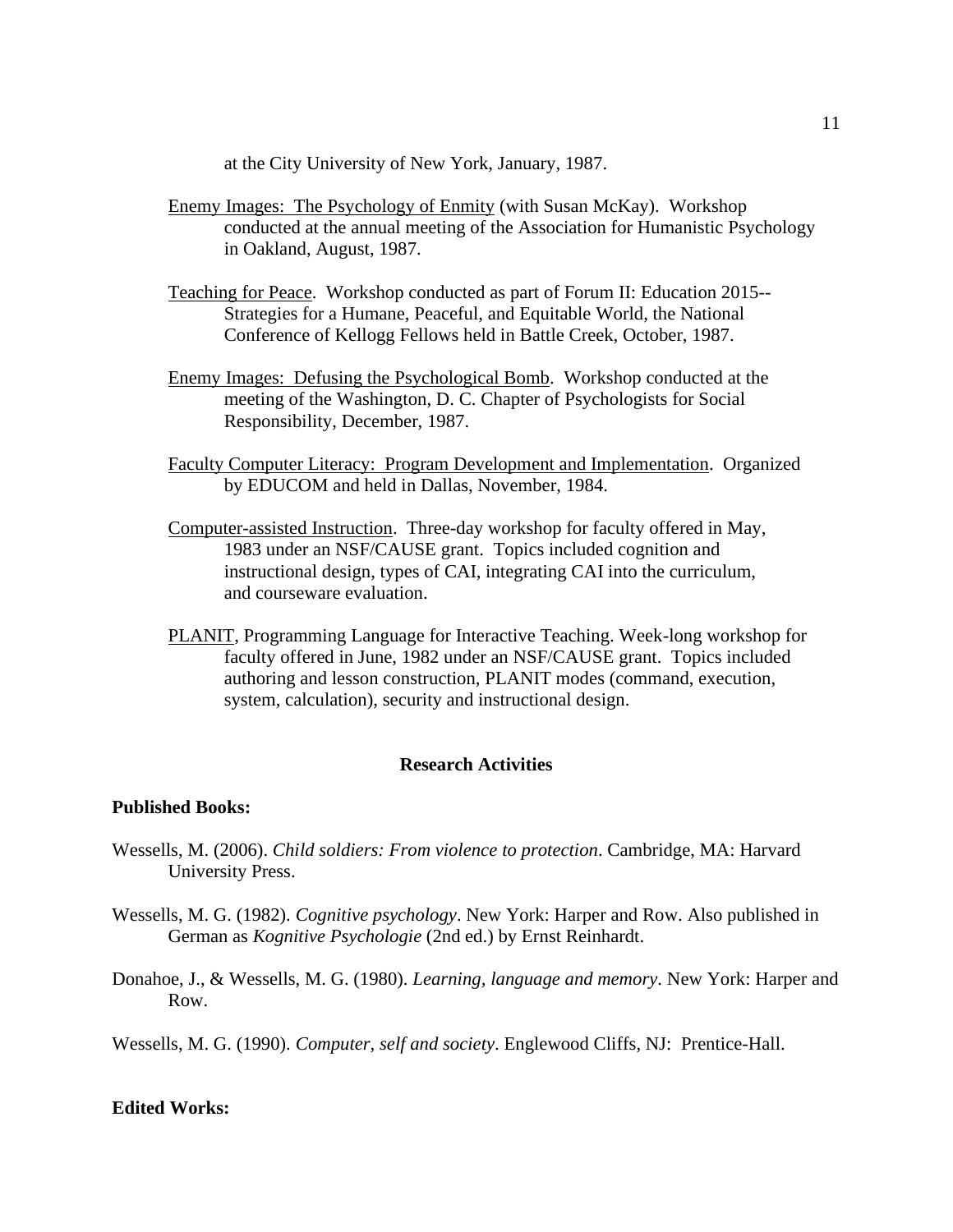- Wessells, M. G. (2017). Toward comprehensive, sustainable interventions. Special Section on Children and Armed Conflict. *Peace & Conflict: Journal of Peace Psychology, 23(1)*.
- Wessells, M. G. (2016). Understanding children and armed conflict. Special Section on Children and Armed Conflict. *Peace & Conflict: Journal of Peace Psychology, 22(3)*.
- Wessells, M. G., Mckay, S. A., Roe, M. D. (Eds.)(2010). Pioneers in peace psychology: Herbert C. Kelman. *Peace and Conflict: Journal of Peace Psychology, 16(4)*.
- Wessells, M., & Winter, D. (1998)(Eds.). The Graca Machel/UN Study on the effects of war on children. *Peace and Conflict: Journal of Peace Psychology, 4*.
- Mays, V., Bullock, M., Rosenzweig, M., & Wessells, M. (1998). Ethnic conflict. *American Psychologist, 53*, 737-792.
- Brenes, A., & Wessells, M. (2001)(Eds.). Psychology and building cultures of peace. *Peace and Conflict: Journal of Peace Psychology, 2*.
- Boothby, N., Strang, A., & Wessells (2006)(Eds.). *A world turned upside down: Social ecological approaches to children in war zones*. Westport, CT: Kumarian.
- Ommundsen, R., van der Veer, K., & Wessells, M. (2006)(Eds.). Disarmament, demobilization and reintegration of child soldiers, special issue of *Intervention: International Journal of Mental health, Psychosocial Work and Counselling in Areas of Armed Conflict, 4 (3)*.

#### **Published Papers and Chapters:**

- Wessells, M. G. (1973). Errorless discrimination, auto-shaping and conditioned inhibition. *Science, 182,* 941 - 943.
- Wessells, M. G. (1974). The effects of reinforcement upon the pre-pecking behaviors of pigeons in the autoshaping experiment. *Journal of the Experimental Analysis of Behavior, 21,* 125 - 144.
- Wessells, M. G. (1979). The effects of the stimulus-reinforcer correlation in a discrete-trials IRT>t procedure. *Journal of the Experimental Analysis of Behavior, 31,* 307 - 320.
- Wessells, M. G. (1981). A critique of Skinner's views on the explanatory inadequacy of cognitive theories. *Behaviorism, 9,* 153 - 170.
- Wessells, M. G. (1982). A critique of Skinner's views on the obstructive character of cognitive theories. *Behaviorism, 10,* 65 - 84.

Wessells, M. G. (1983). Unusual terminology or unusual metatheory: Reply to Professor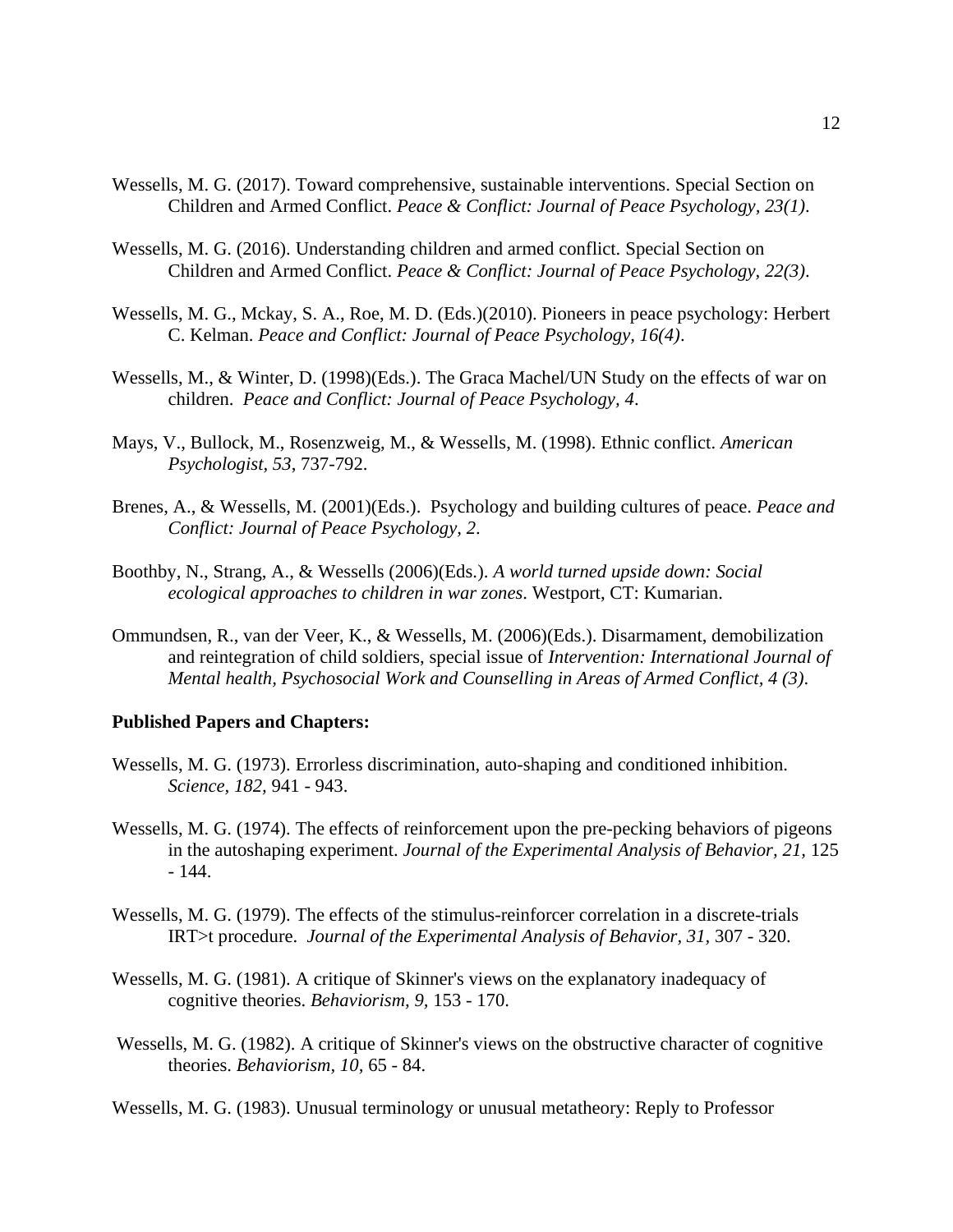Landwehr. *Behaviorism, 11,* 193 - 197.

- Wessells, M. G. (1986). Computer models and cognition: History, impact and limits. *Logos, 7,* 3 - 15.
- Wessells, M. G. (1987). The limits of Skinner's philosophy of science and psychology. In S. Modgil and C. Modgil (Eds.), *B. F. Skinner: Consensus and Controversy* (pp. 113 – 122). Berkshire: Falmer Press.
- Wessells, M. G. (1989). Computers in popular culture. In T. Inge (Ed.), *Handbook of Popular Culture*. New Haven: Greenwood.
- Wessells, M. G. (1990). War and the web of life. In R. Williams (Ed.), *Creating a Sustainable Environment: Reversing a Legacy of Neglect* (pp. 82 - 86). Battle Creek, MI: W. K. Kellogg Foundation.
- Wessells, M. G. (1990). Rethinking enmity: An introduction to the psychology of enemy images. In Psychologists for Social Responsibility (Ed.), *Dismantling the Mask of Enmity: A Resource Manual on the Psychology of Enemy Images*. Washington, D. C.: Psychologists for Social Responsibility.
- Wessells, M. G. (1992). Building peace psychology on a global scale: Challenges and opportunities. *The Peace Psychology Bulletin, 1,* 32 - 44.
- Wessells, M. G. (1993). Building a sustainable world: Technology, values and social choices. *Peace, Environment and Education, 4,* 2 - 27.
- Wessells, M. G. (1993). Psychological dimensions of international mediation. In W. Kempf, W. Frindte, G. Sommer, & M. Spreiter (Eds.), *Gewaltfreie Konfliktlosungen (Nonviolent Conflict Resolution)* (pp. 71 - 90). Heidelberg: Asanger.
- Wessells, M. G. (1993). Psychological obstacles to peace. In V. K. Kool (Ed.), *Nonviolence: Social and Psychological Issues* (pp. 25 - 35). New York: University Press of America.
- Wessells, M. G. (1994). Aggression. In M. Klare & D. Thomas (Eds.), *Peace and World Security Studies: A Curriculum Guide* (6th ed., pp. 251 - 256). Boulder, CO: Rienner.
- Wessells, M. G. (1994). The role of peace education in building cultures of peace: A social-psychological analysis. *Peace, Environment and Education, 4,* 39 - 54.
- Wessells, M. G. (1994). The Robber's Cave Experiment. *UNESCO Sources, 62,* 10.
- Wessells, M. G. (1995). Social-psychological determinants of nuclear proliferation: A dual-process analysis. *Peace and Conflict: Journal of Peace Psychology, 1,* 49 - 65.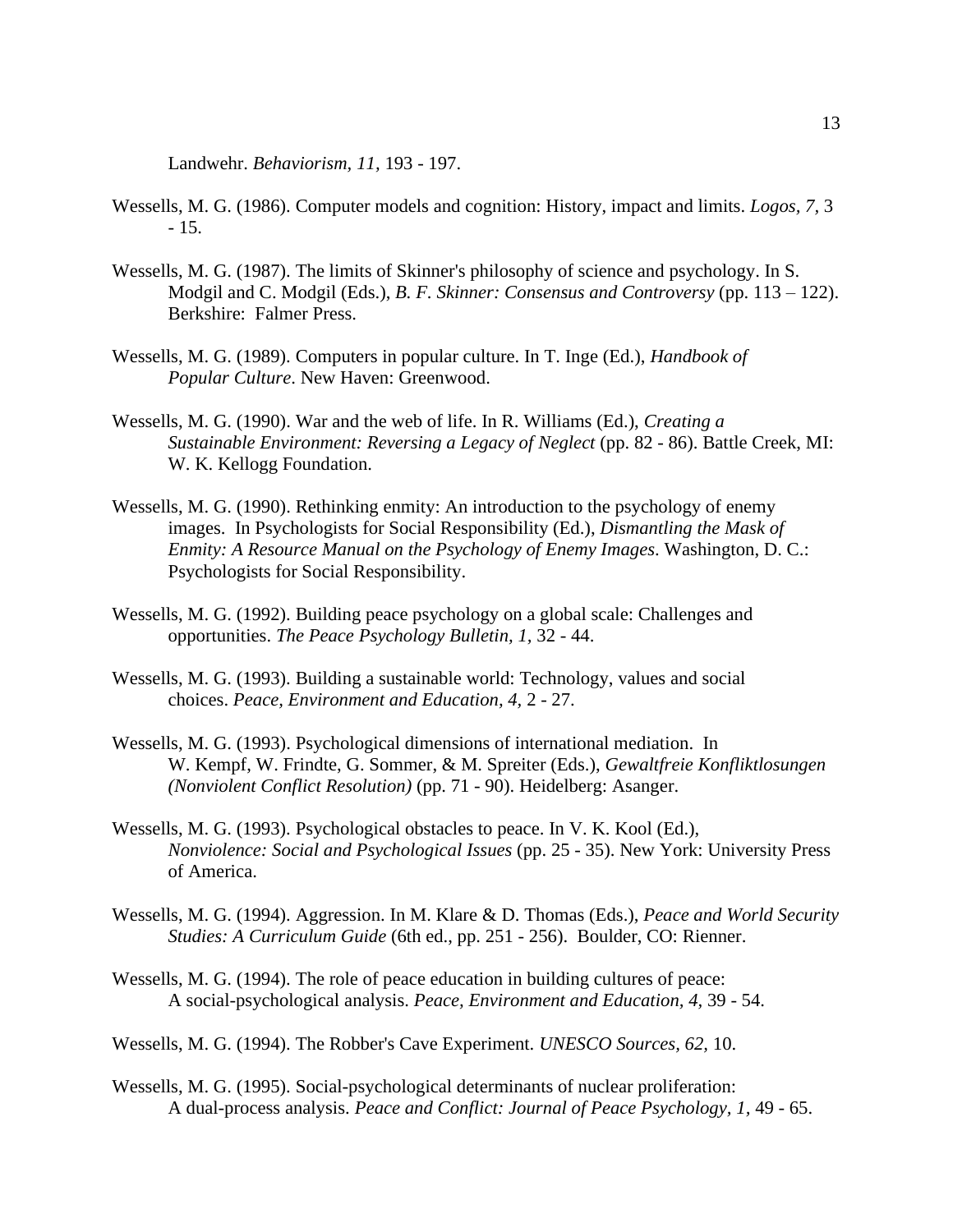- Wessells, M. G. (1995). Comment on Blight and Lang's "Burden of nuclear responsibility: Reflections on the critical oral history of the Cuban Missile Crisis." *Peace and Conflict: Journal of Peace Psychology, 1*, 265 - 273.
- Wessells, M. G. (1996). A history of Division 48 (Peace Psychology). In D. Dewsbury (Ed.), *Unification through division: Histories of Divisions of the American Psychological Association* (pp. 265 - 298). Washington, DC: American Psychological Association.
- Wessells, M. G. (1996). Assisting Angolan children impacted by war: Blending Western and traditional approaches to healing. *Coordinator's Notebook, 19*, 33 - 37.
- Wessells, M. G. (1997). Child soldiers. *Bulletin of the Atomic Scientists, 53(6)*, 32-39.
- Wessells, M. G. (1997). Armed conflict and children's rights. *American Psychologist, 52*, 1385 1386.
- Wessells, M. G. (1998). Humanitarian intervention, psychosocial assistance, and peacekeeping. In H. Langholtz (Ed.), *The psychology of peacekeeping* (pp. 131-152). Westport, CT: Praeger.
- Mays, V. M., Bullock, M., Rosenzweig, M., & Wessells, M. (1998). Ethnic conflict: global challenges and psychological perspectives. *American Psychologist, 53(7),* 737-742.
- Wessells, M. G. (1998). War and Psychology. Commissioned article for *The Oxford Companion to American Military History*. New York: Oxford University Press.
- Wessells, M. G. (1998). The Changing Nature of Armed Conflict and Its Implications for Children: The Graça Machel/U. N. Study. *Peace & Conflict: Journal of Peace Psychology, 4(4),* 321 - 334.
- Wessells, M. G. (1998). Children, armed conflict, and peace. *Journal of Peace Research, 35(5),* 635 - 646.
- Wessells, M. G. (1999). Psychology: A general view. In L. Kurtz (Ed.), *Encyclopedia of Violence, Peace and Conflict* (pp. P7-1 to P7-24). San Diego, CA: Academic Press.
- Wessells, M. G. (1999). Culture, power, and community: Intercultural approaches to psychosocial assistance and healing. In K. Nader, N. Dubrow, & B. Stamm (Eds.), *Honoring Differences: Cultural issues in the treatment of trauma and loss* (pp. 267-282). New York: Taylor & Francis.
- Wessells, M. G. (1999). Systemic approaches to the understanding and prevention of genocide and mass killing. *Peace and Conflict: Journal of Peace Psychology, 5(4),* 365 - 371.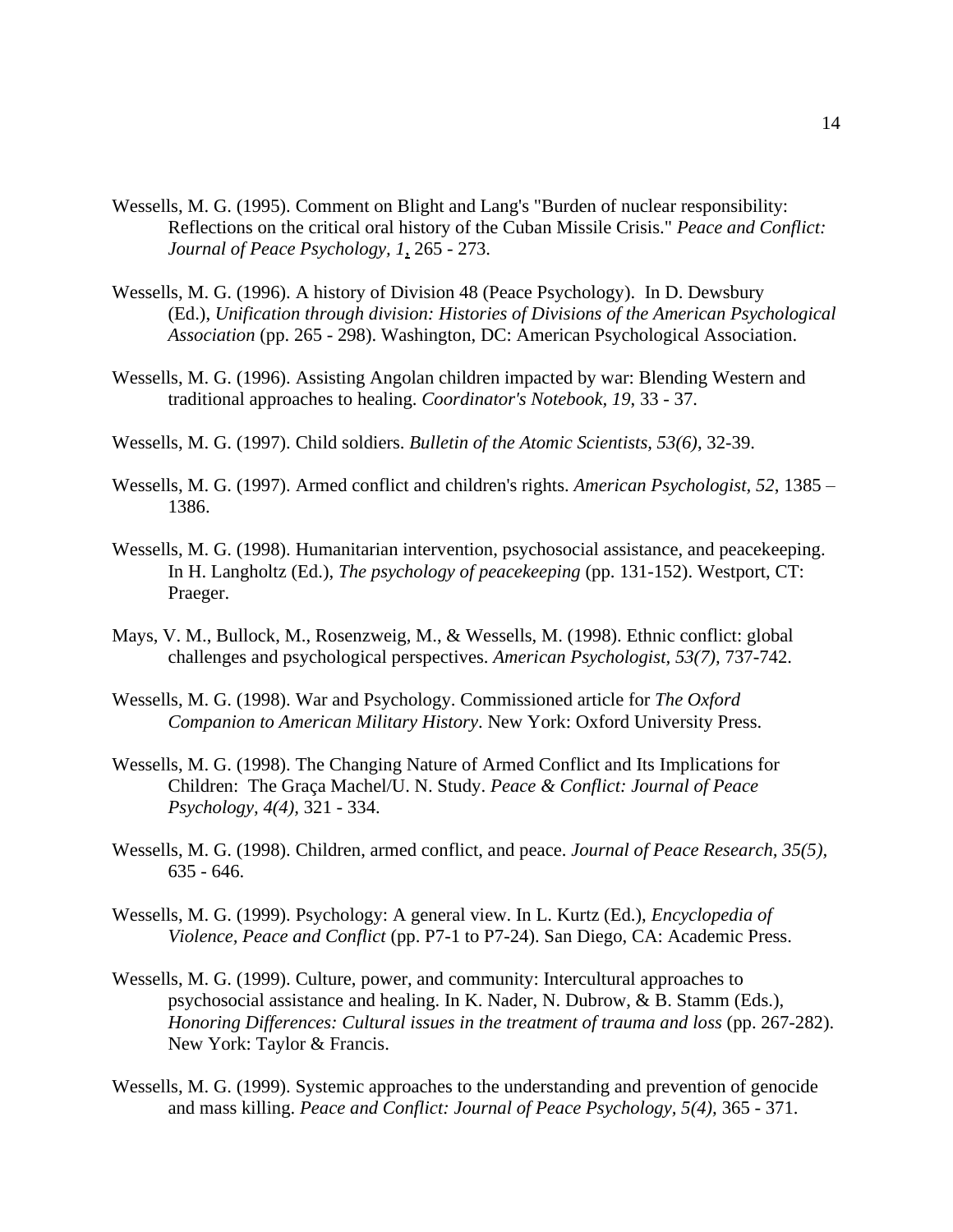- Wessells, M. G. (1999). Child soldiers: The destruction of innocence. *Global Dialogue, 1(2),* 110-119.
- Wessells, M. G. (2000). Contributions of psychology to peace and nonviolent conflict resolution. In K. Pawlik and M. Rosensweig (Eds.), *International Handbook of Psychology* (pp. 526- 532). London: Sage.
- Wessells, M. G., & Bretherton, D. (2000). Psychological reconciliation: National and international perspectives. *Australian Psychologist, 35(2),* 1-9.
- Wessells, M. G., & Monteiro, C. (2000). Healing wounds of war in Angola: A community-based approach. In D. Donald, A. Dawes, and J. Louw (Eds.), *Addressing childhood adversity* (pp. 176-201). Cape Town: David Philip.
- Wessells, M. G. (2000). How we can prevent child soldiering. *Peace Review, 12(3),* 407-413.
- Wessells, M. (2000). Trauma, healing, and psychosocial assistance: The case of East Timor. In Government of Canada (Ed.), *Background papers for the International Conference on War-Affected Children*. Government of Canada: Winnipeg.
- Garling, T, Kristensen, H., Backenroth-Ohsako, G., Ekehammar, B., & Wessells, M. G. (2000). Diplomacy and psychology: Psychological contributions to international negotiations, conflict prevention, and world peace. *International Journal of Psychology, 35(2)*, 81-86.
- Wessells, M. G., & Monteiro, C. (2001). Psychosocial interventions and post-war reconstruction in Angola: Interweaving Western and traditional approaches. In D. Christie, R. V. Wagner, & D. Winter (Eds.), *Peace, conflict, and violence: Peace psychology for the 21st century* (pp. 262-275). Upper Saddle River, NJ: Prentice-Hall.
- Wessells, M. G., Schwebel, M., & Anderson, A. (2001). Psychologists making a difference in the public arena: Building cultures of peace. In D. Christie, R. V. Wagner, & D. Winter (Eds.), *Peace, conflict, and violence: Peace psychology for the 21st century* (pp. 350- 362). Upper Saddle River, NJ: Prentice-Hall.
- Montiel, T., & Wessells, M.(2001). Democratization, psychology, and the construction of cultures of peace. *Peace and Conflict: Journal of Peace Psychology, 7(2),* 119-129.
- Brenes, A., & Wessells, M. (2001). Building cultures of peace. *Peace and Conflict: Journal of Peace Psychology, 7(2),* 99-107.
- Wessells, M. (2001). Education and child rights protection in war zones. *Utbildning & Demokrati, 10(2)*, 95-110.

Wessells, M. (2002). Recruitment of children as soldiers in sub-Saharan Africa: An ecological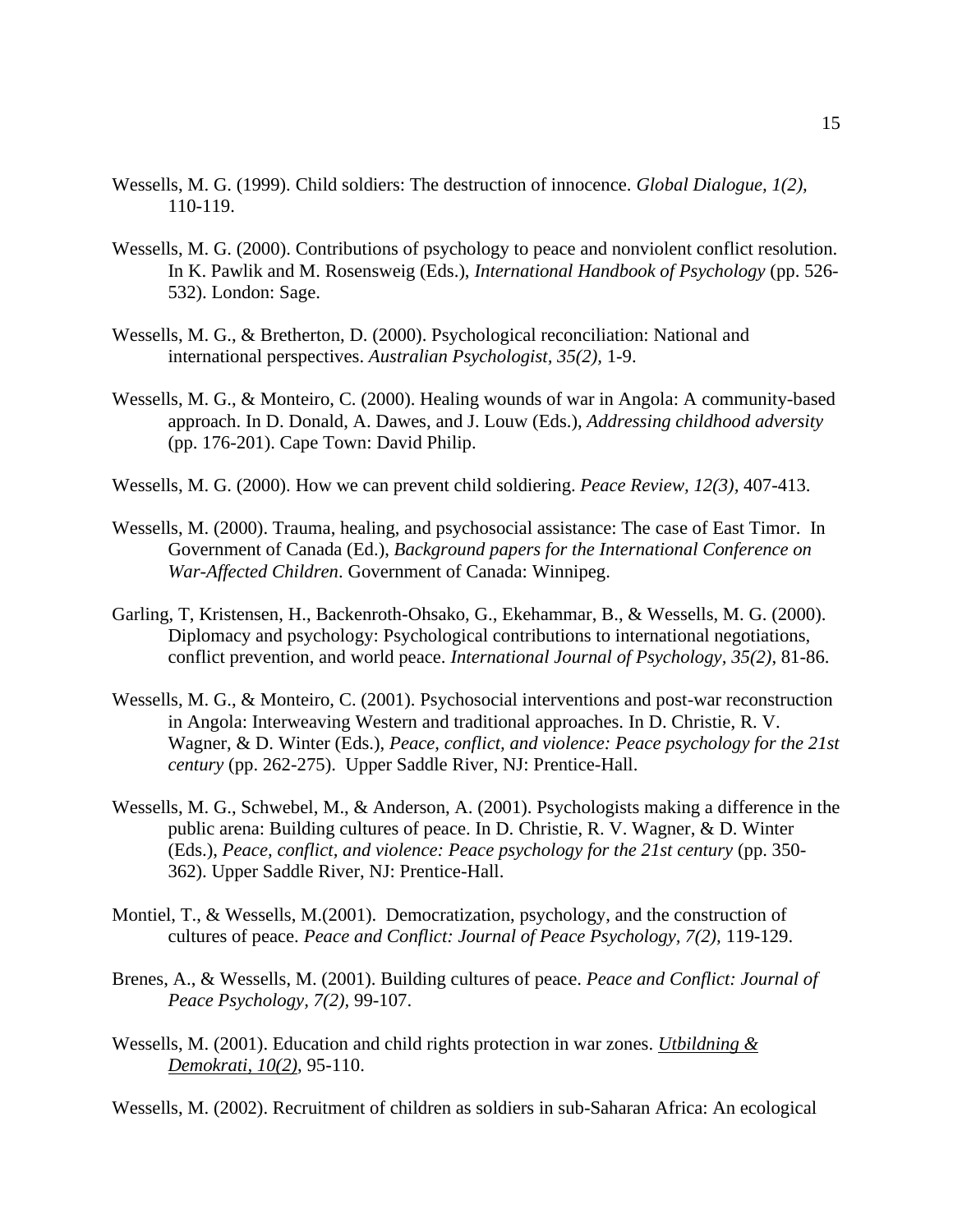analysis. In L. Mjoset & S. Van Holde (Eds.), *The Comparative Study of Conscription in the Armed Forces (Comparative Social Research, Vol. 20)* (pp. 237-254). Amsterdam: Elsevier.

- Wessells, M. G. (2002). Psychology of promoting peace. In N. J. Smelser & P. B Baltes (Eds.), *International Encyclopedia of the Social and Behavioral Sciences* (pp. 11151-11155). Oxford: Pergamon.
- Wessells, M. G. (2002). Terrorism, social injustice, and peacebuilding. In C. E. Stout (Ed.), *Psychology of terrorism, vol. 4* (pp. 57-73). Westport, CT: Praeger.
- Wessells, M. (2002). Crise du Timor Oriental: Traumatisme, Guerison et aide psychosociale. In Y. Conoir & G. Verna (Eds.), *L'action humanitarire du Canada* (pp. 528-524). Quebec: Les Presses de l'Universite Laval.
- Wessells, M. G., & Monteiro, C. (2003). Healing, social integration, and community mobilization for war-affected children: A view from Angola. In T. McIntyre & S. Krippner (Eds.), *The impact of war trauma on civilian populations: An international perspective* (pp. 179-191). Westport, CT: Praeger.
- Wessells, M. G. (2003). Terrorism and the mental health and well-being of refugees and displaced people. In F. Moghaddam & A. Marsella (Eds.), *Understanding terrorism: Psychosocial roots, consequences, and interventions* (pp. 247 – 263). Washington, DC: American Psychological Association.
- Roe, M. D., McKay, S. A, & Wessells, M. G. (2003). Pioneers in peace psychology: Milton Schwebel. *Peace and Conflict: Journal of Peace Psychology, 9*(4), 305-326.
- Wessells, M. (2004). Post-conflict reconstruction and reconciliation. In G. Sommers, K. Fuchs, & W. Albert (Eds.), *War and peace: Handbook of conflict and peace psychology* (pp. 522-540). Weinheim: Beltz.
- Wessells, M. G. (2004). Diplomacy in an era of intrastate conflict: Challenges of transforming cultures of violence into cultures of peace. In H. Langholtz & C. Stout (Eds.), *The psychology of diplomacy* (pp. 79-96). Westport, CT: Praeger.
- Wessells, M. G., & Monteiro, C. (2004). Healing the wounds following protracted conflict in Angola: A community-based approach to assisting war-affected children. In U. P. Gielen, J. Fish, & J. G. Draguns (Eds.), *Handbook of culture, therapy, and healing* (pp. 321-341). Mahwah, NJ: Erlbaum.
- Wessells, M. G. & Monteiro, C. (2004). Psychosocial assistance to internally displaced people in Angola: A child focused, community-based approach. In K. Miller & L. Rasco (Eds.), *The mental health of refugees: Ecological approaches to healing and adaptation* (pp. 67- 94). Upper Saddle River, NJ: Erlbaum.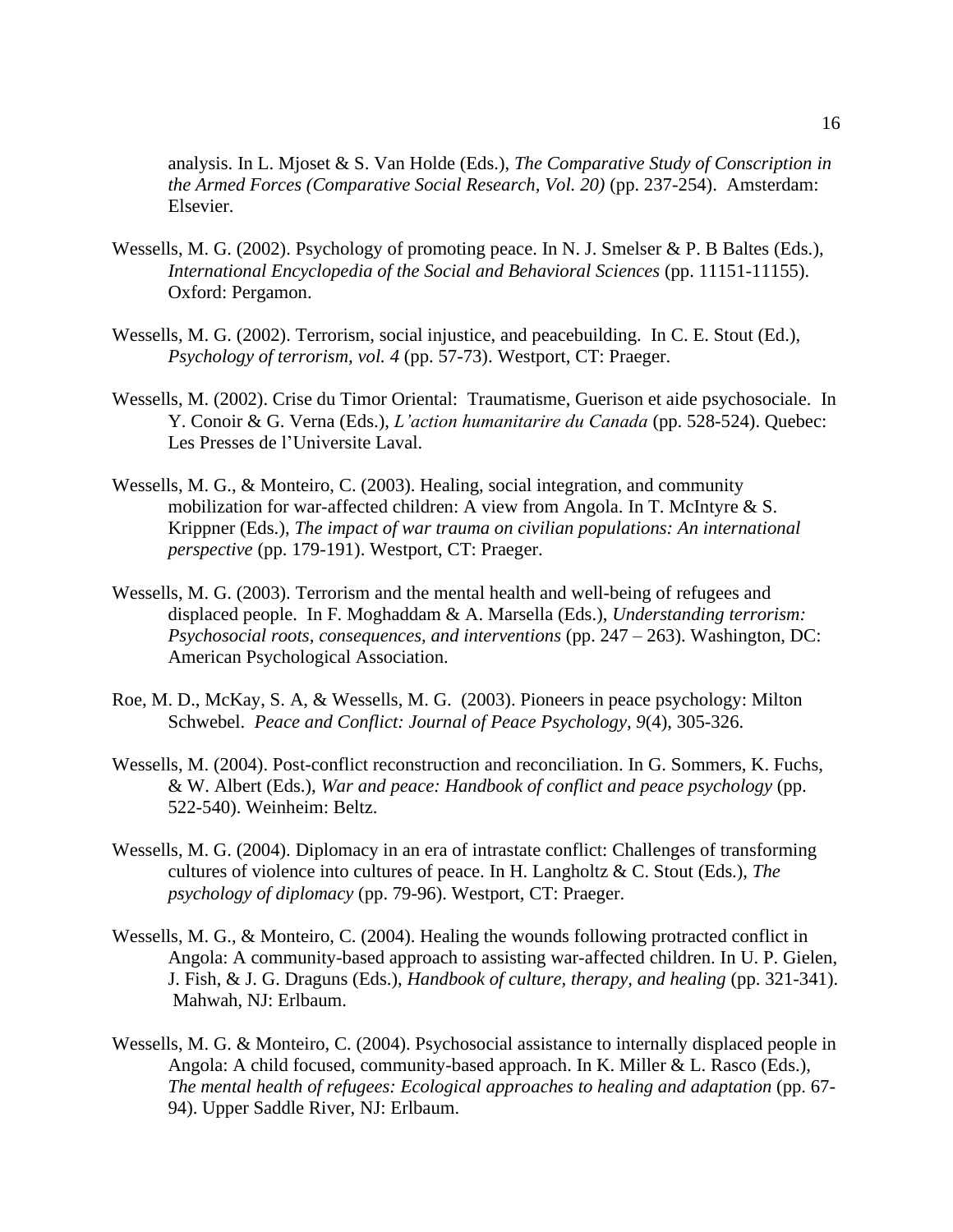- Kostelny, K. & Wessells, M. (2004). Community-based psychosocial assistance in a large-scale emergency: The challenges and lessons of East Timor. In K. Miller & L. Rasco (Eds.), *The mental health of refugees: Ecological approaches to refugee mental health* (pp. 187- 225). Upper Saddle River, NJ: Erlbaum.
- McKay, S. & Wessells, M. (2004). Post-traumatic stress in former Ugandan child soldiers. *The Lancet, 363,* 1646.
- Wessells, M., Roe, M., & McKay, S. (2004). Pioneers in peace psychology: Ralph K. White. *Peace and Conflict: Journal of Peace Psychology, 10(4)*, 317-334.
- Wessells, M. (2004). Psychosocial issues in reintegrating former child soldiers. *Cornell International Law Journal, 37(3)*, 513-525.
- Wessells, M. (2005). Child soldiers, peace education, and post-conflict reconstruction for peace. *Theory Into Practice, 44(4)*, 363-367.
- Wessells, M. (2005). *Children's rights, development, and right-based approaches: The way forward*. Richmond, VA: Christian Children's Fund.
- Wessells, M. (2005). Child soldiers. In L. Sherrod, C. Flanagan, & R. Kassimir (Eds.), *Youth activism: An international encyclopedia*. Westport, CT: Greenwood.
- McKay, S., Roe, M., & Wessells, M. (2005). Pioneers in peace psychology: Doris K. Miller. *Peace and conflict: Journal of peace psychology, 11*, 369-386.
- Kostelny, K., & Wessells, M. (2005). Psychosocial aid to children after the December 26 tsunami. *The Lancet, 366*, 2066-2067.
- Becklund, A., Wheaton, W., & Wessells, M. (2005). Rapid child protection assessments in emergency contexts: A view from the Christian Children's Fund. *Early Childhood Matters,104*, 12-15.
- Wessells, M., & Monteiro, C. (2006). Psychosocial Assistance for Youth: Toward Reconstruction for Peace in Angola. *Journal of Social Issues, 62(1)*, 121-139.
- Wessells, M. (2006). Negotiating the shrunken humanitarian space: Challenges and options. In G. Reyes & G. Jacobs (Eds.), *Handbook of disaster psychology, vol. 1* (pp. 147-164) Westport, CT: Praeger.
- Wessells, M. (2006). Child soldiering: Entry, reintegration, and breaking cycles of violence. In M. Fitzduff & C. Stout (Eds.), *The psychology of resolving global conflicts: From war to peace, vol. 3* (pp. 243-266). Westport, CT: Praeger Security International.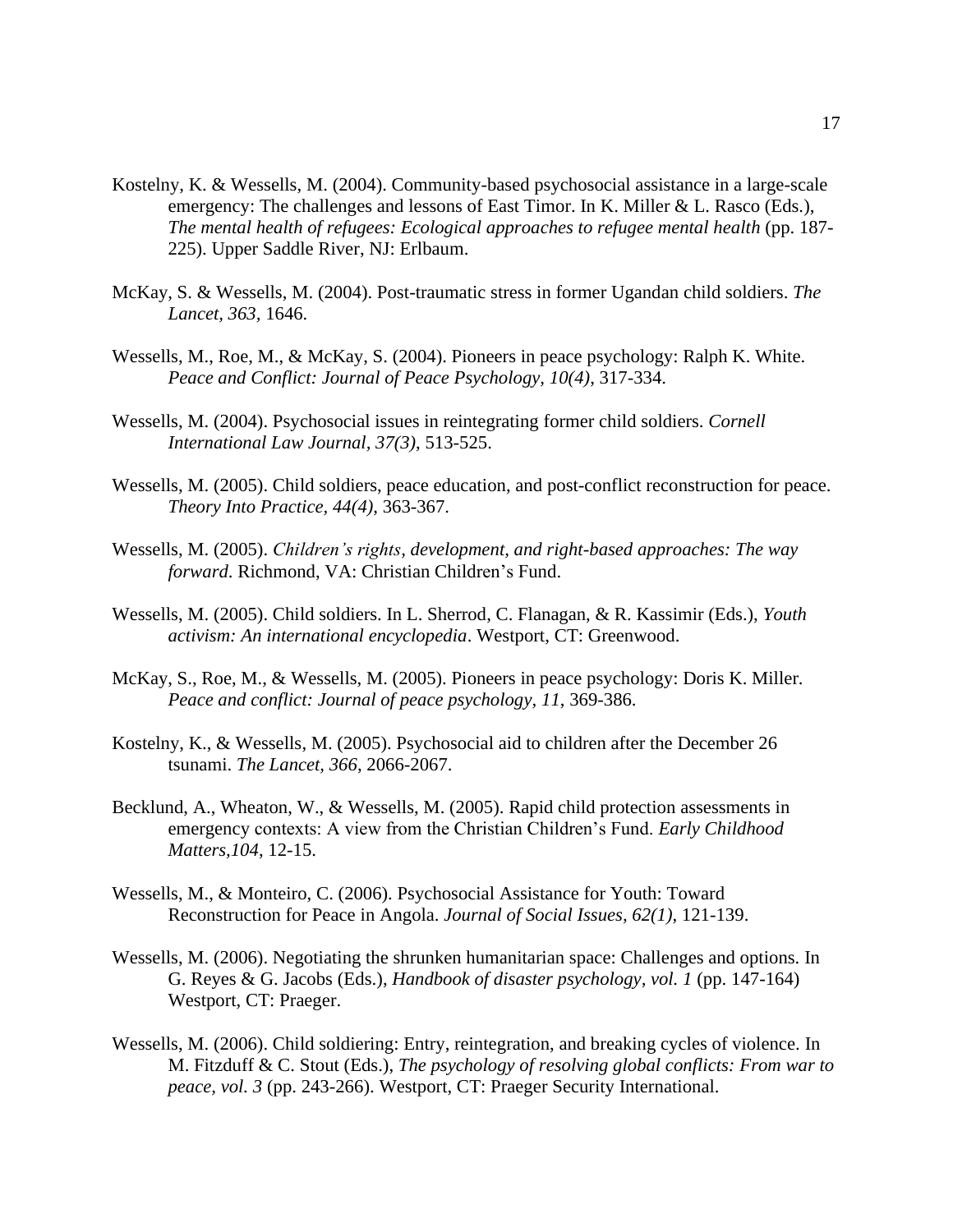- Wessells, M. G. & Jonah, D. (2006). Recruitment and reintegration of former youth soldiers in Sierra Leone: Challenges of reconciliation and post-accord peacebuilding. In S. McEvoy-Levy (Ed.), *Troublemakers or Peacemakers? Youth and post-accord peacebuilding* (pp. 27-47). Notre Dame, Indiana: University of Notre Dame Press.
- Ager, A., Boothby, N., & Wessells, M. (2006). The use of consensus methodology in determining key research and practice development questions in the field of intervention with children associated with fighting forces. *Intervention 4(3)*, 244-259.
- Wessells, M. (2006). The impact of U. S. anti-terrorism interventions on terrorist motivation: Preliminary research on youth in Afghanistan and Iraq. In P. Kimmel & C. Stout (Eds.), *Collateral damage: The psychological consequences of America's war on terrorism* (pp. 165-188). Westport, CT: Praeger.
- Wessells, M. (2006). A living wage: The importance of livelihood in reintegrating former child soldiers. In N. Boothby, A. Strang, & M. Wessells (Eds.), *A world turned upside down: Social ecological approaches to children in war zones* (pp. 179-197). Bloomfield, CT: Kumarian Press.
- Wessells, M. & Strang, A. (2006). Religion as resource and risk: The double-edged sword for children in situations of armed conflict. In N. Boothby, A. Strang, & M. Wessells (Eds.), *A world turned upside down: Social ecological approaches to children in war zones* (pp. 199-222). Connecticut: Kumarian Press.
- Kostelny, K., & Wessells, M. G. (2006). From rhetoric to rights: Making child protection a reality in Afghanistan. *Kapet, 2(1)*: 21 – 33.
- Roe, M., Wessells, M., & McKay, S. (2006). Pioneers in U. S. peace psychology: Morton Deutsch. *Peace and Conflict: Journal of peace psychology, 12(4)*, 309-324.
- Wessells, M. G. (2007). Post-conflict healing and reconstruction for peace: The power of social mobilization. In J. White & A. J. Marsella (Eds.), *Fear of persecution: Global human rights, international law and human well-being* (pp. 257-278) New York: Lexington.
- Wessells, M. & Dawes, A. (2007). Macro-level interventions: Psychology, social policy, and societal influence processes. In M. Stevens & U. Gielen (Eds.), *Toward a global psychology: Theory, research, intervention, and pedagogy* (pp. 267-298). Mahwah, NJ: Erlbaum.
- Ager, A., Boothby, N., & Wessells, M. (2007). The use of consensus methodology in determining key research and practice: Development questions in the field of intervention with children associated with fighting forces. *Intervention, 5(2)*, 124-129.

Van Ommeren, M., & Wessells, M. (2007). Inter-agency agreement on mental health and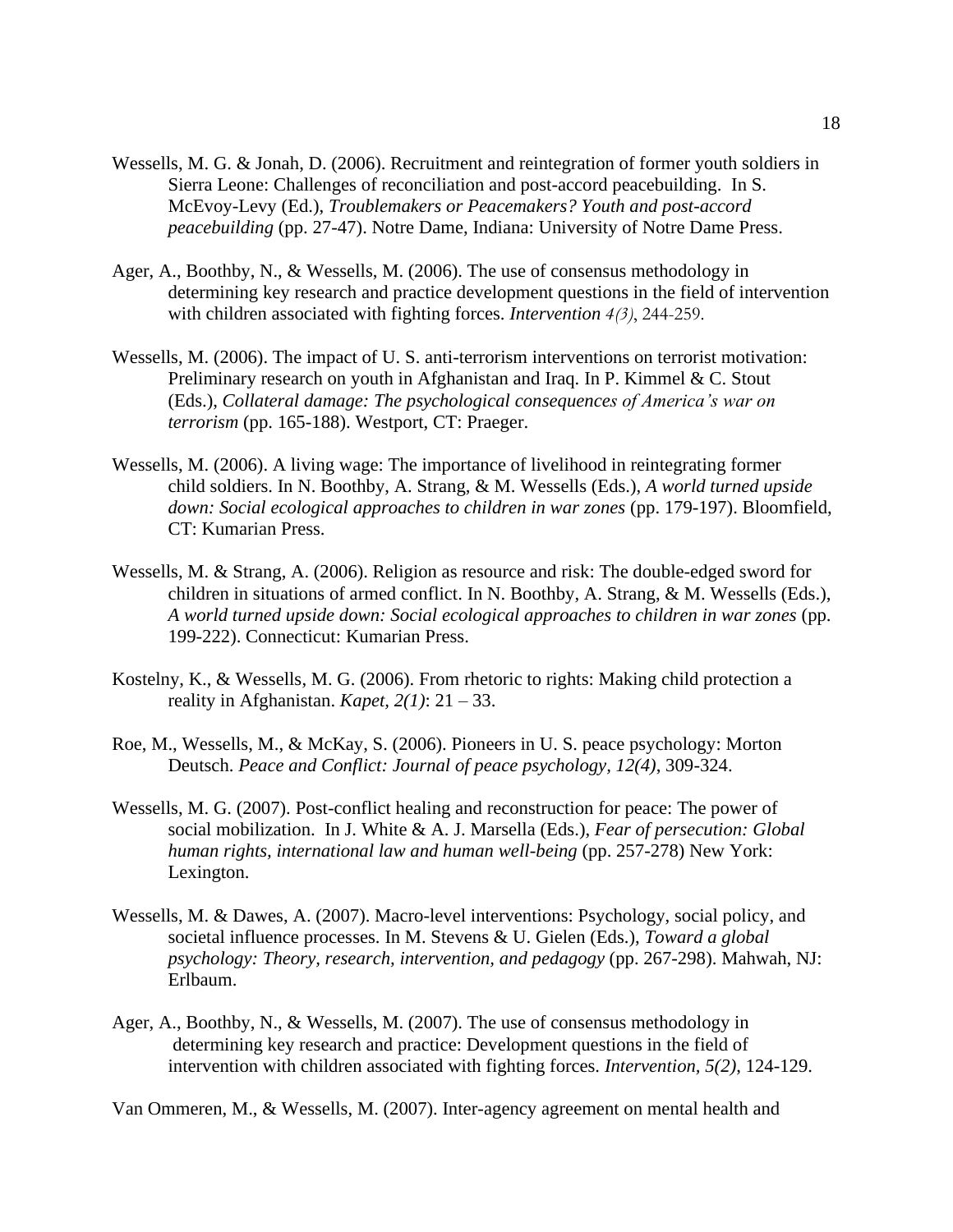psychosocial support in emergency settings. *Bulletin of the World Health Organization, 85*, 822-823.

- Wessells, M. (2008). Do No Harm: Challenges in organizing psychosocial support to displaced people in emergency settings. *Refuge*, *25(1)*, 6-14.
- Wessells, M. (2008). Hope for the reintegration of formerly recruited children. In L. Kahn Ed.), *Child soldiers* (pp. 112-115). New York: powerHouse Books.
- Christie, D., & Wessells, M. G. (2008). Social psychology of violence. In L. R. Kurtz (Ed.), *Encyclopedia of violence, peace and conflict* (pp. 1955-1963). Oxford, UK: Elsevier.
- Wessells, M. & Monteiro, C. (2008). Supporting young children in conflict and post-conflict situations: Child protection and psychosocial well-being in Angola. In M. Garcia, A. Pence, & J. Evans (Eds.), *Africa's future, Africa's challenge: Early child development in Africa* (pp. 317-330). Washington, DC: World Bank.
- Wessells, M., & van Ommeren, M. (2008). Humanitarian intervention: International, interagency guidelines. In G. Reyes, J. Elhai, & J. Ford (Eds.), *Encyclopedia of psychological trauma* (pp. 331-334). Hoboken, NJ: Wiley.
- Wessells, M. & van Ommeren, M. (2008). Developing inter-agency guidelines on mental health and psychological support in emergency settings. *Intervention, 6(3/4),* 199-218.
- Van Ommeren, M. & Wessells, M. (2008). What is minimum response: Reflections on diverse opinions regarding the IASC Guidelines on Mental Health and Psychosocial Support in Emergency Settings. *Intervention, 6 (3/4),* 265-269.
- Kostelny, K. & Wessells, M. (2008). The protection and psychosocial well-being of young children following armed conflict: Outcome research on child centered spaces in northern Uganda. *The Journal of Developmental Processes, 3(2),* 13-25.
- Wessells, M., & Edgerton, A. (2008). What is child protection? Concepts and practices to support war-affected children. *The Journal of Developmental Processes*, *3(2),* 2-12.
- McKay, S., Wessells, M., & Roe, M. (2008). Pioneers in peace psychology: Ethel Tobach. - *Peace and Conflict: Journal of Peace Psychology, 14(1)*, 1-14.
- McKay, S., Roe, M., & Wessells, M. (2009). Pioneers in peace psychology: Dorothy Day Ciarlo. *Peace and Conflict: journal of Peace Psychology, 15* (4).
- Wessells, M., & Kostelny, K. (2009). Youth soldiering: An integrated framework for understanding psychosocial impact. In B. Barber (Ed.), *Adolescents and war: How youth deal with political violence* (pp. 105-122). New York: Oxford University Press.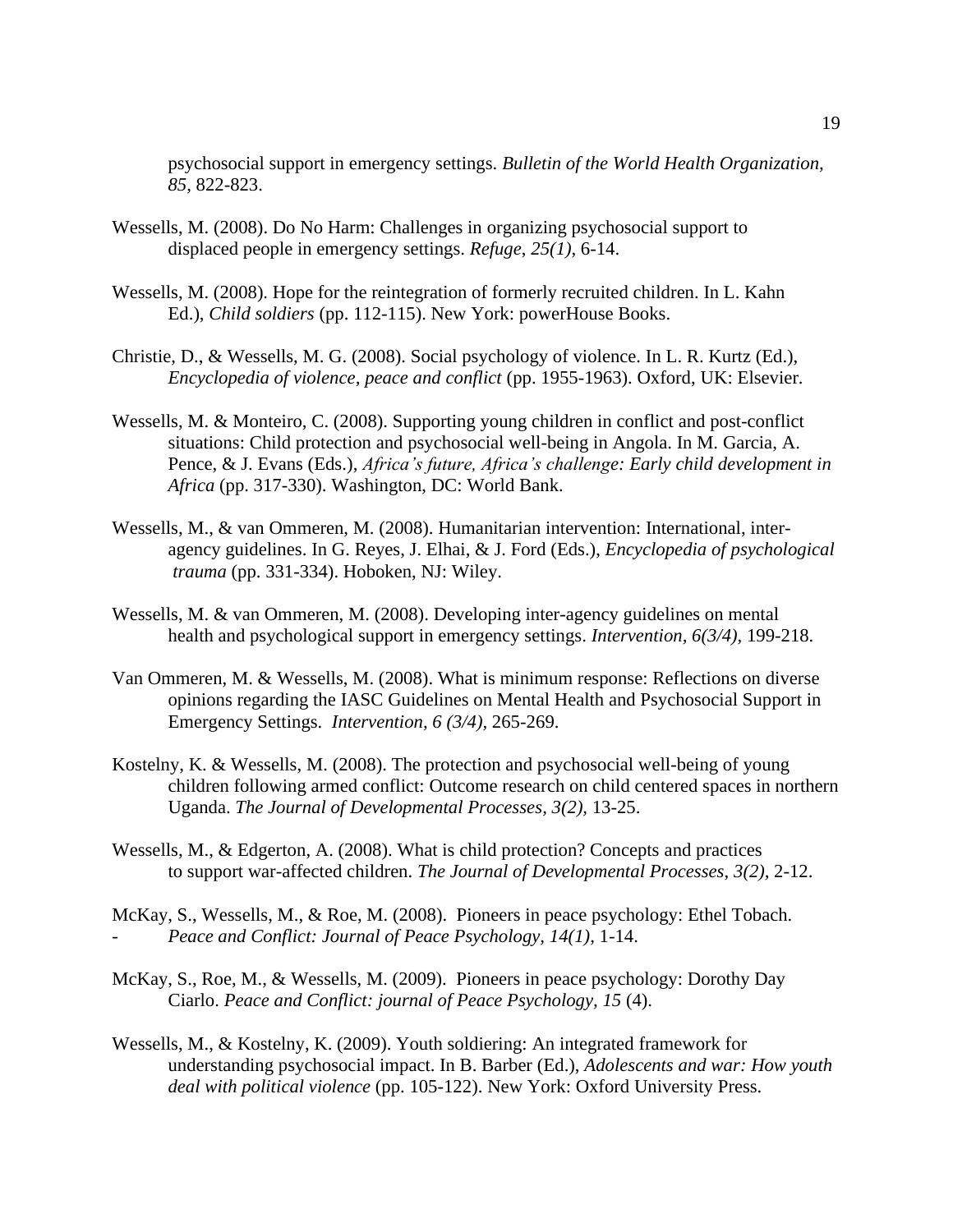- Wessells, M. (2009). Community reconciliation and post-conflict reconstruction for peace. In J. DeRivera (Ed.), *Handbook on building a culture of peace* (pp. 349-361). New York: Springer.
- Wessells, M. (2009). Youth in combat. In R. Schweder (Ed.), *The Child: An Encyclopedic Companion* (pp. 179-181). Chicago: University of Chicago Press.
- Stark, L., Ager, A., Wessells, M., & Boothby, N. (2009). Developing culturally relevant indicators of reintegration for girls formerly associated with armed groups in Sierra Leone using a participatory ranking methodology. *Intervention*, *7*, 4-16.
- Roe, M., Wessells, M., & McKay, S. (2009). Pioneers in peace psychology: M. Brewster Smith. *Peace and Conflict: Journal of Peace Psychology, 14*, 345-363.
- Wessells, M. (2009). Supporting the mental health and psychosocial well-being of former child soldiers. *Journal of the American Academy of Child and Adolescent Psychiatry*, *48 (6)*, 587-590.
- Wessells, M. (2009). Do No Harm: Toward contextually appropriate psychosocial support in international emergencies. *American Psychologist*, 64(8), 842-854.
- Wessells, M. (2009). *What are we learning about protecting children in the community? An inter-agency review of evidence on community-based child protection mechanisms.*  London: Save the Children.
- Allden, K., Jones, L., Weissbecker, I., Wessells, M., Bolton, P., Betancourt, T., Hijazi, Z., Galappati, A., Yamout, R., Patel, P. Sumathipala, A. (2009). Mental health and psychosocial support in crisis and conflict: Report of the Mental Health Working Group—Humanitarian Action Summit. *Prehospital and Disaster Medicine, vol. 24* (supplement 2).
- Wessells, M. (2010). *Child soldiers: From recruitment to reintegration*. Special Report (pp. 180- 181) in *Encyclopedia Brittanica: 2010 Book of the Year*.
- Alexander, J., Boothby, N., & Wessells, M. (2010). Education and protection of children and youth affected by armed conflict: An essential link. In M. Richmond (Ed.), *Protecting education from attack: A state-of-the-art review* (pp. 55-70). Paris: UNESCO.
- Worthen, M., McKay, S., Veale, A., & Wessells, M. (2010). 'I had no idea you cared about me': Empowerment of vulnerable mothers in the context of reintegration. In B. Maeland (Ed.), *Culture, religion, and the reintegration of female child soldiers in northern Uganda* (pp. 149-164). New York: Peter Lang.
- Wessells, M. (2010). The recruitment and use of girls in armed forces and armed groups in Angola: Implications for ethical research and reintegration. In S. Gates & S. Reich (Eds.),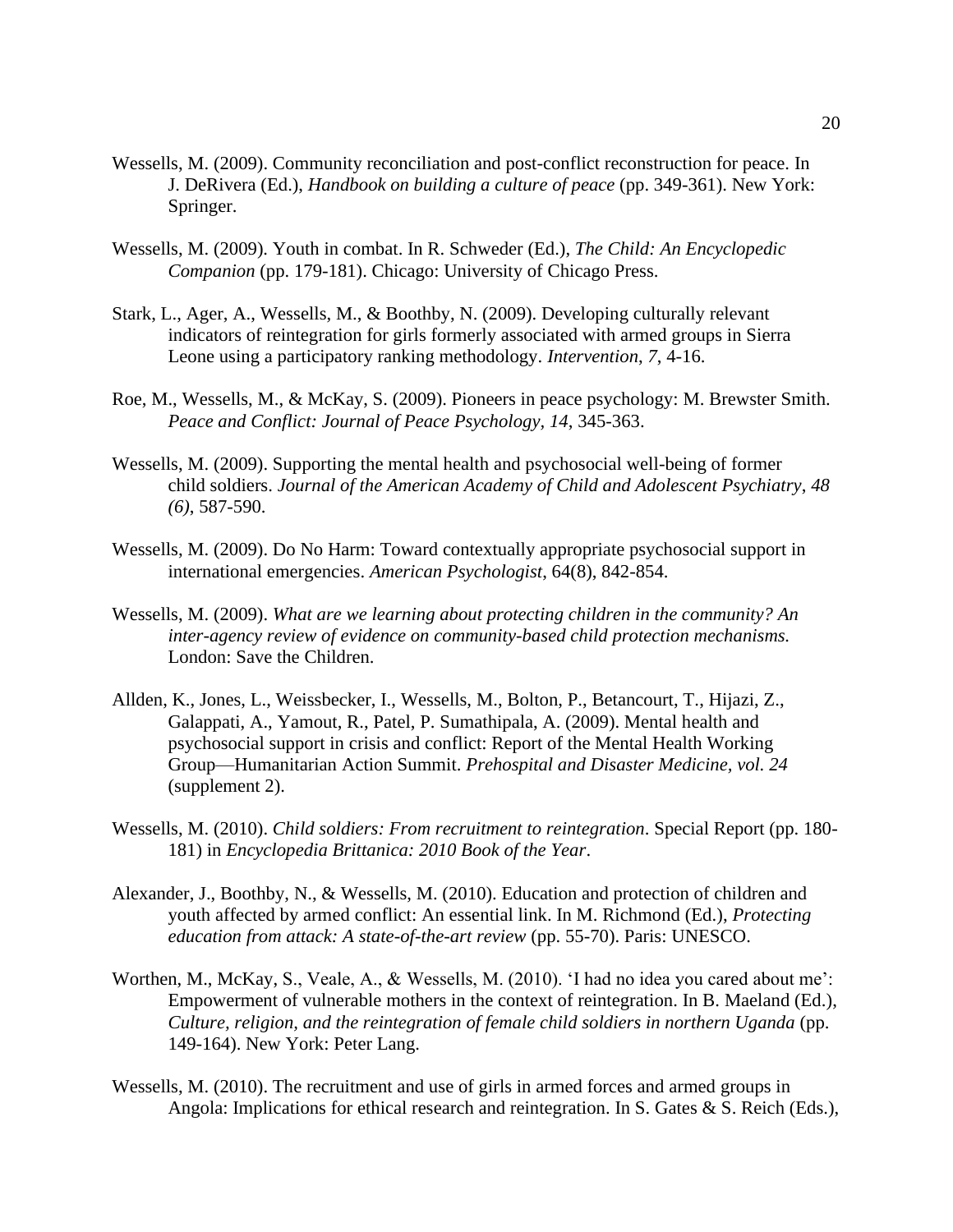*Child soldiers in the age of fractured states* (pp. 183-199). Pittsburgh: University of Pittsburgh Press.

- Worthen, M., Veale, A., Mckay, S., & Wessells, M. (2010). 'I Stand Like A Woman:' Empowerment and Human Rights in the Context of Community-Based Reintegration of Girl Mothers Formerly Associated With Fighting Forces and Armed Groups. *Journal of Human Rights Practice, 10*, 49-70.
- Ager, A., Stark, L., Olson, J., Wessells, M., & Boothby, N. (2010). Sealing the past, facing the future: An evaluation of a program seeking to support the reintegration of girls formerly associated with armed forces and armed groups in Sierra Leone. *Journal of Girlhood Studies*, 3(1), 70-93.
- Wessells, M. G, McKay, S. A., & Roe, M. D. (2010). Pioneers in peace psychology: Herbert C. Kelman. *Peace and Conflict: Journal of Peace Psychology*, *16*(4), 331-339.
- Wessells, M. (2011). From young soldiers to young peacebuilders: Building peace in Sierra Leone. In M. Pilisuk & M. Nagler (Eds.), *Peace movements worldwide, vol. 2* (pp. 234- 247). Santa Barbara, CA: Praeger.
- McKay, S., Veale, A., Worthen, M., and Wessells, M. (2011). Building meaningful participation in reintegration among war-affected young mothers in Liberia, Sierra Leone and northern Uganda. *Intervention: International Journal of Mental Health, Psychosocial Work and Counselling in Areas of Armed Conflict*, *9(2)*, 108-124.
- Wessells, M. G. (2011). The reintegration of formerly recruited girls: A resilience approach. In D. Cook & J. Wall (Eds.), *Children and armed conflict: Cross-disciplinary investigations* (pp. 189-204). New York: Palgrave Macmillan.
- Wessells, M. G. (2011). *An ethnographic study of community-based child protection mechanisms and their linkage with the national child protection system of Sierra Leone.* New York: Columbia Group for Children in Adversity.
- Tol, W., Patel, V., Tomlinson, M. R., Kamayonza, F., Galapotti, A., Panter-Brick, C., Silove, D., Sondorp, E., Wessells, M., & van Ommeren, M. (2011). Research priorities for mental health and psychosocial support in humanitarian settings. *PLoS Medicine, 8(9)*, 1-6.
- Worthen, M., Mckay, S., Veale, A., & Wessells, M. (2011). Gender-based insecurity and opportunities for peace: Supporting the reintegration of young war-affected mothers. *Disarmament Forum* (3), 35-45.
- Wessells, M. (2012). Child Soldiers. In D. J. Christie (Ed.), *Encyclopedia of peace Psychology Vol. 1* (pp. 79-83). Chichester, West Sussex: Blackwell.

Wessells, M. (2012). Post-conflict psychosocial intervention. In D. J. Christie (Ed.), *Encyclo-*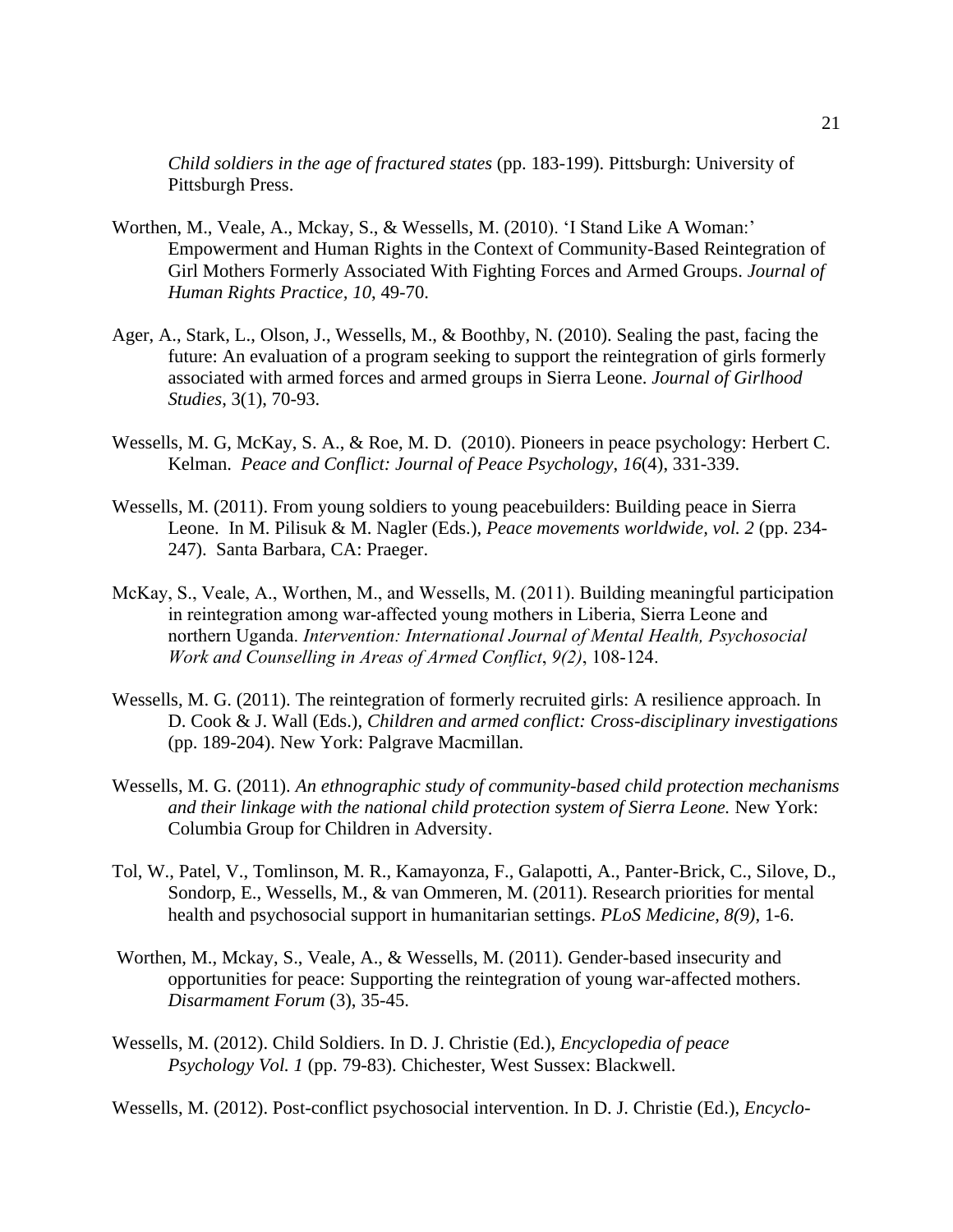*pedia of peace psychology* (pp. 861-865). Chichester, West Sussex: Blackwell.

- Wessells, M. (2012). Post-violence reconstruction. In D. J. Christie (Ed.), *Encyclopedia of peace Psychology, Vol. III*.(pp. 869-873). Chichester, West Sussex: Blackwell.
- Wessells, M., & Kostelny, K. (2012). Psychosocial impact of political violence. In D. J. Christie (Ed.), *Encyclopedia of peace psychology, Vol. III* (pp. 909-913). Chichester, West Sussex: Blackwell.
- Wessells, M. (2012). Psychosocial well-being and the integration of war-affected children: Toward a community resilience approach. In I. Derluyn, C. Mels, S. Parmentier, & W. Vandenhole (Eds.), *Re-member: Rehabilitation, reintegration and reconciliation of waraffected children*. Cambridge/Antwerp/Portland: Intersentia.
- Wessells, M., & Kostelny, K. (2012). Everyday distress: Psychosocial and economic impact of forced migration on children and families. In V. Maholmes & R. King (Eds.), *The Oxford Handbook of Poverty and Child Development* (pp. 641-656). New York: Oxford University Press.
- Tol, W., Patel, V., Tomlinson, M. R., Baingana, F., Galapotti, A., Silove, D., Sondorp, E., van Ommeren, M., Wessells, M., & Panter-Brick, C. (2012). Relevance or excellence? Setting research priorities for mental health and psychosocial support in humanitarian settings. *Harvard Review of Psychiatry*, *20*, 25-36.
- Wessells, M. (2012). Forcing children to bear arms: A contemporary form of slavery. *Global Dialogue*, *14(2)*.
- Wessells, M., Lamin, D., King, D., Kostelny, K., Stark, L., & Lilley, S. (2012). The disconnect between community-based child protection mechanisms and the formal child protection system in rural Sierra Leone: Challenges to building an effective national child protection system. *Vulnerable Children and Youth Studies*, *7(31)*, 211-227.
- Boothby, N., Wessells, M., Williamson, J., Huebner, G., Canter, K., Garcia Rolland, E., Kutlesic, V., Bader, F., Diaw, L., Levine, M., Malley, A., Michels, K., Patel, S., Rasa, T., Ssemawala, F., & Walker, V. (2012). What are the most effective early response strategies and interventions to assess and address the immediate needs of children outside of family care? *Child Abuse & Neglect*, *36(10)*, 711-721.
- Boothby, N., Balster, R.L., Goldman, P., Wessells, M.G., Zeanah, C.H., Huebner, G., Garbarino, J. (2012) Coordinated and evidence-based policy and practice for protecting children outside of family care. *Child Abuse & Neglect, 36(10)*, 743-75.
- Stark, L., & Wessells, M. (2012). Sexual violence as a weapon of war. *JAMA, 308(7)*: 677-678. Avaliable at<http://jama.jamanetwork.com/article.aspx?articleid=1346204>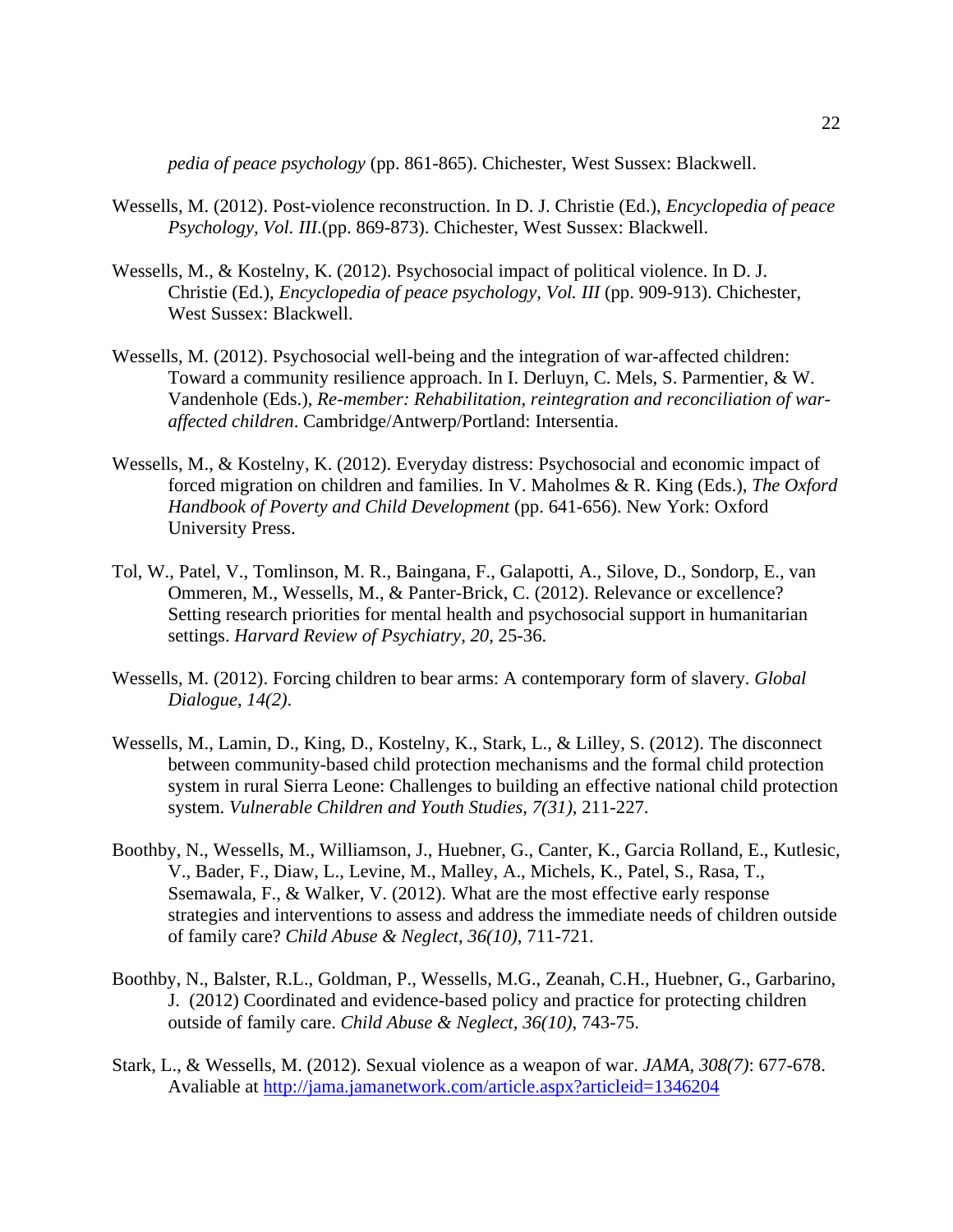- Vindevogel, S., Wessells, M., De Schryver, M., Broekaert, E., & Derluyn, I. (2012). Informal and formal supports for former child soldiers in northern Uganda. *The Scientific World Journal*, 10 pages. Doi: 10.1100/2012/825028
- Murphy, M., Stark, L., Wessells, M., Boothby, N. Ager, A. (2012). Fortifying barriers: Sexual violence as an obstacle to girls? School participation in northern Uganda. In Julia Paulson (Ed.), *Education, conflict, and development*. Oxford studies in comparative education. Oxfordshire: Symposium Books.
- Stark, L., Wessells, M., King, D., Lamin, D., & Lilley, S. (2012). *A grounded approach to the definition of population-based, child protection and well-being outcome areas in children*. London: Interagency Learning Initiative on Strengthening Community-Based Child Protection Mechanisms and Child Protection Systems.
- Worthen, M., Mckay, S., Veale, A., & Wessells, M. (2012). Reintegration of young mothers. *Forced Migration Review, 40*, 25-26.
- Wessells, M. (2013). Cosmology, context, and peace education: A view from war zones. In P. P. Trifonas & B. Wright (Ed.), *Critical peace education: Difficult dialogues* (pp. 89-99). New York: Springer.
- Wessells, M. (2013). Reflections on ethical and practical challenges of conducting research with children in war zones: Toward a grounded approach. In D. Mazurana, K. Jacobsen, & L. Gale Eds.), *Research methods in conflict settings: A view from below* (pp. 81-105). Cambridge: Cambridge University Press.
- Wessells, M. (with S. McKay, Micheal Roe, R. Wagner & the Schwebel family)(2013). Milton Schwebel (1914-2013). *Peace and Conflict: Journal of Peace Psychology, 19*: 317-318.
- Wessells, M., & Kostelny, K. (2013). Child Friendly Spaces: Toward a Grounded, Community-Based Approach for Strengthening Child Protection Practice in Humanitarian Crises. *Child Abuse & Neglect, 37S*: 29-49.
- Kostelny, K., & Wessells, M. (2013). Child friendly spaces: Promoting Children's resiliency amidst war. In C. Fernando & M. Ferrari (Eds.), *Handbook of resilience in children of war* (pp. 119-129). New York: Springer.
- Kostelny, K., & Wessells, M. (2013). Children and youth in conflict and post-conflict societies: From plights of war to paths of peacebuilding. In A. Schnabel & A. Tabyshalieva (Eds.), *Escaping victimhood: Children, youth and post-conflict peacebuilding* (pp. 69-87). New York: United Nations University Press.
- Stark, L., & Wessells, M. (2013). The fallacy of the ticking time bomb: Resilience of children formerly recruited into armed forces and groups. In C. Fernando & M. Ferrari (Eds.), *Handbook of resilience in children of war* (pp. 95-106). New York: Springer.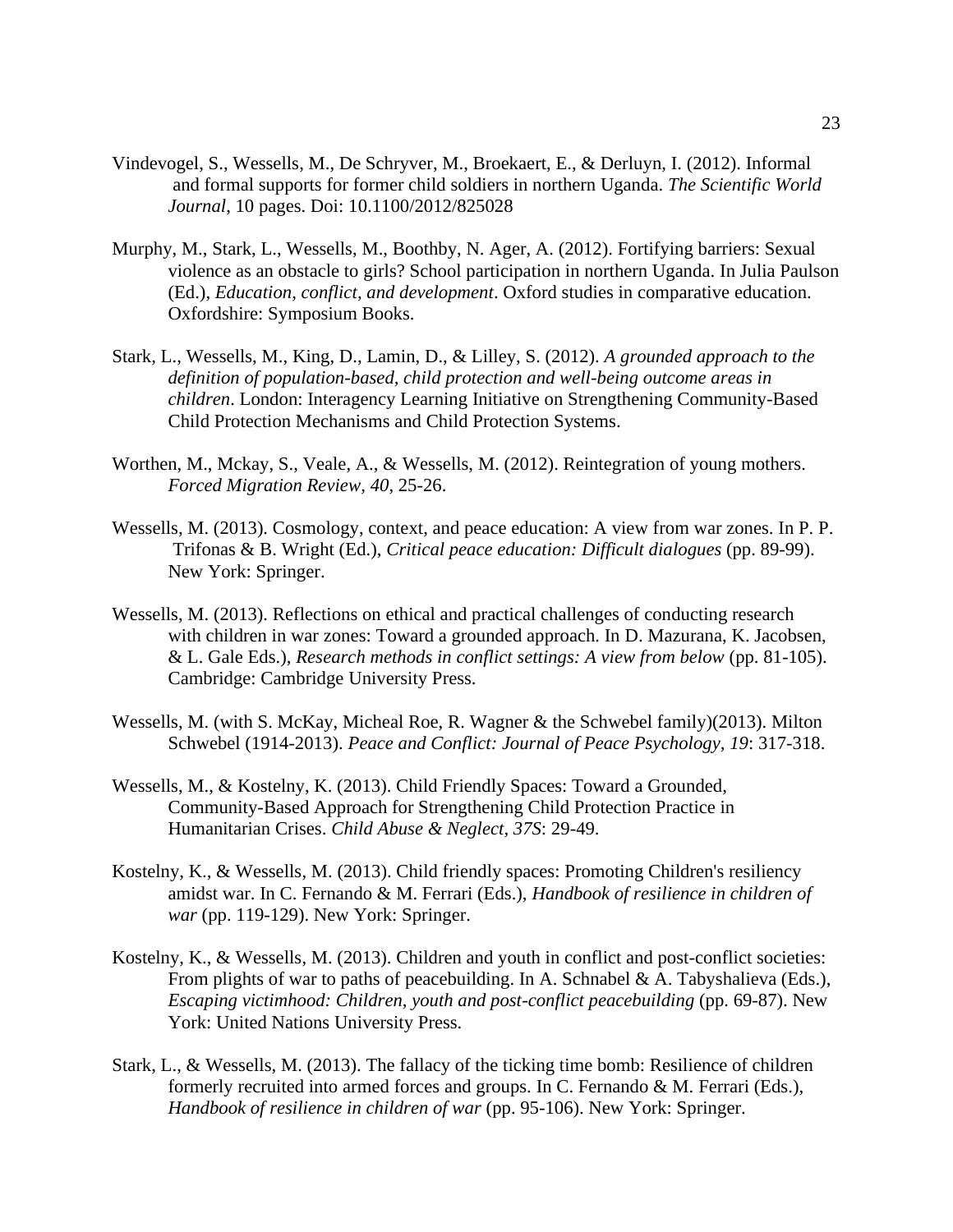- Veale, A., McKay, S., Worthen, M., & Wessells, M. (2013). Participation as principle and tool in social reintegration: Young mothers formerly associated with armed groups in Sierra Leone, Liberia, and northern Uganda. *Journal of Aggression, Maltreatment & Trauma, 22(8),* 829-848.
- Veale, A., McKay, S., Worthen, M. & Wessells,M. (2013). Children of young mothers formerly associated with armed forces and groups in Sierra Leone, Liberia and northern Uganda. In O'Riordan, J., Horgan, D. & Martin S. (Eds), *Early Childhoods in the Global South*. Oxford: Peter Lang.
- Worthen, M., Onyango, G., Veale, A., Wessells, M., McKay, S. (2013). Facilitating War-Affected Young Mothers' Reintegration: Lessons from a Participatory Action Research Study in Liberia, Sierra Leone, and Uganda. *International Journal of Social Science Studies* 1(1): 145-149.
- Wessells, M., Boothby, N., Kostelny, K., & Ondoro, K. (2013). *A rapid ethnographic study of community-based child protection mechanisms in Somaliland and Puntland and their linkage with national child protection systems*. New York: The Columbia Group for Children in Adversity.
- Roe, M., Bar-Tal, D., Giles, M., et al. (2014). Professor Ed Cairns: A personal and professional biography. *Peace and Conflict: Journal of Peace Psychology, 20 (1)*, 2-12,
- Wessells, M., Kostelny, K., & Ondoro, K. (2014). *A grounded view of community-based child protection mechanisms and their linkage with the wider child protection system in three urban and rural areas of Kenya: Summary and integrated analysis*. London: Save the Children.
- Wessells, M., Lamin, D., & Manyeh, M. (2014). *An Overview of the Community Driven Intervention To Reduce Teenage Pregnancy in Sierra Leone*. London: Save the Children.
- Wessells, M., Manyeh, M, & Lamin, D. (2014). *Preliminary Results of the Community-Driven Intervention to Reduce Teenage Pregnancy in Two Districts of Sierra Leone: Findings From Participatory Review Workshops With Children and Adults*. London: Save the Children.
- Stark, L., Macfarlane, M., King, D., Lamin, D., Lillley, S., & Wessells, M. (2014). *A communitydriven approach to reducing teenage pregnancy in Sierra Leone: Midline Evaluation*. London: Save the Children.
- Schwebel, D., Schwebel, R., & Wessells, M. (2014). Milton Schwebel (1914-2013). *American Psychologist, 69*, 547.
- Wessells, M. G.. (2014). *The case for population based tracking of outcomes for children:*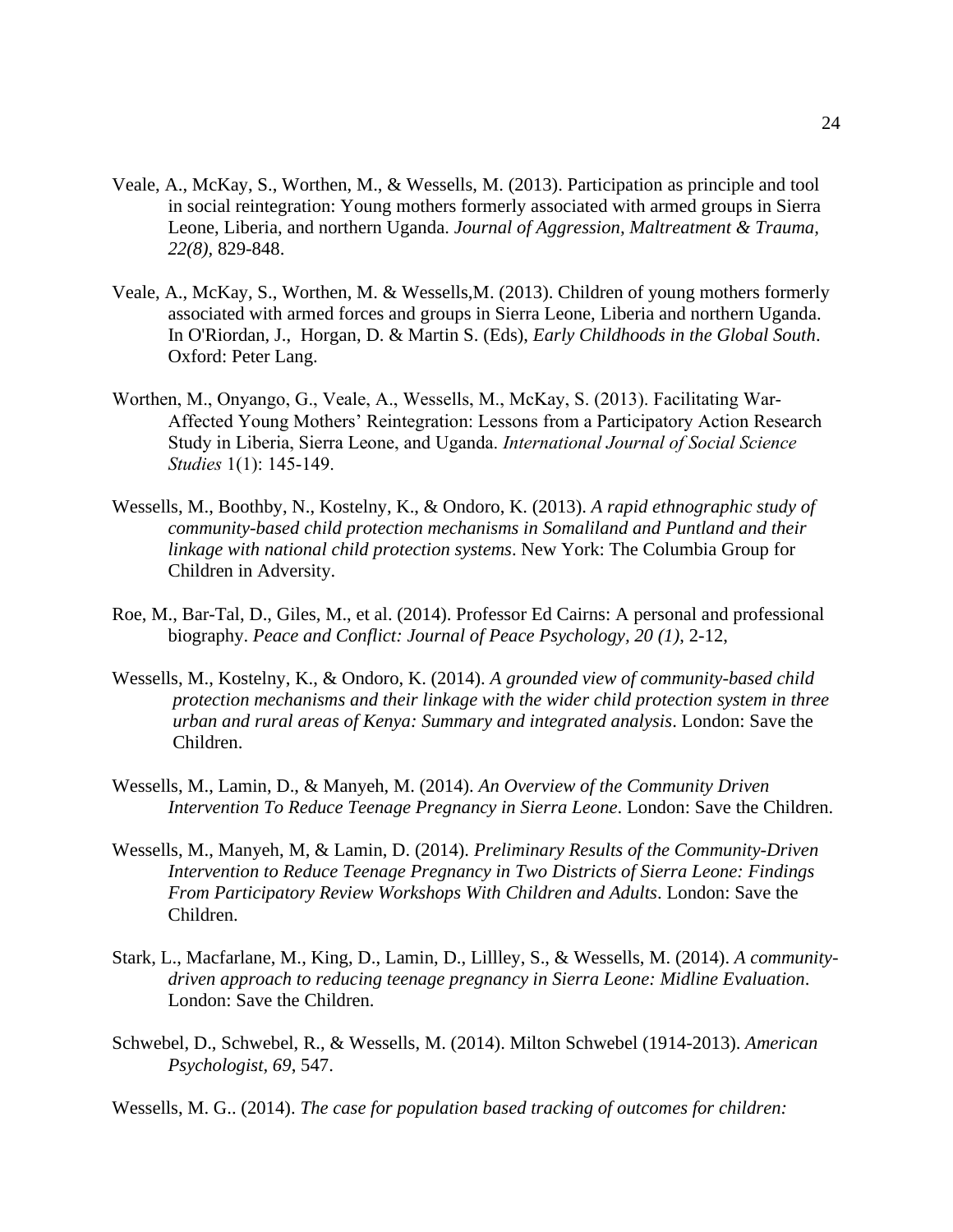*Toward a public health approach in child protection system strengthening*. New York: Columbia Group for Children in Adversity.

- Vindevogel, S., Wessells, M., DeSchryver, M., Broekaert, E., & Derluyn, I. (2014). Dealing with the consequences of war: Resources of formerly recruited and non-recruited youth in northern Uganda. *Journal of Adolescent Health, 55*, 134-140.
- Wessells, M. G. (2015). Commentary: A social environment approach to promotive and protective practice in childhood resilience: Reflections on Ungar (2014). *Journal of Child Psychology and Psychiatry*, *56(1)*, 18-20.
- Hamber, B., Gallagher, E., Weine, S., Das Gupta, S., Palmary, I., Wessells, M. (2015). Towards contextual psychosocial practice. In B. Hamber & E. Gallagher (Eds.), *Peacebuilding from a psychosocial perspective* (pp. 289-216). New York: Springer.
- Wessells, M.G. (2015). Peace Promotion, Psychology of. In James D. Wright (Editor), *International Encyclopedia of the Social & Behavioral Sciences, 2nd edition, Vol 17*. Oxford: Elsevier. pp. 654–659.
- Stark, L., Tan, T., Muldoon, K., King, D., Lamin, D. Lilley, S., & Wessells, M. (2015). Family structure and sexual and reproductive health outcomes among adolescents in rural Sierra Leone. *Global Public Health*. DOI: 10.1080/17441692.2015.1031155
- Wessells, M. G. (2015). Bottom-up approaches to strengthening child protection systems: Placing children, families, and communities at the center. *Child Abuse & Neglect: The International Journal, 43,* 8-21. DOI: http://dx.doi.org/10.1016/j.chiabu.2015.04.006
- Wessells, M. G. (2015). Program evaluation: Why process matters. In D. Bretherton & S. F. Law (Eds.), *Methodologies in peace psychology: Peace research by peaceful means* (pp. 381- 397). New York: Springer.
- Wessells, M. G. (2015). A reflection on the strengths and limits of a public health approach to mental health in humanitarian settings. *Epidemiology and Psychiatric Sciences*, 24(6), 495-497.
- Wessells, M. G., Lamin, D., King, D., Kostelny, K., Stark, L., & Lilley, S. (2015). The Limits of top-down approaches to managing diversity: Lessons from the case of child protection and child rights in Sierra Leone. *Peace & Conflict: Journal of Peace Psychology, 21(4)*, 574-588.
- Kostelny, K., & Wessells, M. G. (2015). Commentary: Toward a more holistic approach to helping children affected by terrorism and political violence. *Social Policy Report, 29(2)*.
- Wessells, M. G. (2016). Strengths-based community action as a source of resilience for children affected by armed conflict. *Global Mental Health*, *3(e1)*, 1-5. DOI: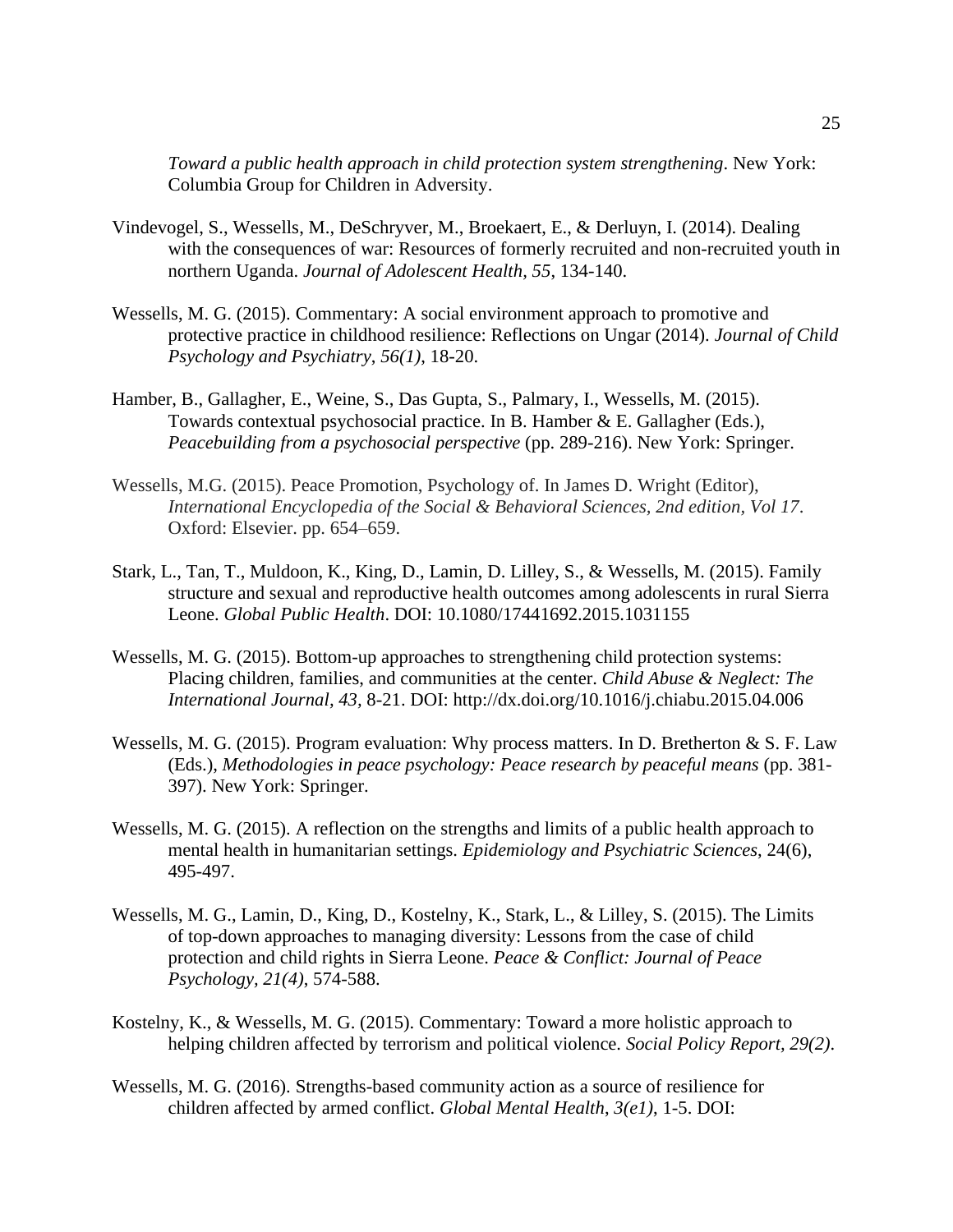10.1017/gmh.2015/23

- Huebner, C., Boothby, N., Aber, J. L., Darmstadt, G. L., Diaz. A., Masten, A. S. et al. (2016). Beyond survival: The case for investing in young children globally. *National Academy of Medicine Discussion Paper*. Washington, DC: National Academy of Medicine.
- Wessells, M. G. (2016). Children and armed conflict: Introduction and overview. *Peace & Conflict: Journal of Peace Psychology*, 22(3), 198-207.
- Wessells, M. G. (2016). The role of social identity in the recruitment and reintegration of former child soldiers. In S. McKeown, R. Haji, & N. Ferguson (Eds.). *Understanding peace and conflict through social identity theory: Contemporary global perspectives* (pp. 105-120). New York: Springer
- Kostelny, K., Lamin, D., Manyeh, M., Ondoro, K., Stark, L., Lilley, S., & Wessells, M. (2016). *'Worse than the war': An ethnographic study of the impact of the Ebola crisis on life, sex, teenage pregnancy, and a community-driven intervention in rural Sierra Leone*. London: Save the Children.
- Wessells, M. G. (2017). Children and armed conflict: Interventions for supporting war-affected children. *Peace & Conflict: Journal of Peace Psychology*, 23(1), 4-13.
- Wessells, M. G., & Kostelny, K. (2017). Child rights and practitioner wrongs: Lessons from inter-agency research in Sierra Leone and Kenya. In M. Ruck, M. Peterson-Badali, & M. Freeman (Eds.), *Handbook of Children's Rights: Global and multidisciplinary perspectives* (pp. 579-596). New York: Taylor & Francis.
- Wessells, M., Sveaass, N., Foster, D., & Dawes, A. (2017). Do no harm? How psychologists have supported torture and what to do about it. In M. Seedat, S. Suffla, & D. Christie (Eds.), *Enlarging the scope of peace psychology: African and World-Regional Contributions* (pp. 269-294). New York: Springer.
- Wessells, M. G., Lamin, D., Manyeh, M., King, D., Stark, L., Lilley, S. & Kostelny, K. (2017). How collaboration, early engagement and collective ownership increase research impact: Strengthening community-based child protection mechanisms in Sierra Leone. In J. Georgalakis, Ramalingam, B., Jessani, N., & Oronje, R. (Eds.), *The Social Realities of knowledge for development: Sharing lessons of improving development processes with evidence (pp. 74-93).* London: Institute for Development Studies.
- Kostelny, K., Ondoro, K., & Wessells, M. G. (2017). What children and youth can tell us:A rapid ethnography approach to understanding harms to children in Somaliland and Puntland. In. M. Denov & B. Akesson (Eds.), *Children affected by armed conflict: Theory, method & practice* (pp. 163-184). New York: Columbia Press.

Wessells, M. G. (2017). Morton Deutsch: An Appreciative Reflection. *Peace and Conflict:*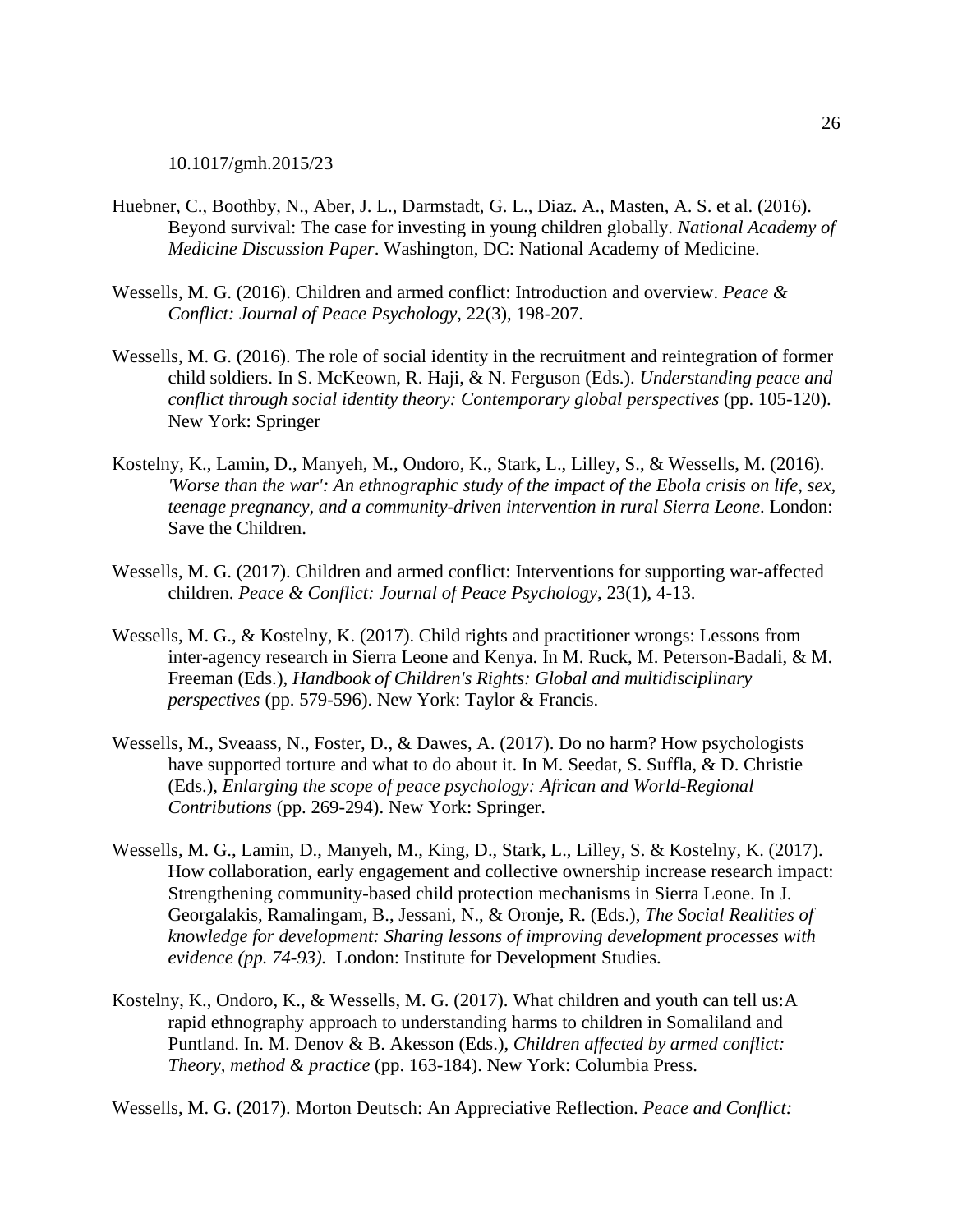*Journal of Peace Psychology*, *23(4)*, 346-348.

- Wessells, M. G. (2018). Supporting resilience in war-affected children: How Differential Impact Theory is useful in humanitarian practice. *Child Abuse & Neglect: The International Journal*, 78, 13-18.
- Bennouna, C., Fischer, H.-T., Wessells, M. G., & Boothby, N. (2018). Rethinking child protection in emergencies. *International Journal of Child Health and Nutrition, 7*, 39-46.
- Wessells, M. G., & Kostelny, K. (2018). Reintegration of former child soldiers: Communal approaches to healing the wounds and building peace in post-conflict societies. In P. Verbeek & B. A. Peters (Eds.), *Behavioral processes and systems of peace* (pp. 153-170). New York: Wiley.
- Child Resilience Alliance (2018). *Supporting community-led child protection processes: A guide and toolkit for reflective practice*. New York: Author. [M. Wessells lead author.]
- McNatt, Z., Boothby, N., Wessells, M., & Lo, R. (2018). *Guidance Note Psychosocial Support: facilitating psychosocial well-being and social and emotional learning*. New York, NY: The Inter-Agency Network for Education in Emergencies.
- Cislaghi, B., Bukuluki, P., Chowdhury, M., et al. (2019). Global health is political; can it also be compassionate? *Journal of Global Health*, 9(2), 1-4.
- Wessells, M. (2019). Working for the well-being of children: The value and efficacy of adopting a cooperative, inter-agency approach. In N. Balvin & D. J. Christie (Eds.), *Children and peace* (pp. 327-340). New York: Springer.
- Worthen, M., Veale, A., Lucas, McKay, S. & Wessells, M G. (2019). The transformative and emancipatory potential of participatory evaluation: Reflections from a participatory action research study with war-affected young mothers. *Oxford Development Studies*, DOI: 10.1080/13600819.2019.1584282
- Wessells, M. G. (2019). Do no harm: How reintegration programs can cause unintended harm. In M. Drumbl & J. Barrett (Eds.), *Research handbook on child soldiers*. Cheltenham, UK: Edward Elgar.
- Bennouna, C., Khauli, N., Basir, M., Allaf, C. Wessells, M., & Stark, L. (2019). School-based programs for supporting the mental health and psychosocial well-being of adolescent forced migrants in high-income countries: A scoping review. *Social Science & Medicine, 239,* 112558.
- Bennouna, C., Ocampo, M. G., Cohen, F., Basir, M., Allaf, C., Wessells, M., & Stark, L. (2019). Ecologies of care: mental health and psychosocial support for war-affected youth in the U.S. *Conflict and Health, 13*, 47. https://doi.org[/10.1186/s13031-019-0233-x](http://dx.doi.org/10.1186/s13031-019-0233-x)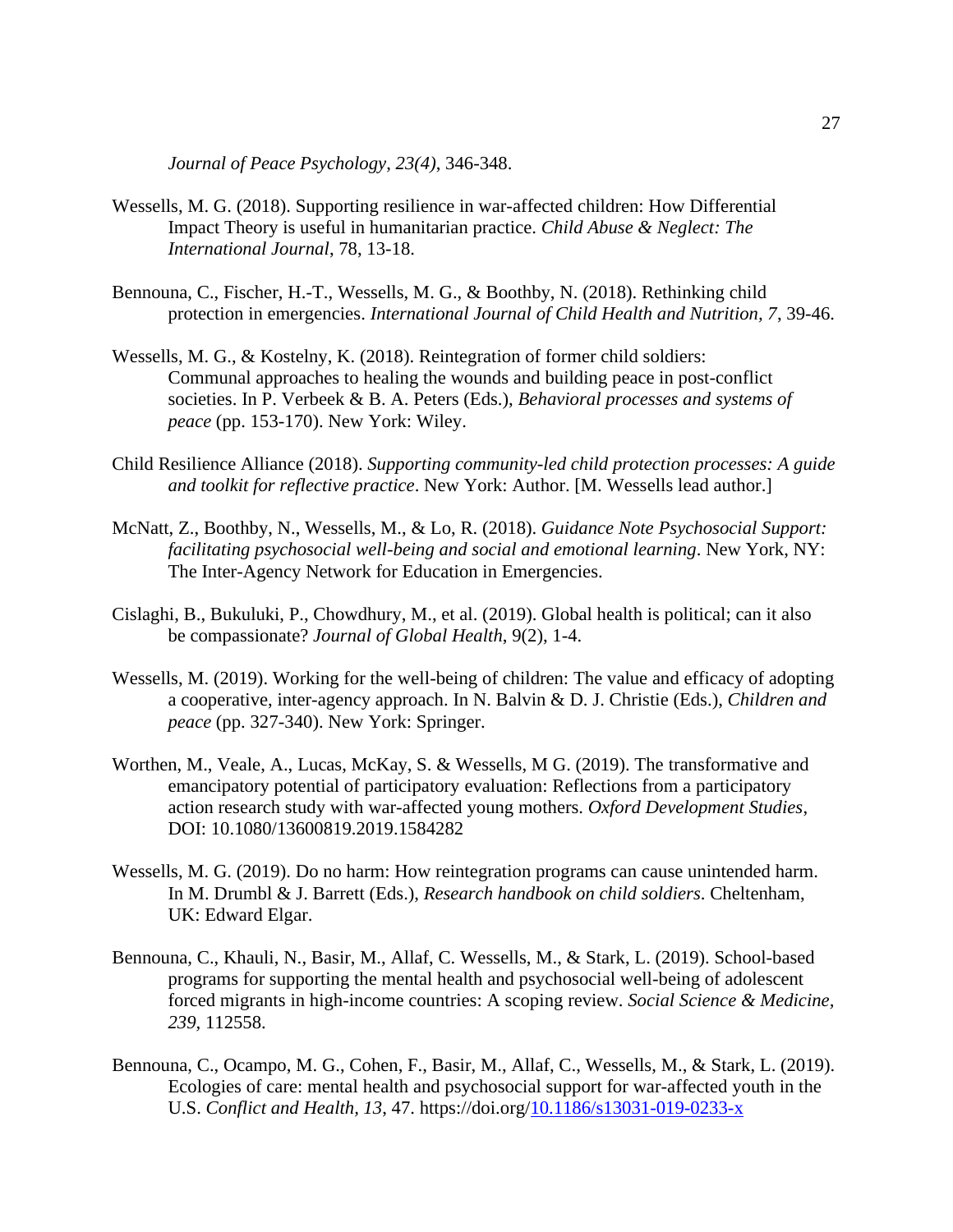- Kostelny, K., Wessells, M., & Ondoro, K. (2020). Enabling full participation: A community-led approach to child protection. In N. Balvin & D. J. Christie (Eds)., *Children and peace: From research to action* (pp. 291-305). Cham: Springer Open.
- Benouna, C., Stark, L., & Wessells, M. G. (2020). Children and adolescents in conflict and displacement. In S. Song & P. Ventevogel (Eds.), *Child, adolescent, and family refugee mental health* (pp. 17-36). Cham: Springer.
- Sveaass, N., & Wessells, M. (2020). Human rights—why do they matter for the profession of psychology? In P. Hagenaars, M. Plavsic, N. Sveaass, U. Wagner, & A. Wainwright (Eds.), *Human rights education for psychologists* (pp, 19-31). London: Routledge.
- Wessells, M. G., & Kostelny, K. (in press). Child rights: Why they matter and how to realize them. In N. Rubin & R. Flores (Eds.), *The Cambridge handbook of psychology and human rights* (pp.). New York: Cambridge.
- Wessells, M. G. (in press). Foreword. In C. W. Greenbaum, M. M. Haj-Yahia, & C. Hamilton (Eds.), *Handbook of Political Violence and Children: Psychosocial Effects, Intervention, and Prevention Policy*. Oxford: Oxford University Press.
- Christie, D., & Wessells, M. (in press). Social psychology of violence. In L. Kurtz (Ed.), *Encyclopedia of Violence, Peace, and Conflict, 3rd ed.* New York: Elsevier.
- Wessells, M. G. & Kostelny, K. (in press). Do No Harm issues in psychosocial support: Post-tsunami practitioner learning in Sri Lanka. *Journal of Asian American Psychology*.
- Wessells, M. G., & Kostelny, K. (in press). Understanding and ending violence against children: A holistic approach. *Peace & Conflict: Journal of Peace Psychology*.
- Wessells, M. G., & Kostelny, K. (in press). Cross-cutting themes and the way forward. *Peace & Conflict: Journal of Peace Psychology*.
- Wessells, M. G., Kostelny, K., & Ondoro, K. (in press). A Holistic Approach to Understanding the Sexual Exploitation and Abuse of Girls: Direct and Structural Violence in the Urban Slums of Mombasa, Kenya. In S. Moeschberger & L. Miller-Graf (Eds.), *Building cultures of peace: Psychological perspectives on understanding and addressing violence against children* (pp. xx-xx). New York: Oxford Press.

# **Book Reviews:**

Wessells, M. G. (1984). Was Chomsky's performance incompetent? [Review of the book *Explanatory models in linguistics*]. *Contemporary Psychology, 29,* 392 - 394.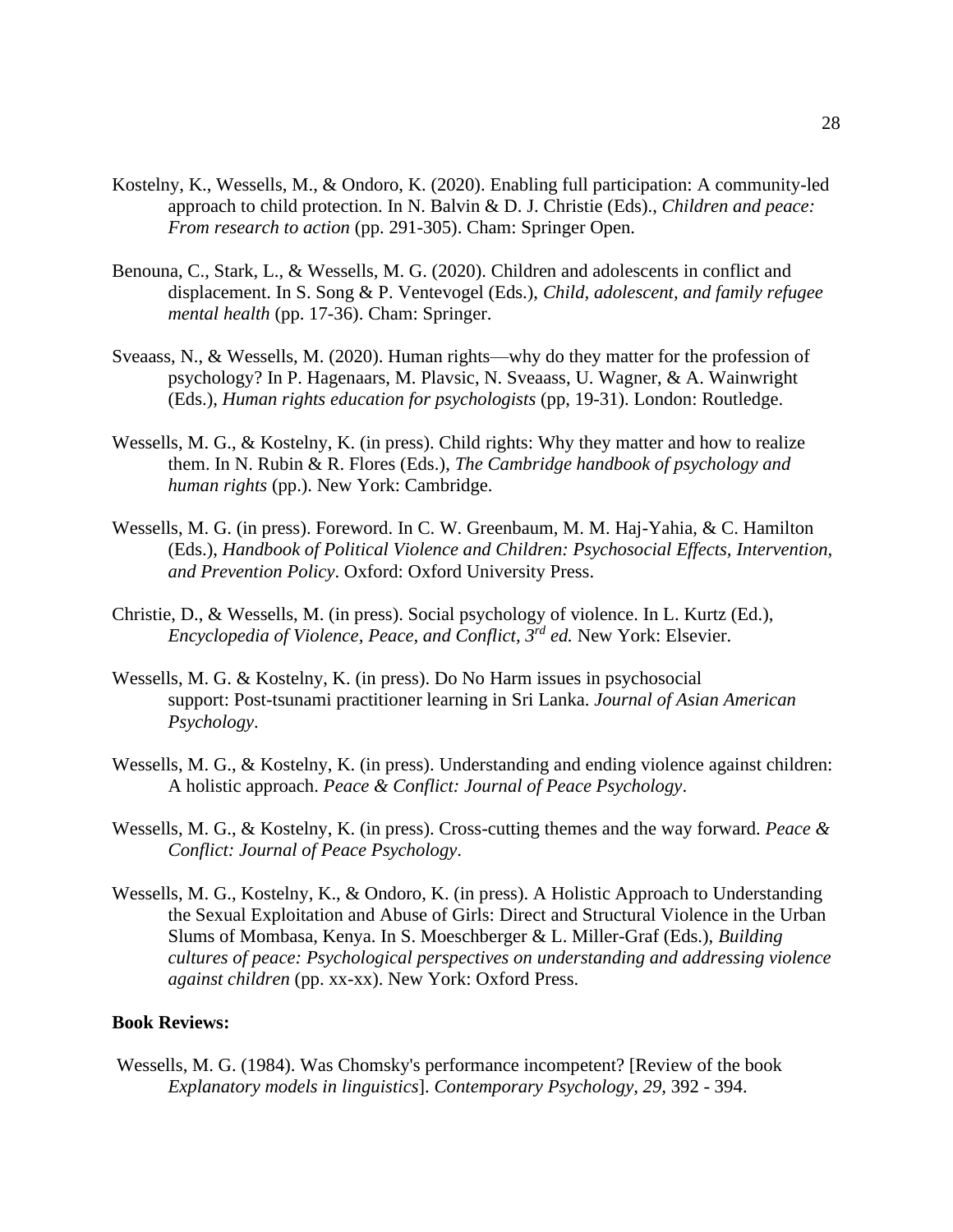- Wessells, M. G. (1987). Language: A behaviorist outlook [Review of the book *Psychological Aspects of Language*]. *Contemporary Psychology, 32,* 570.
- Wessells, M. G. (1995). Adjusting to the end of the Cold War [Review of the book *Behavior, Society, and International Conflict, Vol. 3*]. *Contemporary Psychology, 40,* 442 - 443.
- Wessells, M. G. (1995). Paramilitary warriors: Identity and violence in American men [Review of the book *Warrior Dreams: Paramilitary Culture in Post-Vietnam America*. *Contemporary Psychology, 40,* 1063.
- Wessells, M. G. (1998). The perils of patriotism. [Review of the book *Patriotism in the lives of individuals and nations*]. *Contemporary Psychology, 43(4)*, 289-290.
- Wessells, M. G. (1998). Language, mind, and freedom: Chomsky as libertarian dissident. [Review of the book *Noam Chomsky: A life of dissent*.] *Contemporary psychology, 43(4)*, 253-255.
- Wessells, M. G. (1999). Review of *Violence, aggression, & coercive action* by J. Tedeschi & R. Felson. *Political Psychology, 20(1)*, 238-241.
- Wessells, M. G. (2001). Linking theory and practice in conflict resolution: Foundations and challenges. *Peace and Conflict: Journal of Peace Psychology, 7(3)*, 289-292.
- Wessells, M. G. (2004). The nuclear problem that won't go away: Review of Behavioral sciences and human survival by M. Schwebel (Ed.). *Peace and Conflict: Journal of Peace Psychology, 10(3)*, 309-311.
- Wessells, M. G. (2015). A review of *Decolonizing Global Mental Health: The psychiatrization of the majority world* by China Mills. *Comparative Education Review*, August, 550-552.
- Wessells, M. G. (2018). A Child's Journey Into Terrorism and Back Again: A Review of *When rains became floods: A child soldier's story. A Contracorriente: una revista de estudios latinoamericanos*, 15(2), 321-326.

## **Recent Technical Reports:**

- Wessells, M., & the Committee for the Psychological Study of Peace (1994). *Cultures of peace: A social-psychological perspective*. Paris: UNESCO Cultures of Peace Action Programme.
- Wessells, M., & the Committee for the Psychological Study of Peace (1995). *Understanding the Rwandan tragedy and preventing destructive conflict: Contributions of psychological science*. Brussels: International Union of Psychological Science and the UNESCO Social Science Council.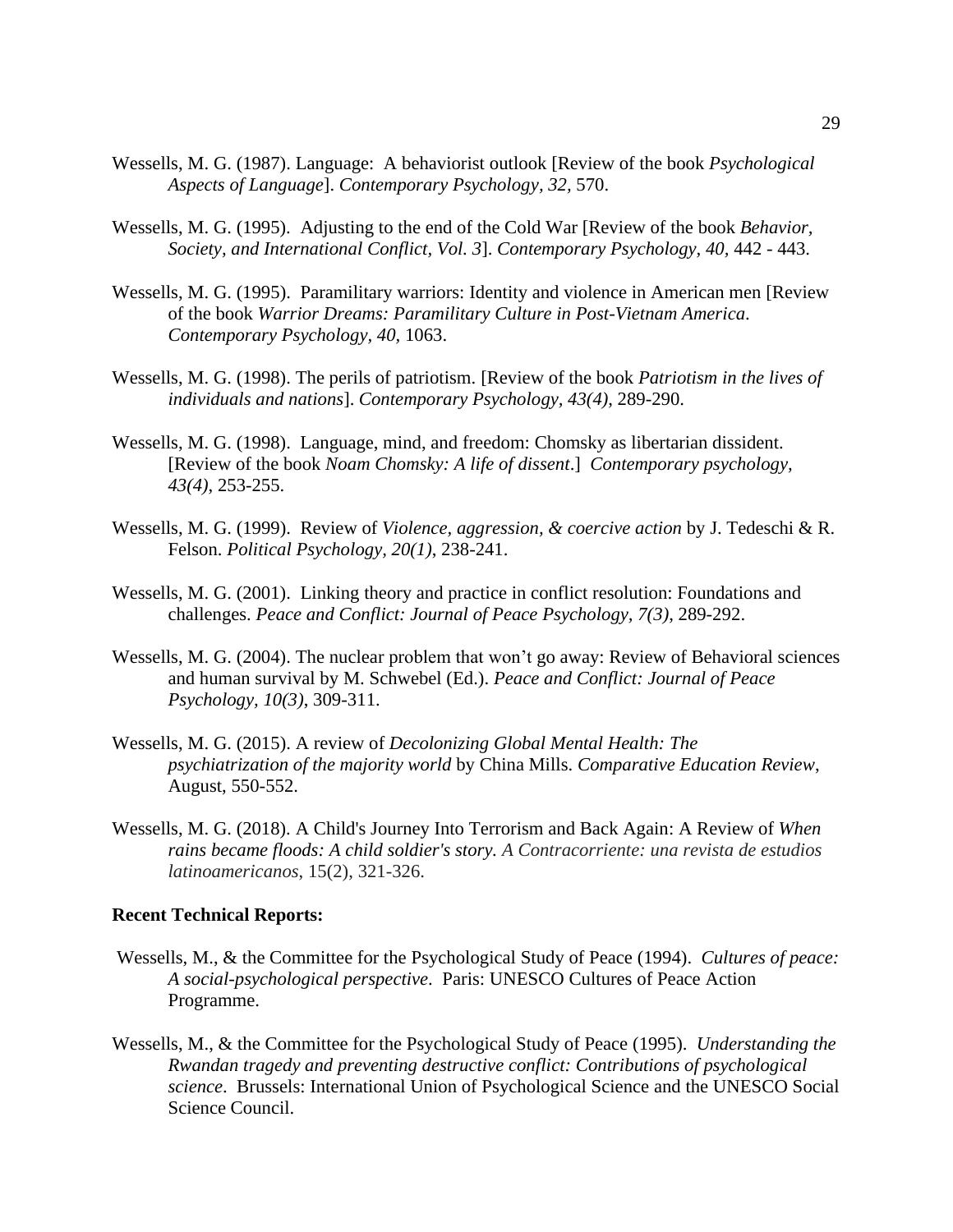- Green, E. & Wessells, M. (1995). *Evaluation of the Mobile War Trauma Team Program of Meeting the Psychosocial Needs of Children in Angola*. Richmond, VA: Christian Children's Fund and USAID.
- Wessells, M. (1996). *Evaluation Plan for the CCF/Angola Province-Based War Trauma Project*. Richmond, VA: Christian Children's Fund.
- Wessells, M. (1996). *Evaluation Plan for KIDS: National Training Plan for Addressing the Psychosocial Needs of Children in Sierra Leone*. Richmond, VA: Christian Children's Fund.
- Wessells, M. G. & Kostelny, K. (1996). *The Graça Machel/UN Study on the Impact of Armed Conflict on Children: Implications for early child development*. New York: UNICEF.
- Wessells, M. (1997). *Situation Analysis of the Psychosocial Needs of Children in Sierra Leone*. Richmond, VA: Christian Children's Fund.
- Green, E. & Wessells, M. (1997). *Evaluation of the Province-Based War Trauma Team Project: Meeting the Psychosocial Needs of Children in Angola*. Richmond, VA: Christian Children's Fund and USAID.
- Wessells, M. (1997). *Situation Analysis of and Rapid Intervention to Address the Psychosocial Needs of Violence-affected Children in Guatemala*. Richmond, VA: Christian Children's Fund.
- Wessells, M. (1998). *Report on UNESCO-sponsored "Workshop on Youth, Political Violence, and Conflict Resolution in Southern Africa*. International Union of Psychological Science.
- Wessells, M., & Poulton, M. (1998). *Community Healing and Mobilization for Youth Futures in Gulu, Uganda.* Richmond, VA: Christian Children's Fund.
- Wessells, M., & Kostelny, K. (1998). *The Province-Based War Trauma Team Project: Community Mobilization and Psychosocial Assistance for Angolan Children.* Richmond, VA: Christian Children's Fund.
- Wessells, M., & Anderson, A. (1998). *After the Storm: Concept Paper on the Enhancement of the CCF/Honduras Early Stimulation Program.* Richmond, VA: Christian Children's Fund.
- Wessells, M. (1999). *Community healing and mobilization for South African children*. Richmond, VA: Christian Children's Fund.

Wessells, M. (1999). *Concept paper: CCF/Albania psychosocial program*. Richmond, VA: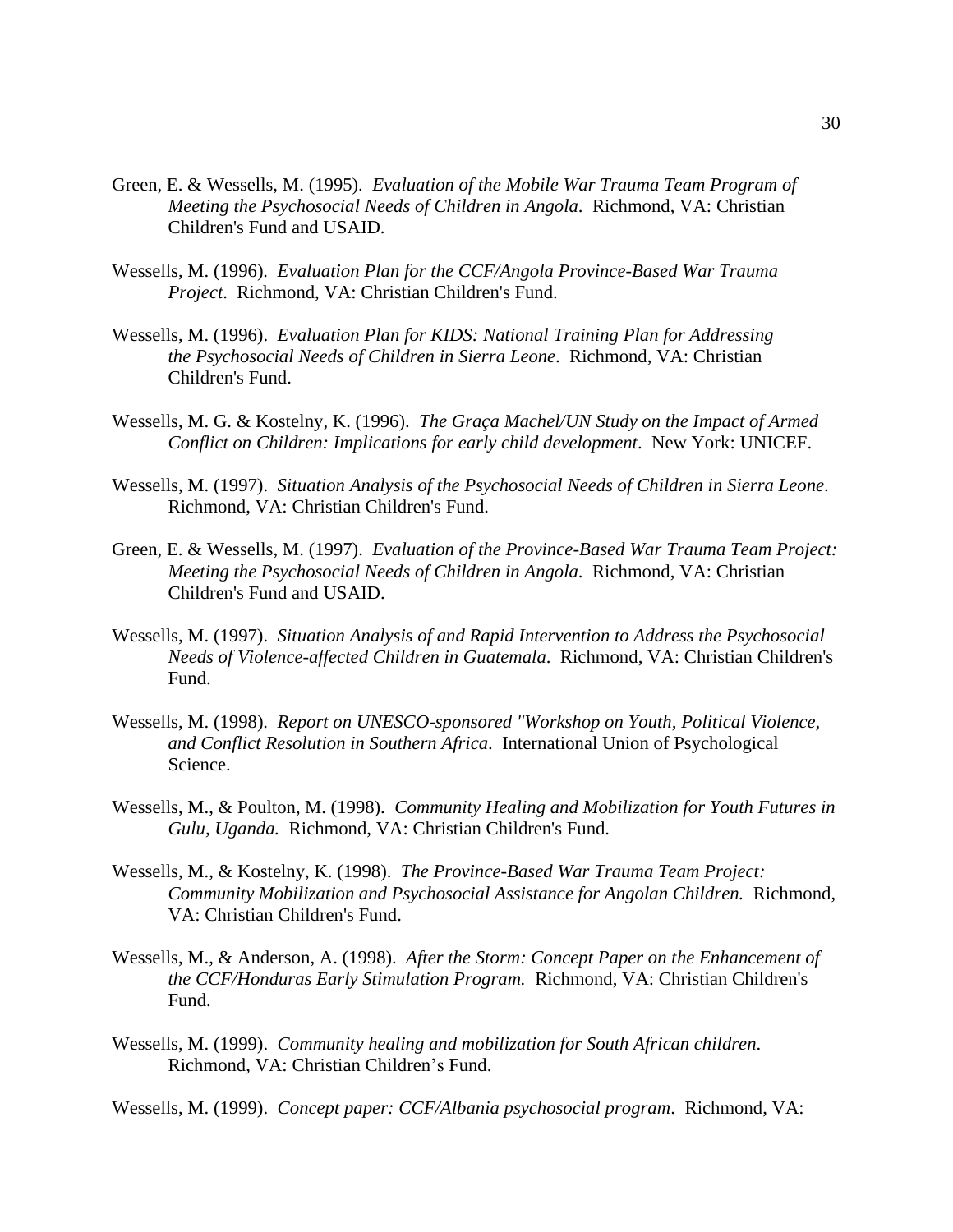Christian Children's Fund.

- Wessells, M. (1999). *Concept paper on the definition and orientation of psychosocial programming for children in crisis situations*. Prepared for the psychosocial subcommittee of the Core Group on Impact Measurement, Save the Children.
- Wessells, M., & Monteiro, C. (1999). *Concept paper on psychosocial assistance to Colombian children and families.* Richmond, VA: Christian Children's Fund.
- Wessells, M. (1999). *Psychosocial assistance to children and families in East Timor*. Richmond, VA: Christian Children's Fund.
- Wessells, M., & Kostelny, K. (2000). Child soldiers: Prevention, reintegration, and community development. Invited paper for the International Workshop on *Children and armed conflict: Reintegration of former child soldiers in the post-conflict community* convened by the Ministry of Foreign Affairs of Japan, Search for Common Ground, and the Foundation for Advanced Studies on International Development, Toyko.
- Kostelny, K., & Wessells, M. (2000). Child soldiering: Developmental needs and holistic interventions. Invited paper for the International Workshop on *Children and armed conflict: Reintegration of former child soldiers in the post-conflict community* convened by the Ministry of Foreign Affairs of Japan, Search for Common Ground, and the Foundation for Advanced Studies on International Development, Toyko.
- Wessells, M. (2000). *Community-based assistance to AIDS orphans and children and families affected by HIV/AIDS.* Concept paper for Christian Children's Fund/South Africa.
- Wessells, M. (2001). *Community mobilization and hope for African children and families affected by HIV/AIDS: A concept paper*. Richmond: Christian Children's Fund.
- Wessells, M. (2001). *Integrated program for healing, development, and hope in the Casamance.* Richmond: Christian Children's Fund.
- Wessells, M. (2001). *Project for girls abducted in armed conflict in Angola*. Luanda: Christian Children's Fund/Angola.
- Wessells, M., & Kostelny, K. (2002). *After the Taliban: A child focused assessment in the Northern Afghan provinces of Kunduz, Takhar, and Badakshan.* Richmond: CCF International.
- Kostelny, K., & Wessells, M. (2002). *Mapping local cultural resources for psychosocial support in East Timor: A pilot study*. Richmond: CCF International.
- Wessells, M., & Kostelny, K. (2002). *Support for skills training and employment generation program*. Richmond: CCF International.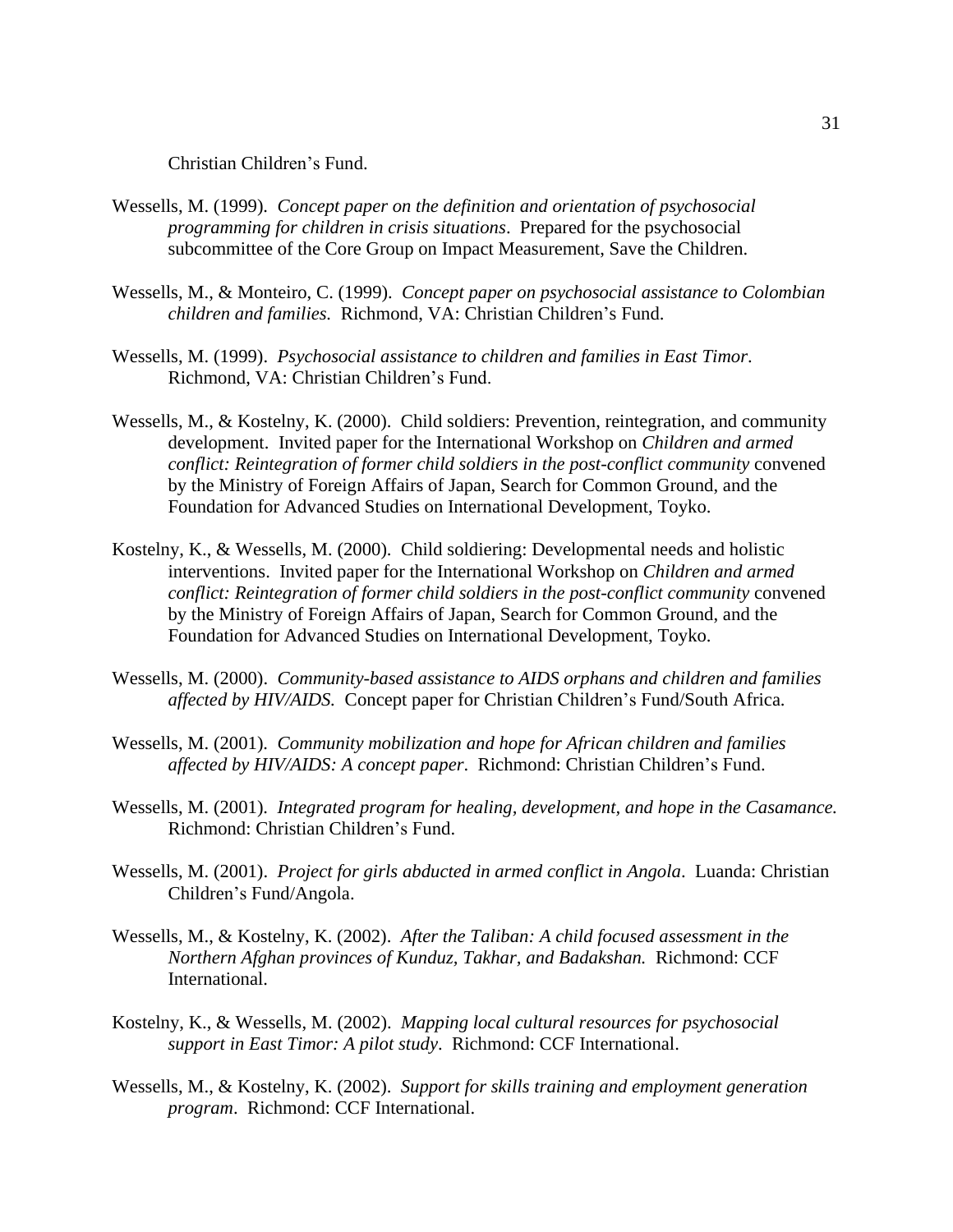- Wessells, M. (2003). *Integration of programming across sectors*. Invited paper prepared for the USAID-PVO Dialogue on Working in Conflict. Washington, DC: Interaction.
- Wessells, M. (2003). *Children on dangerous streets: A child-focused assessment of Baghdad Governorate.* Richmond: CCF International.
- Wessells, M. (2003). *The impact of U. S. anti-terrorist interventions on terrorist motivation: A preliminary study in Afghanistan and Iraq*. Research report prepared for the APA Task Force on Prevention of Terrorism.
- Wessells, M., & Kostelny, K. (2004). *A preliminary study of qualitative measures of Afghan children's coping strategies*. Richmond: CCF International.
- Wessells, M., & Kostelny, K. (2005). *Assessing Afghan children's psychosocial well-being: A multi-modal study of intervention outcomes*. Edinburgh: Christian Children's Fund, Oxford University, and Queen Margaret's University College.
- Wessells, M. (2005). *Coming off the streets: Narrative research on Georgian children in the Rebuilding Lives Project. Preliminary report to DCOF.* Washington, DC: USAID Displaced Chilren and Orphans Fund.
- Murray, L., Bolton, P., Semrau, K., & Wessells, M. (2005). *Causes of children living on the street in urban Georgia: A qualitative assessment*. Washington, DC: USAID Displaced Children and Orphans Fund.
- Wessells, M. & Berman, L. (2006). *Trauma counseling after the earthquake: Why or why not? Yogyakarta*, Indonesia: UNICEF and CCF.
- Wessells, M. (2006). *The trouble with DFCs: The program implications of sponsor monetary gifts to children*. Richmond: CCF International.
- Wessells, M. G. & Kostelny, K. (2006). The plight of children in conflict and post-conflict societies. Unpublished manuscript in *Women and children in post-conflict peacebuilding*. Tokyo: U. N. University for Peace.
- Kostelny, K., & Wessells, M. (2010). *An assessment of the psychosocial impact of the Israeli military attacks and blockade on the education system in Gaza*. Ramallah: UNESCO/oPt.
- McKay, S., Veale, A., Worthen, M., & Wessells, M. (2010). *Community-based reintegration of war-affected young mothers: Participatory action research (PAR) in Sierra Leone, Liberia, and northern Uganda*. Laramie: University of Wyoming.
- Stark, L., Muldoon, K., Lilley, S., King, D., Hotanga, P., Lamin, D., &Wessells, M. (2013).*Change that Counts: Baseline Report for the Evaluation of an Action Research*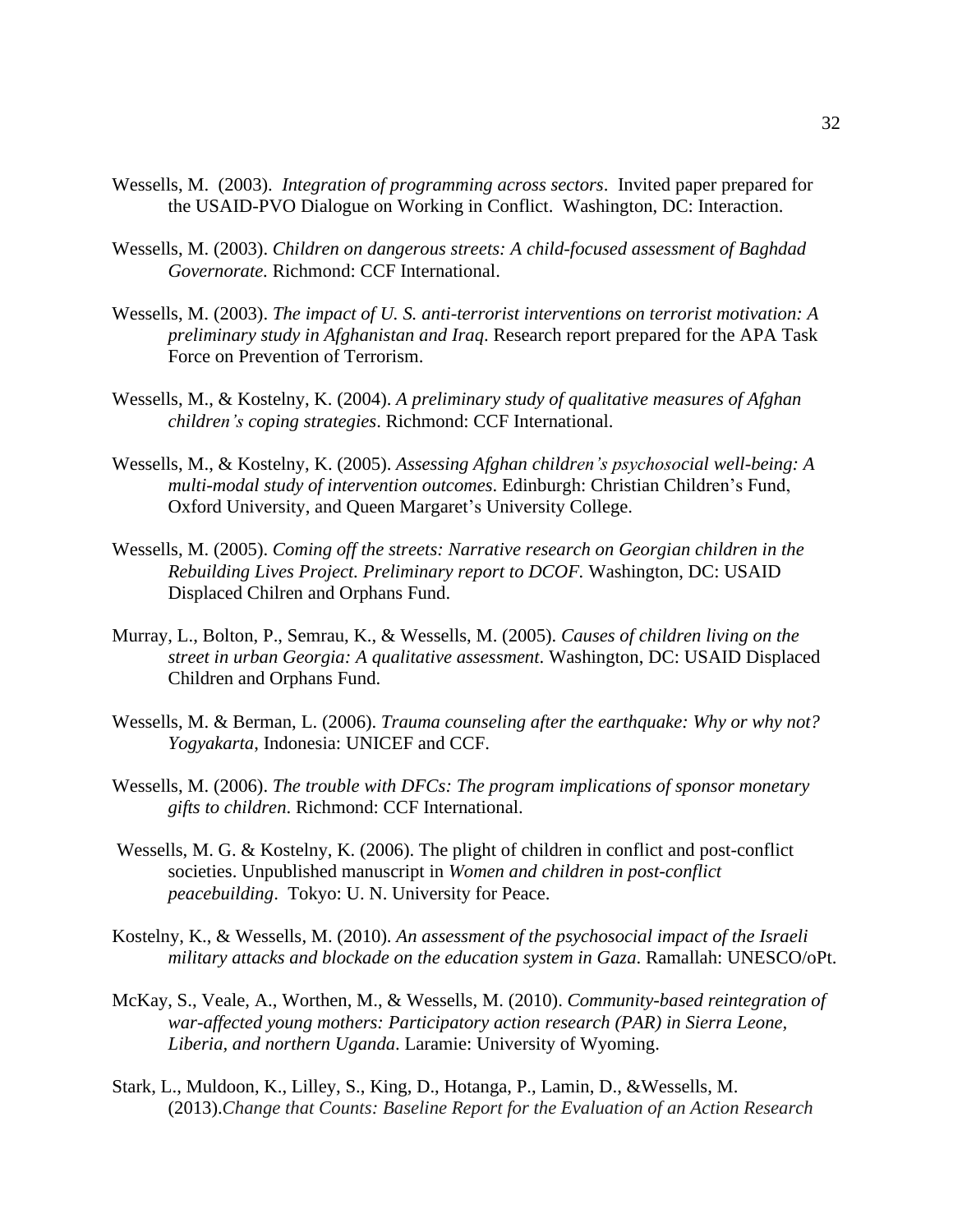*Intervention to Strengthen Community Based Child Protection Mechanisms in Sierra Leone.* London: Interagency Learning Initiative on Strengthening Community-Based Child Protection Mechanisms and Child Protection Systems.

- Kostelny, K., Wessells, M., Chabeda-Barthe, J., & Ondoro, K. (2013). *Learning about children in urban slums: A rapid ethnographic study in two urban slums in Mombasa of community-based child protection mechanisms and their linkage with the Kenyan national child protection system.* London: Interagency Learning Initiative on Community-Based Child Protection Mechanisms and Child Protection Systems.
- Kostelny, K., Wessells, M., & Ondoro, K. (2014). *Community-based child protection mechanisms in Kilifi, Kenya: A rapid ethnographic study in two rural sites.* London: Interagency Learning Initiative on Community-Based Child Protection Mechanisms and Child Protection Systems.
- Kostelny, K., Wessells, M., & Ondoro, K. (2014). *Community-based child protection mechanisms in Kisii/Nyamira Area: A rapid ethnographic study in two rural sites in Kenya.* London: Interagency Learning Initiative on Community-Based Child Protection Mechanisms and Child Protection Systems.
- Cook, P., Wessells, M., & Cook, M. (2015). *World Vision East Africa Child Protection Theory of Change in 4 East African Countries*. Nairobi: World Vision ESAR Office.
- Forbes, B., Krueger, A., Behnam, N. Cook, P., & Wessells, M. (2017). *What do we mean by system: Critical reflections on the state of child protection*. Unpublished paper.
- Talbot, C., & Wessells, M. (2018). *Education in emergencies for conflict-affected children and adolescents near the 'contact line' in Eastern Ukraine. End-of-project assessment final report*. Kiev: UNICEF.
- Kostelny, K., Ondoro, K., & Wessells, M. (2020). *Community action to end 'early sex' in Kenya: Endline report on community-led child protection. Report for the Oak Foundation*. New York: Author.

### **Papers Presented:**

 Wessells, M. G. (1973, April). *The effects of reinforcement upon the pre-pecking behaviors of pigeons in the autoshaping experiment*. Paper presented at the meeting of the Eastern Psychological Association, Washington, D. C.

 Wessells, M. G. (1973, November). *Interactions of stimulus, response and reinforcer in the autoshaping of pigeons with food*. Paper presented at the annual meeting of the Psychonomic Society, St. Louis.

Wessells, M. G. (1975, April). *Perplexities and obfuscations in the autoshaping of pigeons*.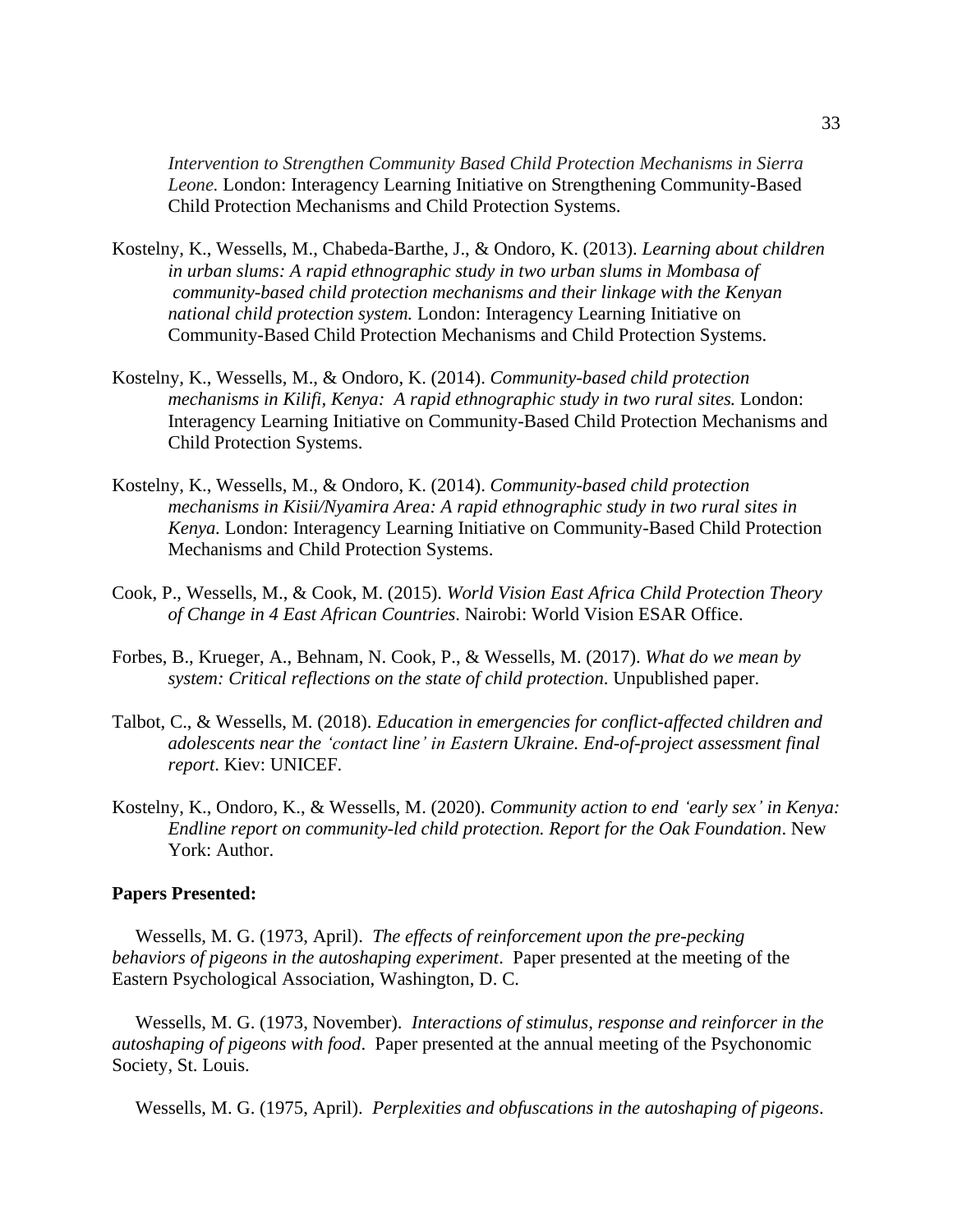Paper presented as part of the Colloquium Series, Department of Psychology, Columbia University, New York City.

 Wessells, M. G. (1982, March). *A critique of B. F. Skinner's views on cognitive psychology*. Paper presented as part of the Colloquium Series, Department of Psychology, College of William and Mary, Williamsburg, VA.

 Wessells, M. G. (1982, October). *On Skinner's views on explanation: The perils of pragmatism*. Paper presented as part of the Colloquium Series, Department of Psychology, University of Richmond, Richmond, VA.

 Wessells, M. G. (1983, April). *Computer-assisted instruction in mathematics*. Paper presented at the Rappahanock Regional Association of Mathematics Teachers, Fredericks-burg, VA.

 Wessells, M. G. (January, 1984). *Between behaviorism and cognitivism: Fencing in psychology*. Paper presented as part of the Colloquium Series, Department of Psychology, McMaster University, Hamilton, Ontario.

 Wessells, M. G. (June, 1984). *Computer literacy at Randolph-Macon College*. Invited address presented at the Regional Faculty Institute of the Council of Independent Colleges, Atlanta, GA.

 Wessells, M. G. (November, 1984). *The development of faculty computer literacy at Randolph-Macon College*. Invited address presented at the EDUCOM regional Seminar on Faculty Computer Literacy, Dallas, TX.

 Wessells, M. G. (December, 1984). *Computer literacy and the liberal arts*. Paper presented at the Third International Symposium on World Trends in Science and Technology Education, Brisbane, Australia.

 Wessells, M. G. (January, 1985). *The Faculty and the computer: Myths, fears, and realities*. Invited address presented at Spelman College, Atlanta, GA.

 Wessells, M. G. (April, 1985). *Psychological issues in the development of faculty computer literacy*. Invited address presented at the EDUCOM Faculty Development Seminar at Carnegie-Mellon University, Pittsburgh, PA.

 Wessells, M. G. (October, 1985). *Images of the Soviet Union*. Paper presented at the charter meeting of the Virginia Chapter of Psychologists for Social Responsibility held at the University of Richmond, Richmond, VA.

 Wessells, M. G. (February, 1986). *Computers and cognition: Models, scope and limits*. Paper presented at the Technology and Epistemology Conference held at the University of Santa Clara, Palo Alto, CA.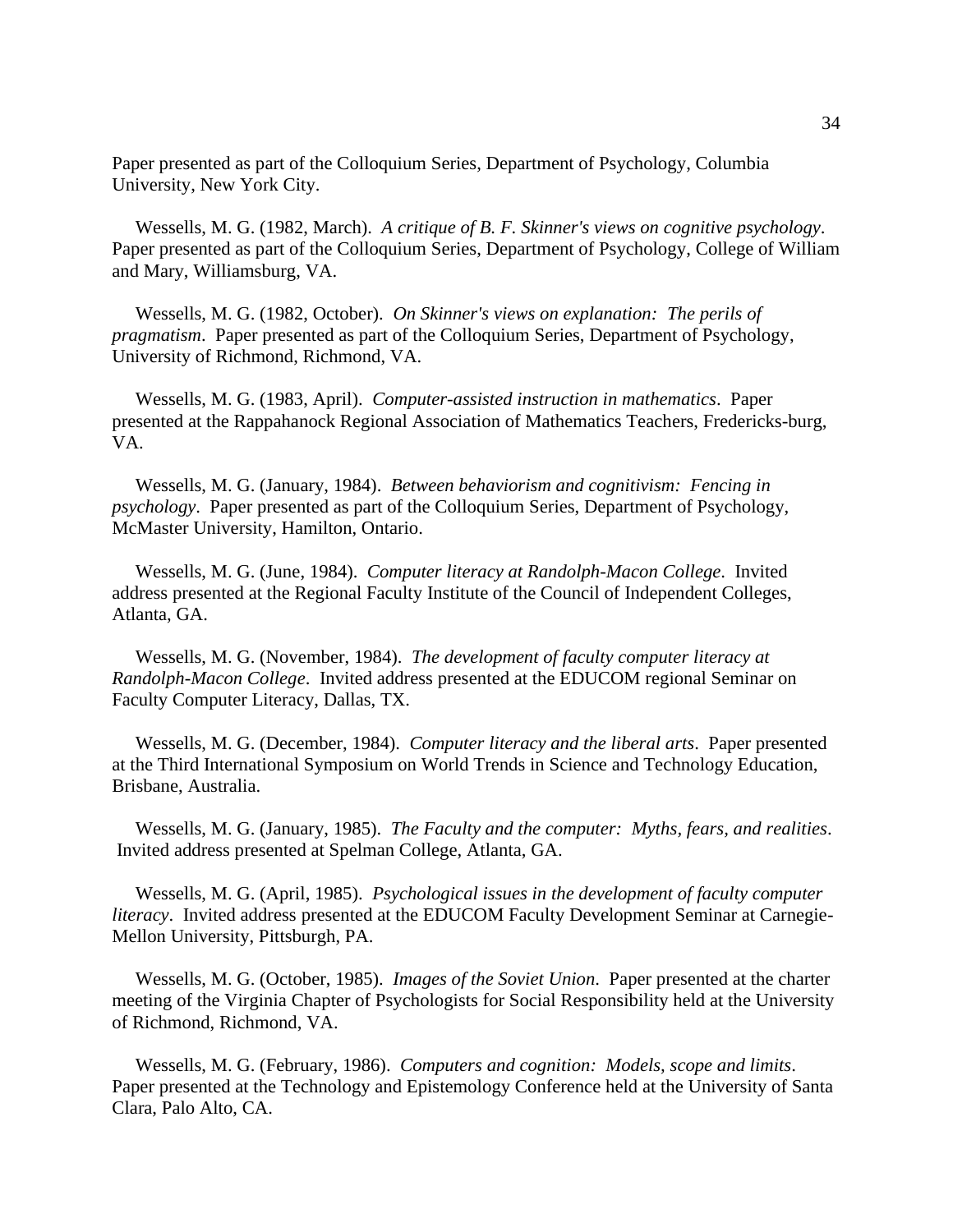Wessells, M. G. (April, 1986). *The nuclear dilemma: An interdisciplinary approach to nuclear war education*. Paper presented at the George Mason University Conference on Nuclear War Education, George Mason University, Fairfax, VA.

 Wessells, M. G. (April, 1987). *The nuclear dilemma: Education for citizenship in the nuclear era*. Paper presented at the Virginia Humanities Conference held at Randolph-Macon College, Ashland, VA.

 Wessells, M. G. (September, 1987). *Rethinking the liberal arts curriculum*. Fall Convocation Address presented at Randolph-Macon College, Ashland, VA.

 Wessells, M. G. (September, 1987). *The threat of nuclear war: How to survive in a world gone MAD*. Convocation Address presented at Roanoke College, Salem, VA.

 Wessells, M. G. (April, 1988). *The life of the mind in the era of technology.* Invited address to the Virginia Chapter of the AAUP, Longwood College, Farmville, VA.

 Wessells, M. G. (June, 1988). *Enemy images and international relations*. Invited address presented at the University of Wyoming.

 Wessells, M. G. (August, 1988). Enemy images and foreign policy. In Richard Bloom (Chair), *Psychology and National Security*. Invited symposium held by the Division of Military Psychology at the annual meeting of the American Psychological Association, Atlanta, GA.

 Wessells, M. G. (November, 1988). *Getting peace issues into the curriculum: Obstacles and strategies*. Paper presented at the annual meeting of the American Public Health Association, Boston, MA.

 Wessells, M. G. (August, 1989). The Soviets' New Thinking on defense--Challenging the stereotypes. In R. V. Wagner (Chair), *Enemy Images in the Gorbachev Era: Ending the Cold War?*" Symposium conducted at the annual convention of the American Psychological Association, New Orleans, LA.

 Wessells, M. G. (June, 1990). *The psychology of a Comprehensive Test Ban*. Paper presented at the Citizens' Summit held in Washington, D. C.

 Wessells, M. G. (May, 1991). *Psychological dimensions of peace and nonviolent conflict resolution: Rethinking the security agenda*. Keynote Address presented at the Second Annual Conference on Campus Mediation Programs, University of Waterloo, Waterloo, Ontario.

 Wessells, M. G. (May, 1991). *Setting the contingencies for peace: An agenda for peace psychology*. Invited address presented at the annual meeting of the Association for Behavior Analysis, Atlanta, GA.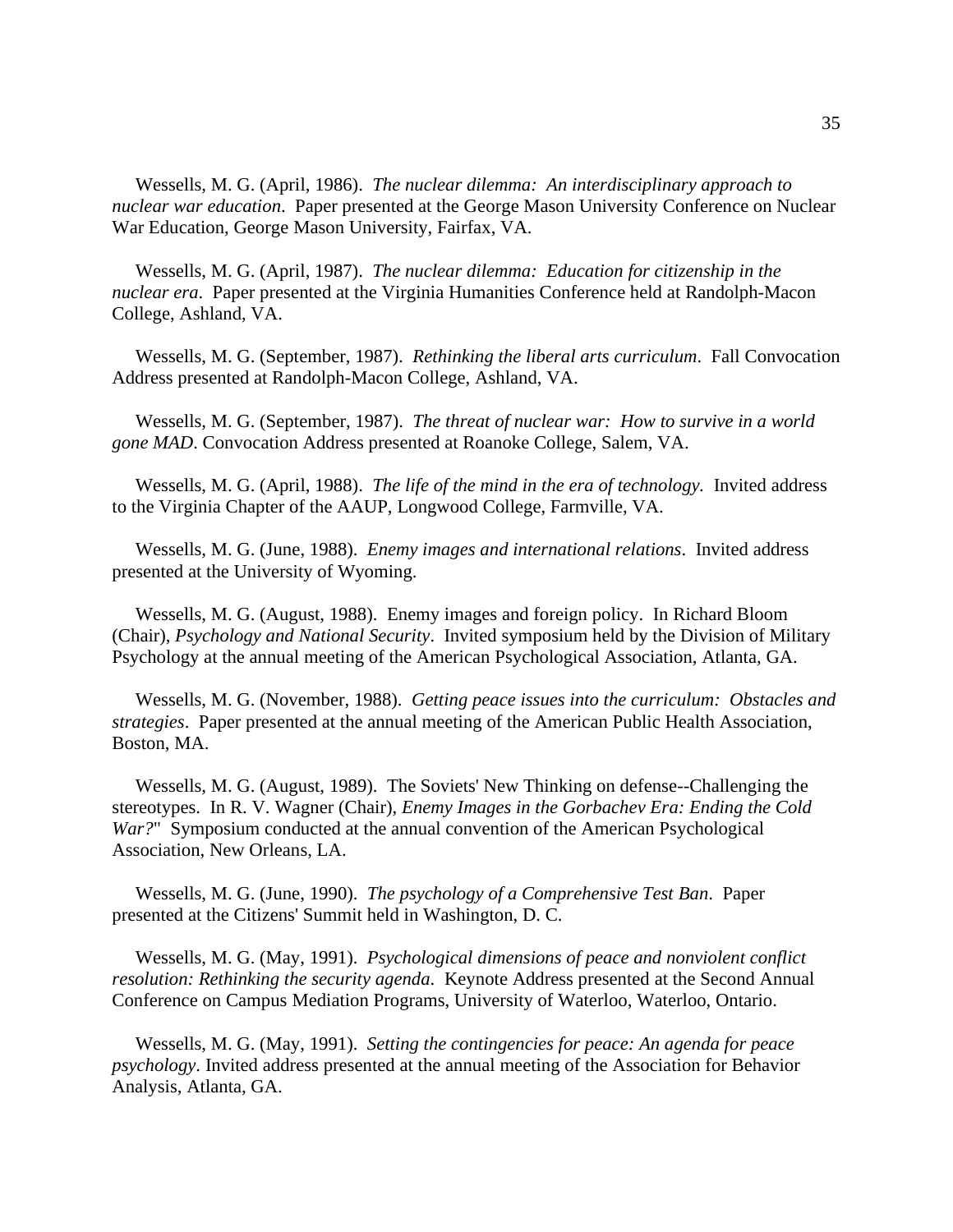Wessells, M. G. (August, 1991). Peace psychology in education: Curriculum, pedagogy, & outcomes. In M. G. Wessells (Chair), *The state of the art: Peace education, activism, conflict resolution*. Invited symposium conducted at the annual convention of the American Psychological Association in San Francisco, CA.

 Wessells, M. G. (September, 1991). Ending the war system: Setting the agenda for peace psychology. Invited paper presented at the Second International Symposium on the Contributions of Psychology to Peace, *Global Crises as Macro-Social Stress*, organized by the Committee for the Psychological Study of Peace of the International Union of Psychological Science, Jena, Germany.

 Wessells, M. G. (November, 1991). *Psychological barriers to peace*. Paper presented as part of the Colloquium Series of the Five-College Program on Peace and World Security Studies, Amherst, MA.

 Wessells, M. G. (May, 1992). *Psychological obstacles to peace.* Paper presented at the Symposium on Nonviolence at the State University of New York, Utica, NY.

 Wessells, M. G. (July, 1992). *Old warriors and reluctant peacemakers: An update from the Middle East*. Paper presented at the annual meeting of the International Council of Psychology, Amsterdam, Netherlands.

 Wessells, M. G. (July, 1992). *Cognitive obstacles to peace*. Poster session presented at the XXV International Congress of Psychology, Brussels, Belgium.

 Wessells, M. G. (July, 1992). *Psychological organizations and the quest for peace*. Paper presented at the XXV International Congress of Psychology, Brussels, Belgium.

 Wessells, M. G. (August, 1992). *Collaborating for peace: How psychologists can contribute to activist groups*. Paper presented at the Centennial Convention of the American Psychological Association, Washington, D. C.

 Wessells, M. G. (August, 1992). *Building peace psychology on a global scale: Challenges and opportunities*. Presidential Address (Division 48) presented at the Centennial Convention of the American Psychological Association, Washington, D. C.

 Wessells, M. G. (September, 1992). Building a sustainable world: Technology, values, and social choices. Invited address presented as part of the Randolph-Macon/GTE Lecture Series, *Technological Impacts on the Environment: Ethical Considerations*, Randolph-Macon College, Ashland, VA.

 Wessells, M. G. (August, 1993). Nuclear proliferation following the Cold War: A socialpsychological analysis. Invited paper presented as part of the Third International Symposium on the Contributions of Psychology to Peace, *The psychology of building a peaceful world*, Randolph-Macon College, Ashland, VA.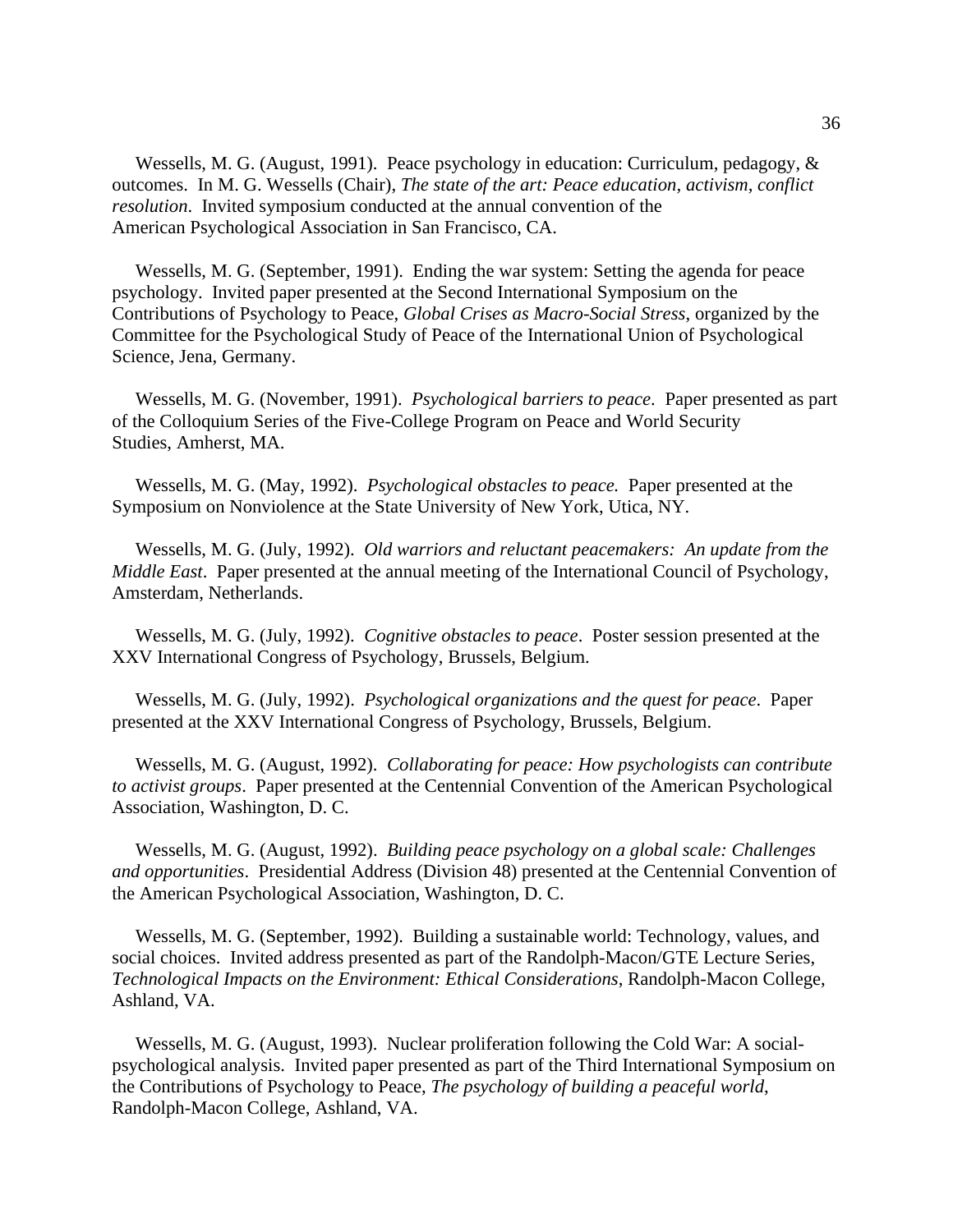Wessells, M. G. (November, 1993). *Beyond culture-boundedness.* Invited address presented at the Annual Meeting of the Capitol Area Social Psychology Association, Washington, D. C.

 Wessells, M. G. (February, 1994). The psychology of peacebuilding. In A. Anderson (Chair), From Peacekeeping to Peacebuilding: A Practical U. N. Agenda. Symposium conducted at The Third Global Structures Convocation: Human Rights, Global Governance, and Strengthening the United Nations, Washington, D. C.

 Wessells, M. G. (April, 1994). *Culture and conflict: Psychological dynamics of the Arab - Israeli conflict*. Paper presented as part of the Colloquium Series, Department of Psychology, College of William & Mary, Williamsburg, VA.

 Wessells, M. G. (July, 1994). Ways that psychology can help the work of activists. Invited address at the COPRED Conference on *Crossing the Line: Uniting the Best of Theory and the Best of Practice*, Howard University, Washington, D. C.

 Wessells, M. G. (August, 1994). Nuclear proliferation effects. In M. Wessells (Chair), *America's Secret Nuclear War--Long-term Effects on Individuals and Families*. Invited symposium conducted at the annual convention of the American Psychological Association, Los Angeles, CA.

 Wessells, M. G. (August, 1994). Psychological issues in nuclear proliferation. In M. Wessells (Chair), *From Nuclear Weapons to Positive Peace--Psychological Issues in Conversion*. Symposium conducted at the annual convention of the American Psychological Association, Los Angeles, CA.

 Wessells, M. G. (November, 1994). *The role of peace education in building cultures of peace: A social-psychological analysis*. Invited paper presented to the Peace Education Commission at the XV Conference of the International Peace Research Association, Malta.

 Wessells, M. G. (April, 1995). Psychology and the nuclear threat. Invited paper presented at the Triangle Universities Security Seminar on *Psychology and War*, Chapel Hill, NC.

 Wessells, M. G. (June, 1995). Peace education in an urban combat zone: What can psychology contribute? Paper presented at the Fourth International Symposium on the Contributions of Psychology to Peace, *The Contribution of Psychology to Societal Reconstruction and Peace*, University of Cape Town, Cape Town, South Africa.

 Wessells, M. G. (September, 1995). Seven pillars of a culture of peace. In A. Anderson (Chair), *Building Cultures of Peace* conducted at The National Assembly on the United States and the United Nations: Advancing Our National Interest through Collective Solutions in an Interdependent World, Washington, D. C.

Wessells, M. G. (September, 1995). *Psychological origins of the Rwandan genocide:*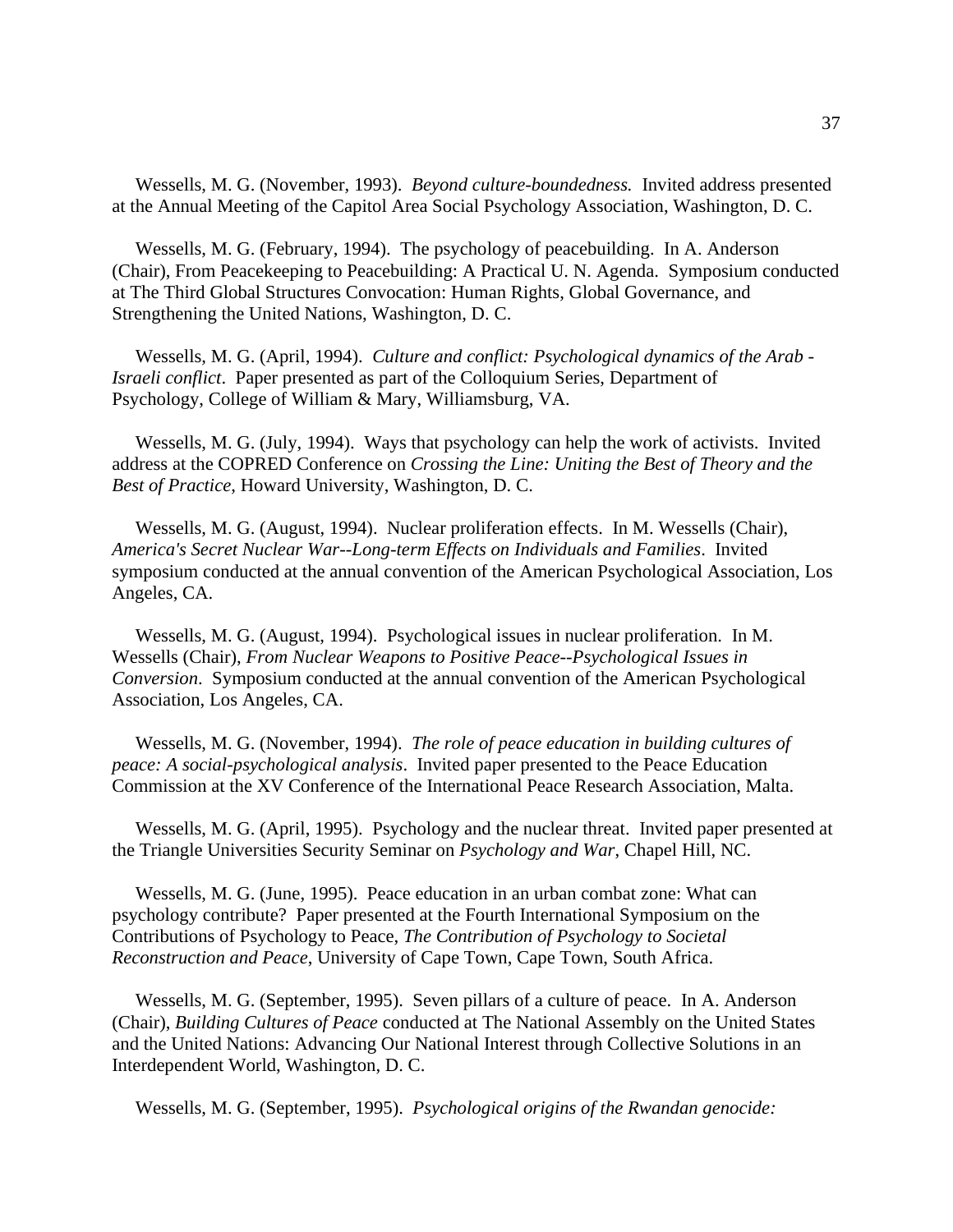*Implications for reconstruction and prevention*. Invited address presented at Whitman College, Walla Walla, WA.

 Wessells, M. G. (February, 1996). A community-centered program for healing children's war traumas in Angola: Bridging Western and traditional approaches to healing. In Yael Danielli (Chair), *Children in war/children after war*. Institute conducted as part of the Second Annual Conference on Trauma, Loss and Dissociation, Washington, D. C.

 Wessells, M. G. (April, 1996). Developing community-centered programs for healing war trauma: The case of Angola. In Cyril Dalais (Chair), *Children affected by organized violence*. Invited workshop conducted by the UNICEF Education Cluster, New York.

 Wessells, M. G. (May, 1996). *Healing the wounds of war: Building cultures of peace in the aftermath of intrastate conflicts*. Invited presentation at the Center for Visionary Leadership, Washington, D. C.

 Wessells, M. G. (May, 1996). *Meeting children's needs as a means of breaking cycles of violence in Angola*. Invited presentation to the U. S. - Angola Chamber of Commerce, Washington, D. C.

 Wessells, M. G. (May, 1996). *War and peace as systemic processes: Rapoport's influence on peace psychology*. Invited paper at the Science for Peace Symposium in Honor of Anatol Rapoport held at University of Toronto, Toronto, Ontario.

 Wessells, M. G. (July, 1996). *Contributions of psychologists to peace*. Invited address presented at the inaugural meeting of the Angolan Association of Psychologists, Luanda, Angola.

 Wessells, M. G. (August, 1996). Genocide in Rwanda: Origins and psychological tasks of reconstruction. In M. Wessells (Chair), *Intrastate conflict: Origins, aftermath, and challenges of reconstruction*. Symposium conducted at the annual convention of the American Psychological Association, Toronto, Ontario.

 Wessells, M. G. (August, 1996). *Political-psychological origins of the genocide in Rwanda*. Paper presented at the XXVI International Congress of Psychology, Montreal, Quebec.

 Wessells, M. G. (August, 1996). What scientific psychology can contribute to UNESCO's Culture of Peace Program. In Corann Okorodudu (Chair), *Scientific psychology and agendasetting conferences of the United Nations*. Symposium conducted at the XXVI International Congress of Psychology, Montreal, Quebec.

 Wessells, M. G. (September, 1996). *Healing the wounds in Angola: A community-based approach*. Invited presentation at the UNICEF/Innocenti Workshop on Early Child Development, Florence, Italy.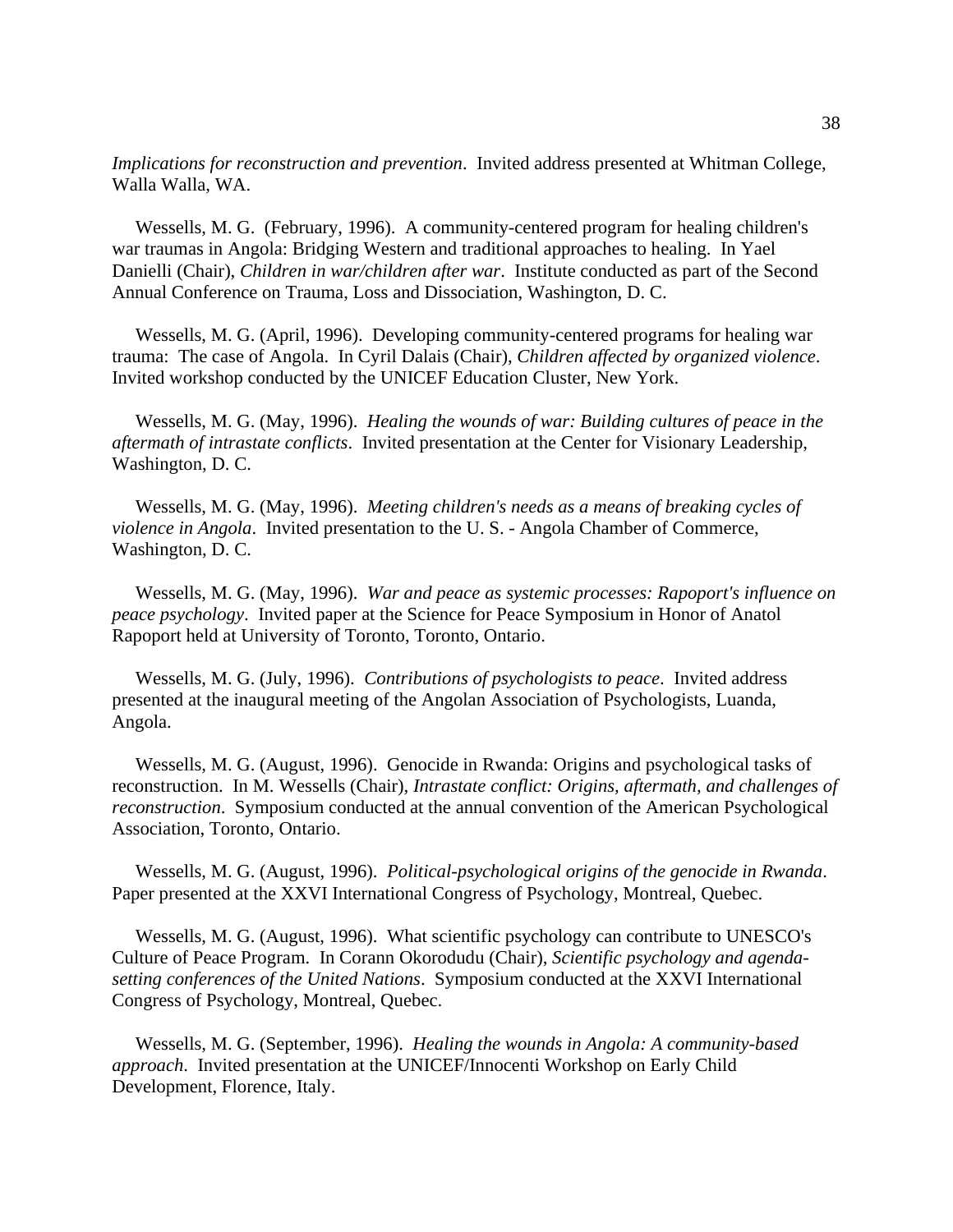Wessells, M. G. (September, 1996). *Conflict resolution for gang violence, terrorism, and emotional war wounds: A comparative analysis*. Invited address at the "Birthing global peace: Contraception of violence" conference, Jackson, WY.

 Wessells, M. G. (October, 1996). *Ethnicity, culture, and peace: A view from psychology*. Invited address presented at Rhode Island College, Providence, RI.

 Wessells, M. G. (October, 1996). Aggression: Peace psychology perspectives. In Duncan White (Chair), *Aggression as addressed from several psychological perspectives: An integration of scientific research and application*. Invited symposium conducted at the annual meeting of the New England Psychological Association, New London, Connecticut.

 Wessells, M. G. (June, 1997). *A community-based approach to assisting war children in Angola*. Invited address to the Women's Commission on Refugee Women and Children, New York.

 Wessells, M. G. (June, 1997). The psychology of post-conflict reconstruction: The case of Angola. In Stanley Schneider (Chair), *Peace and paranoia*. Invited symposium conducted as part of the XXII International Congress of Psychiatry and Law, Montreal, Canada.

 Wessells, M. G. (July, 1997). *Ethnopolitical conflict: Psychological dimensions*. Invited address presented to the Department of Psychology, Australian National University, Canberra, and to the Department of Psychology, University of Tasmania, Hobart.

 Wessells, M. G. (July, 1997). *Children and armed conflict: Psychosocial implications of the Graca Machel/U. N. Study*. Invited address presented to the South Australian branch of Psychologists for the Promotion of World Peace.

 Wessells, M. G. (July, 1997). *Psychology and post-conflict reconstruction*. Invited address presented to the Tasmanian branch of the Australian Psychological Society, Hobart, Tasmania.

 Wessells, M. G. (July, 1997). *Children and armed conflict: Child soldiers and psychosocial rehabilitation*. Invited address presented to the Tasmanian branch of Psychologists for the Promotion of World Peace, Hobart.

 Wessells, M. G. (July, 1997). *Child soldiers and psychosocial reconciliation*. Invited paper presented at the Fifth International Symposium on the Contributions of Psychology to Peace, University of Melbourne, Australia.

 Wessells, M. G. (July, 1997). *Children and war*. Keynote address presented at the Fifth International Symposium on the Contributions of Psychology to Peace, University of Melbourne, Australia.

 Wessells, M. G. (August, 1997). Mainstreaming peace psychology: Early history of Division 48. In Donald Dewsbury (Chair), *E Pluribus Unum: Probing the histories of APA Divisions: I*.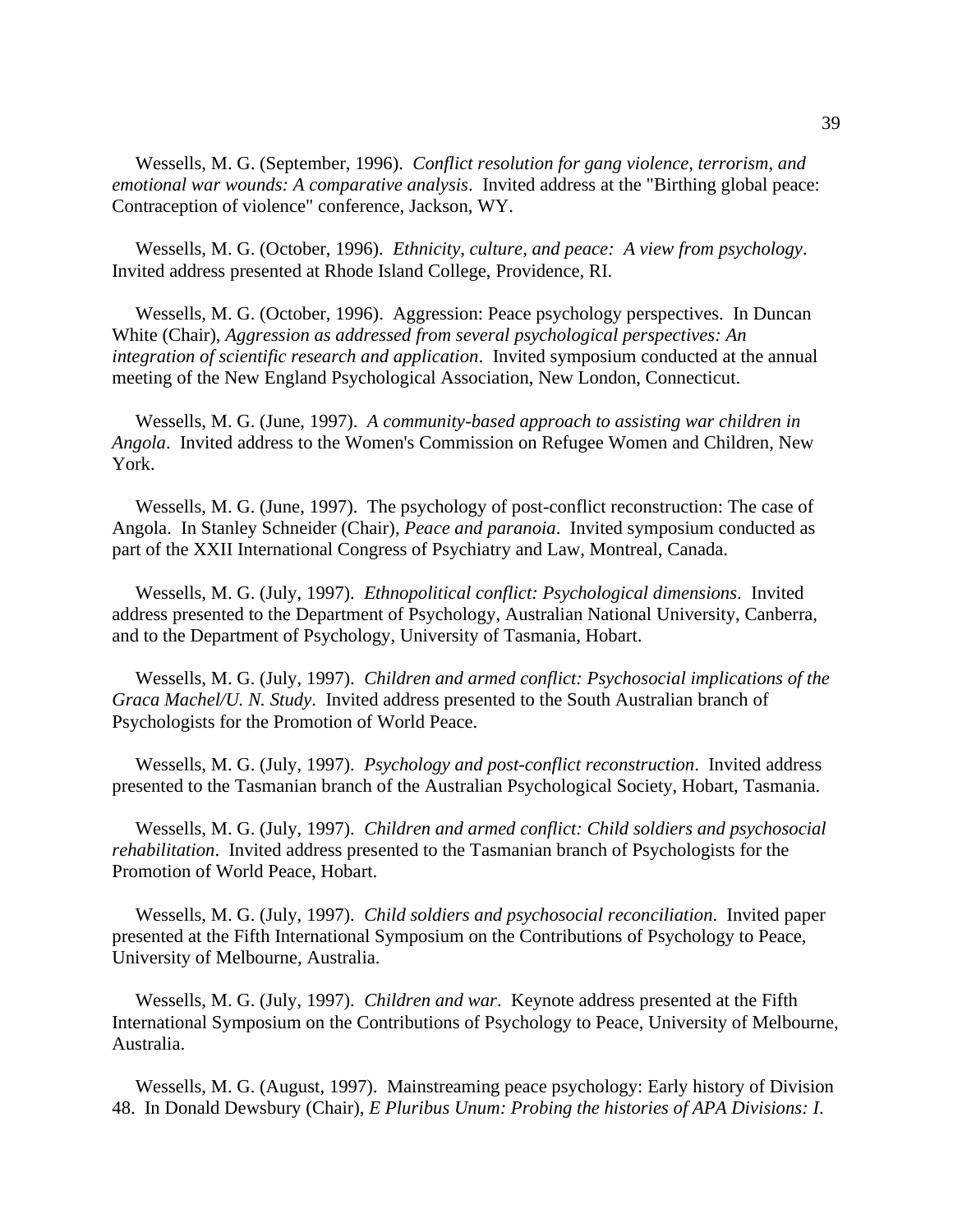Invited symposium conducted at the Annual Convention of the American Psychological Association, Chicago.

 Wessells, M. G. (August, 1997). Total war: Child victims and soldiers in systems of violence. In Michael Wessells (Chair), *UN Study: Impact of armed conflict on children and psychosocial implications*. Symposium conducted at the Annual Convention of the American Psychological Association, Chicago.

 Wessells, M. G. (August, 1997). Psychological issues in humanitarian intervention. In Harvey Langholz (Chair), *The psychology of peacekeeping*. Symposium conducted at the Annual Convention of the American Psychological Association, Chicago.

 Wessells, M. G. (September, 1997). Cultures colliding? The case of the 1994 Rwandan genocide. Invited address as part of the *Phi Beta Kappa Lecture Series on Cultures Colliding*, Randolph-Macon College.

 Wessells, M. G. (December, 1997). Evaluating programs on youth and political violence: Participatory, culturally grounded approaches. Paper presented at UNESCO-sponsored *Workshop on Youth, political violence, and conflict resolution in Southern Africa* held at the University of Witwatersrand, Johannesburg.

 Wessells, M. G. (March, 1998). *Integrating psychosocial assistance into programs of development and humanitarian assistance*. Invited paper presented to the National Directors Conference of Christian Children's Fund held in Richmond, VA.

 Wessells, M. G. (April, 1998). Community-based approaches to assisting former child soldiers. Invited address presented to the Inaugural Conference on *The Future of Sierra Leone's Child Victims of War and Armed Conflict* held at the Carnegie Endowment for International Peace, Washington, DC.

 Wessells, M. G. (May, 1998). Enemy image analysis: Social psychological methodology in the study of ethnopolitical conflict. Invited plenary address presented at the ethnic conflictology conference, *Ethnic Processes on the Eve of XXI Century*, held at Stavropol State University, Stavropol, Russia.

 Wessells, M. G. (August, 1998). Armed conflict and children's rights: Psychosocial implications of the Graca Machel/U.N. Study. In Nora Sveaass (Chair), *Human rights and psychology 50 years after the Declaration--Experiences and challenges for the future*. Symposium conducted at the 24th International Congress of Applied Psychology, San Francisco.

 Wessells, M. G. (August, 1998). Mobilizing communities around Angola's war children: Blending Western and traditional methods. In Corann Okorodudu & Anne Anderson (Chairs), *After the fighting stops--Psychosocial intervention and reconciliation*. Symposium conducted at the Annual Convention of the American Psychological Association, San Francisco.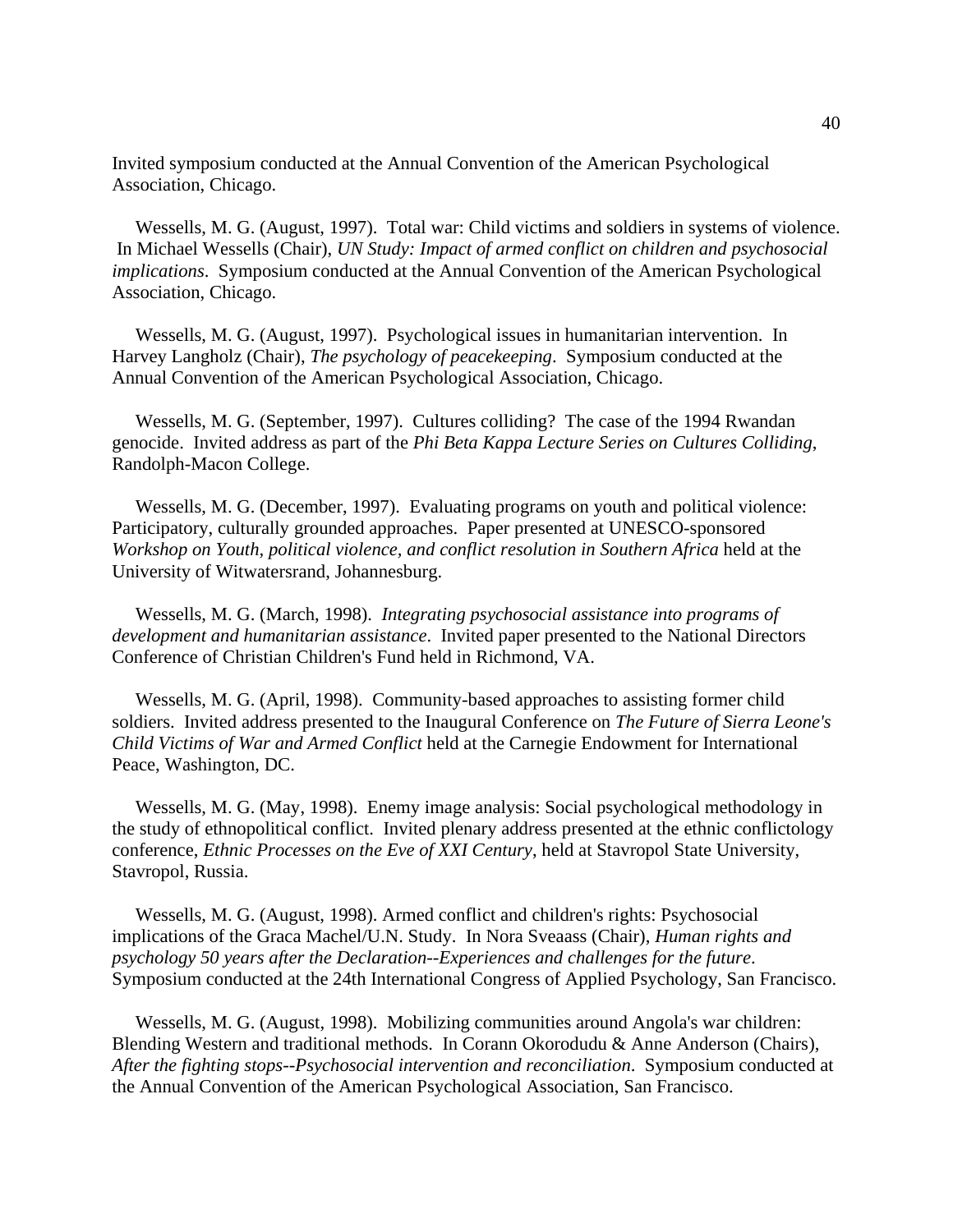Wessells, M. G. (October, 1998). Child soldiers: Challenges to the U. N. Convention on the Rights of the Child. Invited lecture conducted as part of the *Symposium on Human Rights* held at Randolph-Macon College, Ashland, Virginia.

 Wessells, M. G. (December, 1998). *Assisting war-affected children in Angola: Challenges to clinical paradigms*. Invited address presented as part of the Department of Psychology Colloquium Series at Howard University, Washington, DC.

 Wessells, M. G. (December, 1998). Child soldiering: Challenges to security and democracy. Invited address presented at the U. S. Department of State as part of the *Secretary's Open Forum*, Washington, DC.

 Wessells, M. G. (March, 1999). Demobilization and reintegration of underage soldiers in Angola: A community-based psychosocial approach. Invited address at the *UNICEF/NGO Working Group on Children in Armed Conflict Workshop on Child Soldiers* held at the International Rescue Committee, New York.

 Wessells, M. G. (March, 1999). Working in diverse cultural settings: Program considerations and cultural constructions of trauma and healing. Invited address at the conference on *Psychosocial effects of complex emergencies* held at the American Red Cross, Washington, DC.

 Wessells, M. G. (April, 1999). Human rights and psychosocial reintegration of former child soldiers in Angola: Challenges for participatory action research. In P. Verbeek & Martin Ruck (Chairs), *Researching children's rights: Opportunities and challenges for developmental scientists.* Symposium conducted at the biennial meeting of the Society for Research in Child Development, Albuquerque, New Mexico.

 Wessells, M. G., Poulton, M., & Javed, M. A. (June, 1999). Community-based, holistic approaches to increasing the well-being of African children. Symposium presented as part of the inaugural symposium on *The children of Africa: Resources for learning, health, and society* at the University of Ohio, Athens.

 Wessells, M. G. (July, 1999). *Mobilization, healing, and development: Implications for humanitarian assistance and cultures of peace*. Invited paper presented at the Sixth International Symposium on the Contributions of Psychology to Peace held at the University of Costa Rica, San Jose, Costa Rica.

 Wessells, M. G. (August, 1999). *Healing, Ethnopolitical Conflict, and Humanitarian Intervention.* Invited address presented at the Solomon Asch Center for the Study of Ethnopolitical Conflict held at the University of Pennsylvania, Philadelphia.

 Wessells, M. G. (August, 1999). *Issues and needs in the provision of psychosocial assistance in war zones.* Invited presentation at the Ethnopolitical Warfare Curriculum Design Conference held in Salisbury, CT.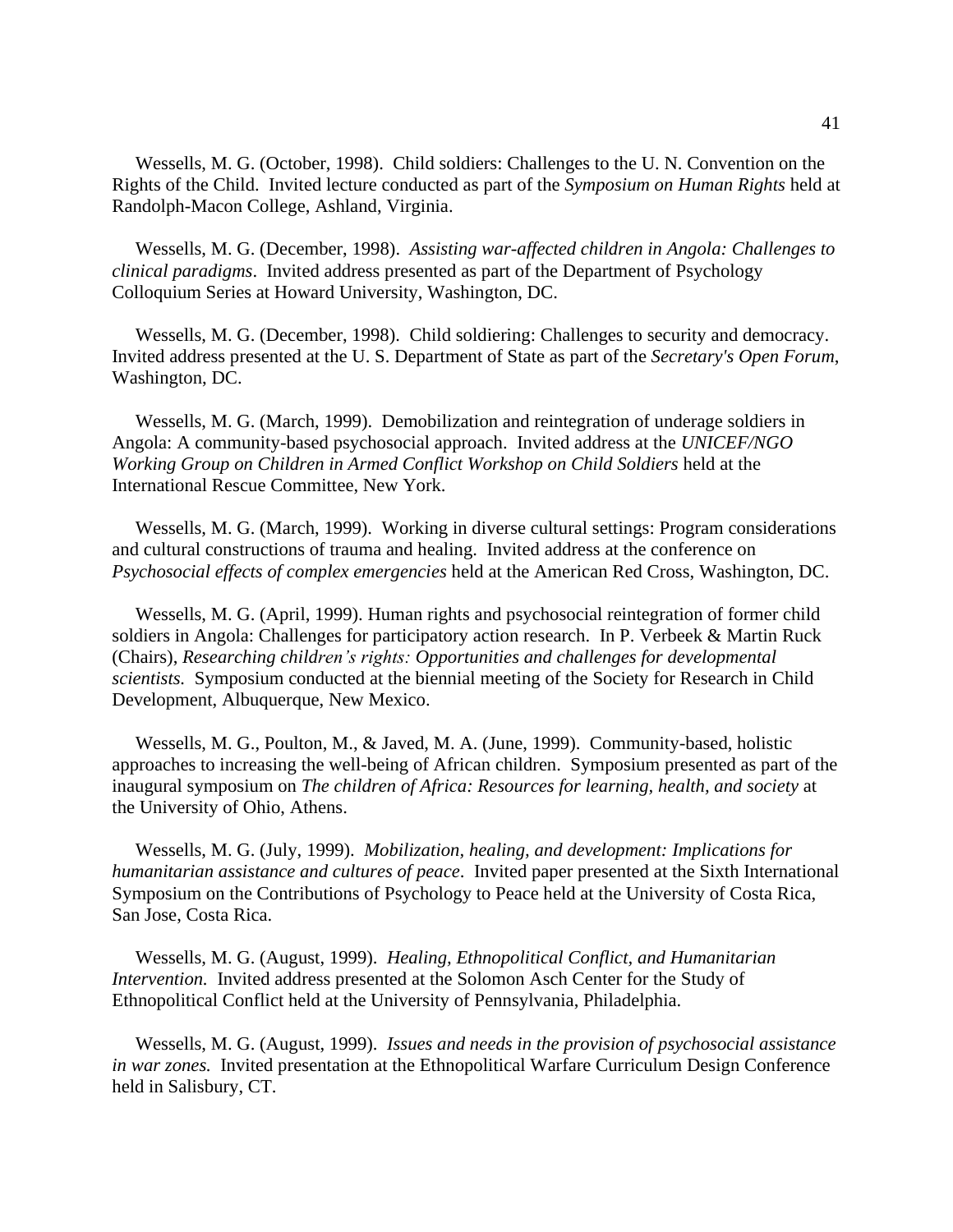Wessells, M. G. (August, 1999). Ethnic and cultural limits of PTSD: Former African Bantu child soldiers. In. S. C. Krippner (Chair), *Racial and ethnic aspects of psychological services for traumatized youth: Future directions.* Symposium conducted at the Annual Convention of the American Psychological Association, Boston.

 Wessells, M. G. (August, 1999). Child soldiers in Angola: Entry, reintegration, and traditional healing. In M. G. Wessells (Chair), *Child soldiering Psychosocial impacts, intervention, and prevention.* Symposium conducted at the Annual Convention of the American Psychological Association, Boston.

 Wessells, M. (October, 1999). After the violence: Rebuilding communities. Invited address presented as part of symposium on *The psychology of violence and conflict resolution: Into the twenty-first century* conducted at Bates College, Lewiston, Maine.

 Wessells, M.(November, 1999). Post-conflict healing and reconstruction for peace. Invited presentation as part of the *Conference on International Law, Human Rights, and Refugee Health and Well Being* conducted by the University of Hawaii, Honolulu.

 Wessells, M. (December, 1999). *Early child development: Investing in education, human resources, and peace in Dominica and the Caribbean*. Keynote address presented at the commencement ceremony of the first national training of teachers for early child development in Roseau, Dominica.

 Wessells, M. (March, 2000). *Child soldiersImplications for Children's Identity, Role, and Rights*. Invited address presented at the Department of Education, University of Goteborg, Sweden.

 Wessells, M. (March, 2000). *Ethnography and action research strategies for assistance to former child soldiers.* Invited lecture presented at the Department of Education, University of Goteborg, Sweden.

 Wessells, M. (June, 2000). *Trauma, disability, and protection: Community-based strategies for assisting children in situations of armed conflict*. Invited presentation as part of the World Bank Seminar on Children in Armed Conflict, Washington, DC.

 Wessells, M. (July, 2000). *Bridging diplomacy and psychology: Challenges for action research*. Invited presentation at the Dag Hammarskjold Memorial Seminar on Diplomacy and Psychology held as part of the XXVII International Congress of Psychology, Stockholm.

 Wessells, M. (August, 2000). Healing and reconciliation in Kosova: Challenges and opportunities. In E. Borris (Chair), *Trauma, healing, and reconciliation in the building of peace*. Symposium conducted at the 108<sup>th</sup> Annual Convention of the American Psychological Association, Washington, DC.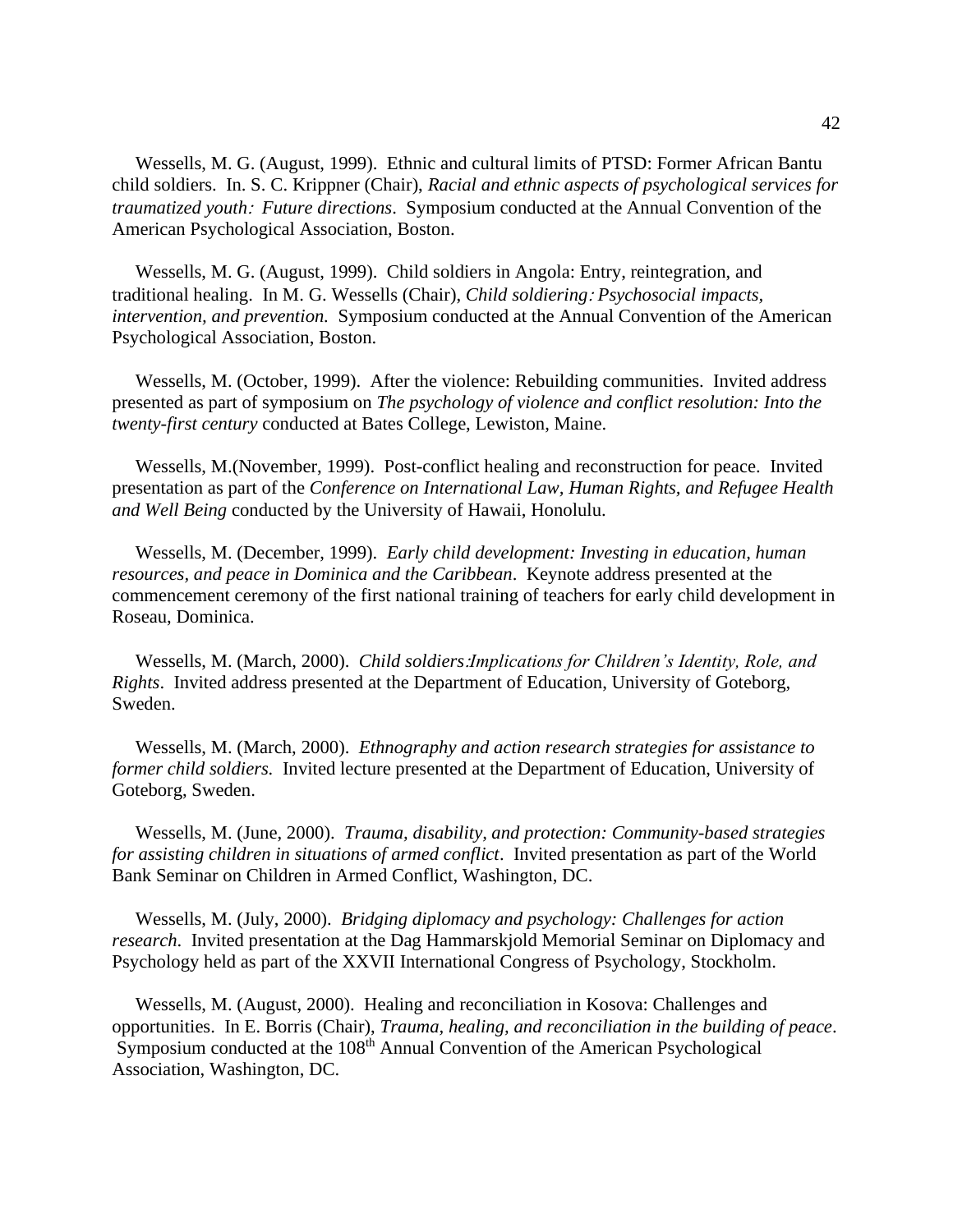Wessells, M. (August, 2000). *Psychosocial intervention and humanitarian assistance: Building culturally grounded models*. Keynote address at the Disaster Mental Health Institute Third Annual Conference on Innovations in Disaster Mental Health: Refugee Mental Health, Rapid City, South Dakota.

 Wessells, M. (October, 2000). *Building capacity for emergency response: Vision, planning, and challenges*. Invited address at the International Staff Conference of Christian Childrens Fund, Richmond, Virginia.

 Wessells, M. (November, 2000). Community-mobilization, psychosocial well-being, and post-conflict reconstruction: Toward cultures of peace. Invited address at the meeting on *Creating cultures of peace: Psychosocial well-being, mental health & peacebuilding* convened by the NGO Committee on Mental Health & UNESCO, New York.

 Wessells, M. (November, 2000). Mapping the field: The reintegration of child soldiers. Invited presentation at the International Workshop on *Children and armed conflict: Reintegration of former child soldiers in the post-conflict community* convened by the Ministry of Foreign Affairs of Japan, Search for Common Ground, and the Foundation for Advanced Studies on International Development, Toyko.

 Wessells, M. (November, 2000). The Reintegration of Underage Soldiers Program in Angola: Culture, Participation, and Community. Invited presentation at the International Workshop on *Children and armed conflict: Reintegration of former child soldiers in the postconflict community* convened by the Ministry of Foreign Affairs of Japan, Search for Common Ground, and the Foundation for Advanced Studies on International Development, Toyko.

 Wessells, M. (December, 2000). Trauma Healing , Community Reintegration, and Indigenous Practices. Invited presentation at the USAID *Conference on Intrastate Conflict & Women* held in Washington, DC.

 Wessells, M. (January, 2001). Internationalizing the curriculum. Invited presentation at the *2001 APA Division Leadership Conference* held in Washington, DC.

 Wessells, M. (April, 2001). *Humanitarian assistance and post-conflict reconstruction: Contributions of peace psychologists*. Invited address at the New York Academy of Sciences, New York.

 Wessells, M. (April, 2001). *Helping the helpers in the workplace: Challenges to staff wellbeing in difficult situations*. Invited presentation at the World Bank, Washington, DC.

 Wessells, M. (April, 2001). Child soldiering: Causes, reintegration, and prevention. Invited presentation at the Goethe Institute Conference on *Children at War - Children at Work* conducted in New York.

Wessells, M., & Kostelny, K. (May, 2001). Armed conflict, children $\square$ s rights, and ethics of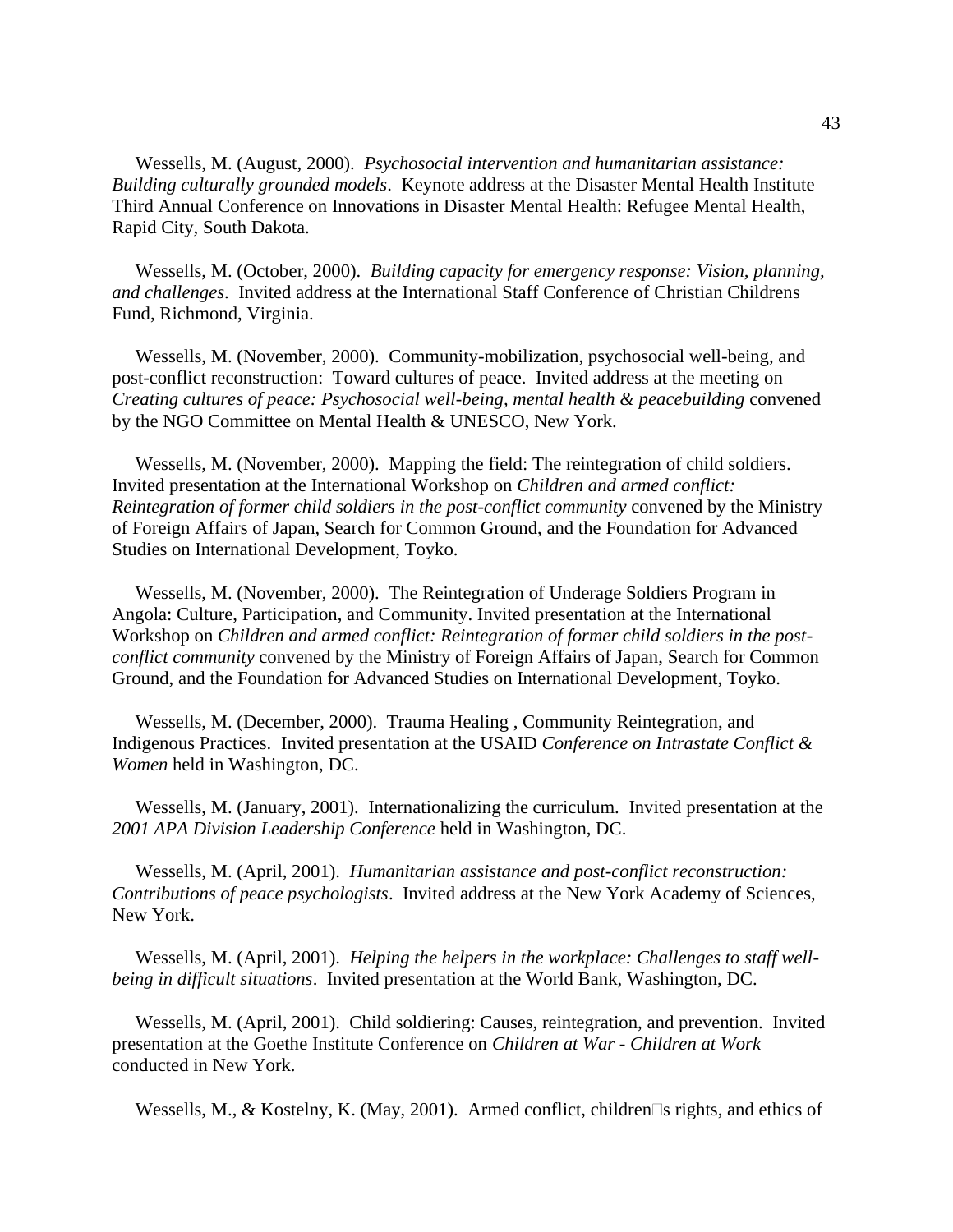intervention: Challenges for education and development. Invited paper presented at the international symposium on *Ethics, Culture, Development, International Law, and the United Nations* convened in Havana by the United Nations Association of Cuba and Jose Marti Cultural Society.

 Wessells, M. (May, 2001). *The Role of Psychologists in Humanitarian Assistance*. Invited address presented to the Psi Chi Chapter, Randolph-Macon College.

 Wessells, M. (June, 2001). Targeting for AIDS Orphans and Other Vulnerable Children?: A Youth and Prevention Approach. Invited presentation at the *Workshop on Orphans and Other Vulnerable Children: What Role for Social Protection?* convened by the World Bank and World Vision and conducted at George Washington University.

 Wessells, M. (July, 2001). Children and ethnic violence: Intervention strategies, issues, and ethics. Invited lecture presented at the *Solomon Asch Center Summer Institute for the Study of Ethnopolitical Warfare,* University of Pennsylvania, Philadelphia.

 Wessells, M. (July, 2001). Psychosocial assistance in East Timor following September, 1999: Priorities, strategies, and challenges. Invited paper presented at the *Seventh International Symposium on the Contributions of Psychology to Peace* held at Ateneo de Manila University, Manila, Philippines.

 Wessells, M. (August, 2001). Supporting psychologists in humanitarian work: Challenges of Preparation, Management, Prevention. In S. Handwerker (Chair*), Reconstruction and sustainable peace building—Multidimensional strategies of support.* Symposium conducted at the 109th Annual Convention of the American Psychological Association, San Francisco.

 Wessells, M. (August, 2001). Assisting internally displaced Angolans: Interventions, challenges, and social reconstruction. In K. Miller (Chai*r), Psychosocial assistance to refugees—Interventions, ethics, and social reconstruction.* Symposium conducted at the 109<sup>th</sup> Annual Convention of the American Psychological Association, San Francisco.

 Wessells, M. (August, 2001). Challenges of moral leadership. In B. Murphy (Chair), *Current Political Climate—Roles for peace psychology.* Symposium conducted at the 109<sup>th</sup> Annual Convention of the American Psychological Association, San Francisco.

 Wessells, M. (May, 2002). *Integrating psychosocial support and child survival in Angola.*  Roundtable presentation at the conference on Global Health in Times of Crisis conducted in Washington, DC.

 Wessells, M. (July, 2002). *Terrorism, social identity, and reconciliation*. Invited presentation at the XXV International Congress of Applied Psychology conducted in Singapore.

 Wessells, M. (August, 2002). *Terrorism, apocalyptic ideology, and young martyrs: Why peacebuilding matters.* Invited address presented at the 110<sup>th</sup> Annual Convention of the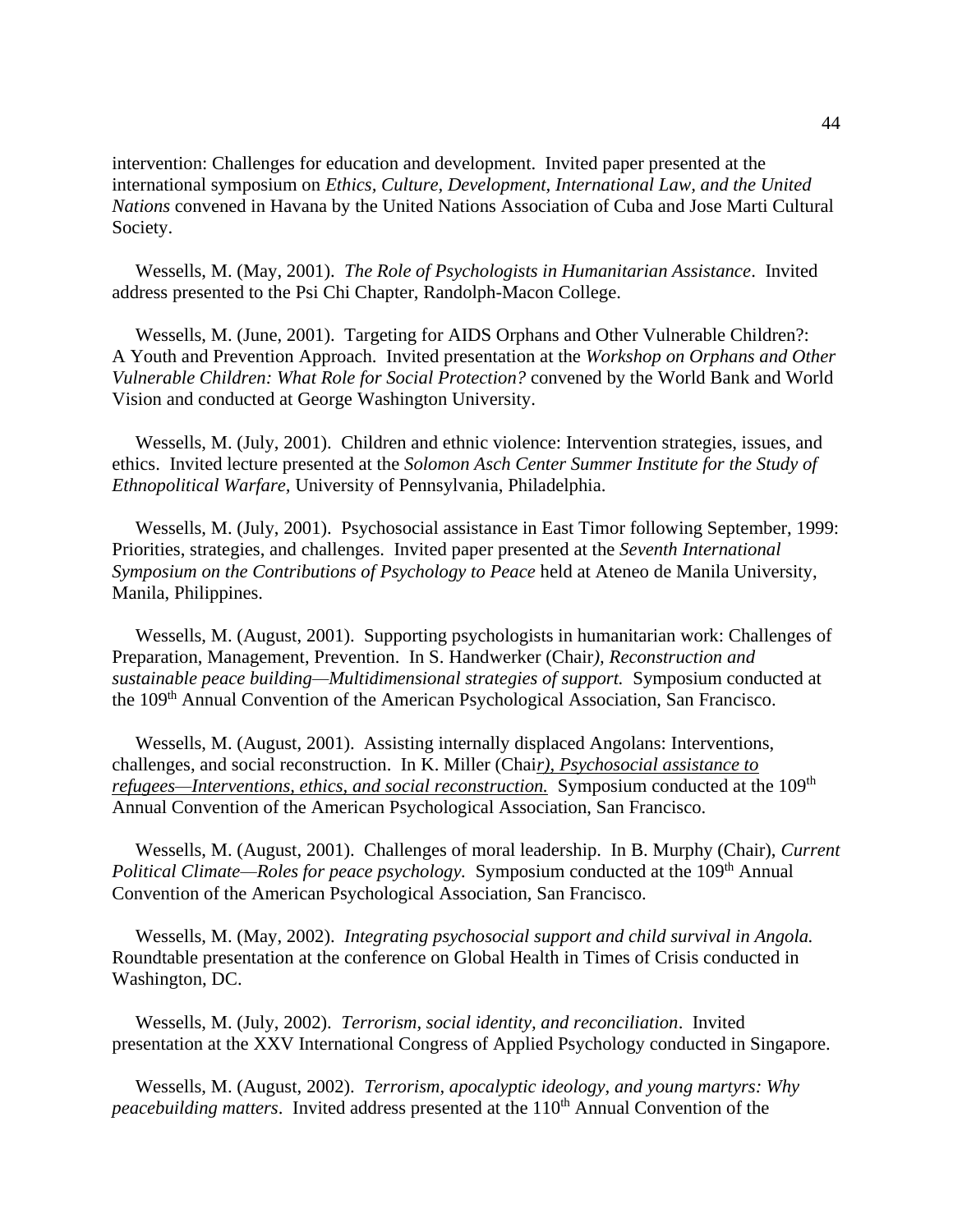American Psychological Association, Chicago.

 Wessells, M. (August, 2002). Youth-focused strategies for breaking cycles of violence. In T. Sloan (Chair), *Breaking the violence-retaliation cycles—Roles for peaceworkers*. Symposium conducted at the 110<sup>th</sup> Annual Convention of the American Psychological Association, Chicago.

 Wessells, M. (September, 2002). Designing a culturally sensitive rapid appraisal in an emergency context. Invited presentation at the workshop on *African children affected by armed conflict* conducted at the University of Cape Town.

 Wessells, M. (September, 2002). Reconciling former child soldiers with the communities— Breaking cycles of violence in Sierra Leone. In P. Walker & D. Fish Ragin (Chairs), Conflict resolution, forgiveness, and healing: The role of the international community as 'bystanders.' Symposium conducted at the 55<sup>th</sup> Annual NGO/DPI Conference at the U.N. in New York City.

 Wessells, M. G. (September, 2002). Impact of armed conflict on children: Implications for peacebuilding. Henkels lecture delivered at University of Notre Dame, South Bend, Indiana.

 Wessells, M. G. (September, 2002). Reintegration of former youth soldiers in Sierra Leone: Community-level reconciliation and peacebuilding. Invited paper presented as part of the Youth and post-accord peacebuilding cluster at the second workshop of the Research Initiative on the Resolution of Ethnic Conflict at the University of Notre Dame, South Bend, Indiana.

 Wessells, M. G. (February, 2003). Child protection in Iraq. Invited presentation in the Symposium on IDP Camp Management, Women and Children Protection Issues conducted as part of a field deployment training course for the U. S. Government Disaster Assistance Response Team.

 Wessells, M. G. (March, 2003). Challenges of post-conflict reconstruction in Iraq: Lessons from other war zones. In D. Beech (Chair), Symposium on "The negative effects of humanitarian interventions and difficulties encountered in post-war reconstruction" conducted as part of the national conference on Social Responsibility in the 21<sup>st</sup> Century, Washington, DC.

 Wessells, M. G. (April, 2003). Creating hope for refugee children. Invited presentation as part of the conference In the aftermath of genocide: The refugee crisis in Central Africa conducted at Dartmouth College, Hanover, New Hampshire.

 Wessells, M. G. (April, 2003). Critical appraisal of psychological assistance to war-affected children: A view from the field. In E. Cairns and G. Ladd (Co-Chairs), Children and political violence. Invited Lawrence Frank Symposium conducted as part of the Biennial Meeting of the Society for Research in Child Development, Tampa, Florida.

 Wessells, M. G. (May, 2003). Child soldiers: A social ecological perspective. Invited paper presented as part of the Mellon Psychosocial Working Group Forum on Social ecologies of children affected by armed conflict conducted in New York City.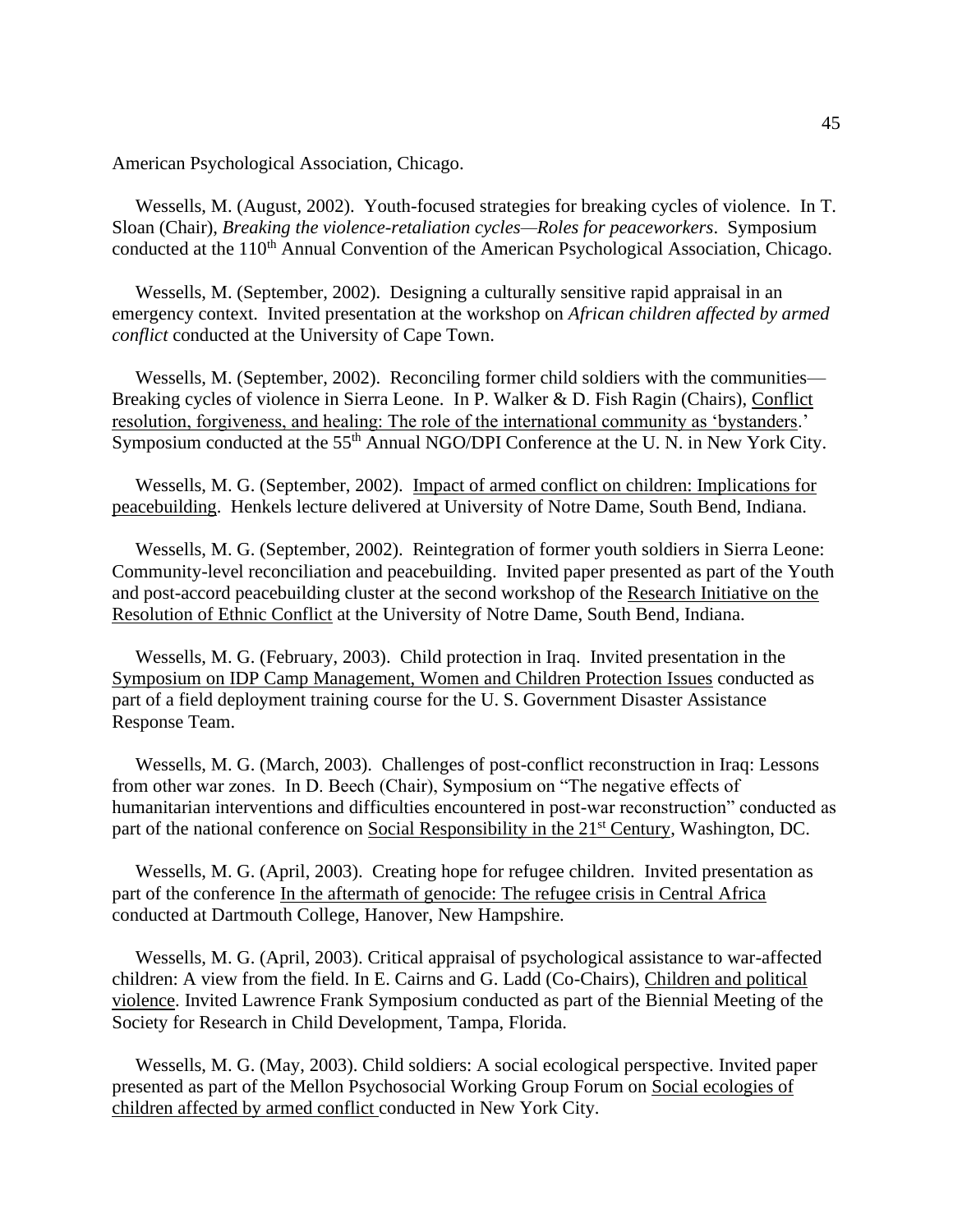Wessells, M. G. (May, 2003). Preventing child soldiering: A holistic, community-based approach. Invited presentation as part of the panel on "Prevention" as part of the U. S. Department of Labor Conference Children in the crossfire: Prevention and rehabilitation of child soldiers conference conducted in Washington, DC.

 Wessells, M. G. (June, 2003). Psychosocial aspects of peacebuilding: Lessons from Afghanistan and Sierra Leone. Invited address to the Program on Conflict Transformation Across Cultures, School for Internaitonal Training, Brattleboro, Vermont.

 Wessells, M. G. & Kostelny, K. (June, 2003). Child rights rhetoric and reality: Communitybased child protection in Afghanistan. Invited presentation as part of the Eighth International Symposium on the Contributions of Psychology to Peace conducted in Karlstad, Sweden.

 Wessells, M. G. (July, 2003). The roles of a psychologist in post-conflict situations. Keynote address presented at the Psychologists for the Promotion of World Peace Conference conducted in Melbourne, Australia.

 Wessells, M. G. (July, 2003). Journey from the lab to the world of humanitarian assistance. Invited presentation at the Psychologists for the Promotion of World Peace Conference conducted in Melbourne, Australia.

 Wessells, M. G. (July, 2003). Terrorism, youth and post-conflict reconstruction. Keynote address presented at the International Perspectives on Peace and Reconciliation conference in Melbourne, Australia to celebrate the 150<sup>th</sup> anniversary of University of Melbourne.

 Wessells, M. G. (September, 2003). Community-based healing for survivors of sexual violence—A view from Sierra Leone. In R. Kahurananga (Chair), Girls's Security and Dignity: From Oppression to Empowerment. Workshop conducted as part of the  $56<sup>th</sup>$  annual UN DPI/NGO Conference in New York.

 Wessells, M. (2003). Reintegration of former youth soldiers in Sierra Leone. Invited presentation at the conference "Peacebuilding after peace accords" conducted September 11-13 at University of Notre Dame in South Bend, Indiana.

 Wessells, M. (2003). Preventing child abuse: Strengthening family- and community-based child protection. Keynote address presented at the conference Implementing Child and Youth Protection in the Family conducted September 23-25 at Chiayi University, Taiwan.

 Wessells, M. (2003). Community-based psychosocial assistance for war-affected children: Global lessons and challenges. Invited address at the conference Towards a better future: Building healthy communities conducted October 1-4 in Belfast, Northern Ireland.

 Wessells, M. (2003). Closing the gender gap in humanitarian aid: Challenges and opportunities. Invited presentation at the conference Rethinking gender and war organized by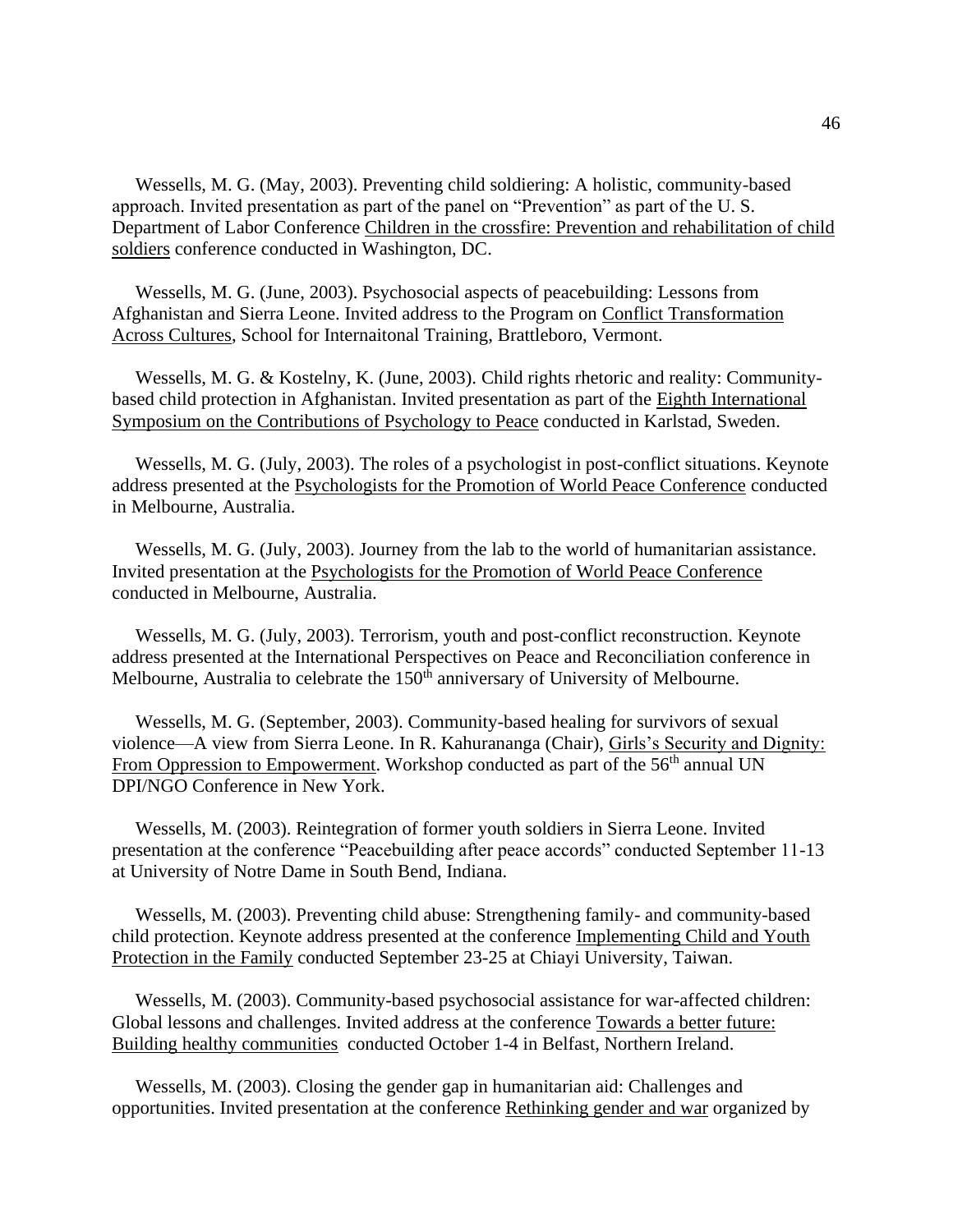Psychologists for Social Responsibility and conducted October 10-12 in Washington, DC.

 Wessells, M. (2003). Psychosocial assistance to refugees. Invited address presented at the Young Scholars Social Science Summit conducted by the American Psychological Association October 24 in Washington, DC.

 Wessells, M. (2003). Peacebuilding, psychology, and preparation of the next generation of peacebuilders. Invited address presented at the Global Peace Service annual meeting conducted October 25 in Washington, DC.

 Wessells, M. (2004). Community-based psychosocial assistance in Angola. Invited presentation made at the Regional Interagency Meeting on Children Affected by Armed Conflict conducted February 2-5 in Nairobi.

 Wessells, M. (2004). Demobilization and Reintegration of Child Soldiers: Critical Issues. Invited presentation at the Cornell International Law Journal Symposium Peacekeeping and Security in Countries Utilizing Child Soldiers conducted at Cornell University, February 20-21, 2004, in Ithica, New York.

 Wessells, M. (2004). Community reconciliation and reintegration: Lessons from Sierra Leone. Invited presentation March 2 at American University, School of International Affairs in Washington, DC.

 Wessells, M. (2004). Helping the Helpers: Critical Issues. Opening Remarks at Conference on Tending the Helper's Fire: Mitigating Trauma and Stress in Internaitonal Staff and Volunteers conducted March 4-6 at University of Notre Dame, South Bend, Indiana.

 Wessells, M. (2004). Youth, vulnerability, and the international protection system: Key issues and challenges. Opening remarks presented at the conference Voices out of conflict: Young people affected by forced migration and political crisis conducted at Cumberland Lodge, March 26-28, The Great Park, Windsor.

 Wessells, M. (2004). Understanding the psychosocial impact of war on children: A holistic approach. Invited presentation at the conference on Children and War: Impact conducted April 1- 3 at University of Alberta, Edmonton, Canada.

 Wessells, M. (2004). Child soldiers reintegration: A holistic, community-based approach. Presentation as part of the invited symposium, Psychiatric and social needs of child soldiers and child victims of war and terrorism conducted at the  $157<sup>th</sup>$  annual meeting of the American Psychiatric Association in New York.

 Wessells, M. (2004). Community-based psychosocial assistance to children and families. Invited presentation to the Office of Foreign Disaster Assistance June 29 in Washington, DC.

Wessells, M. (2004). Unintended consequences: the impact of the U. S. Occupation of Iraq on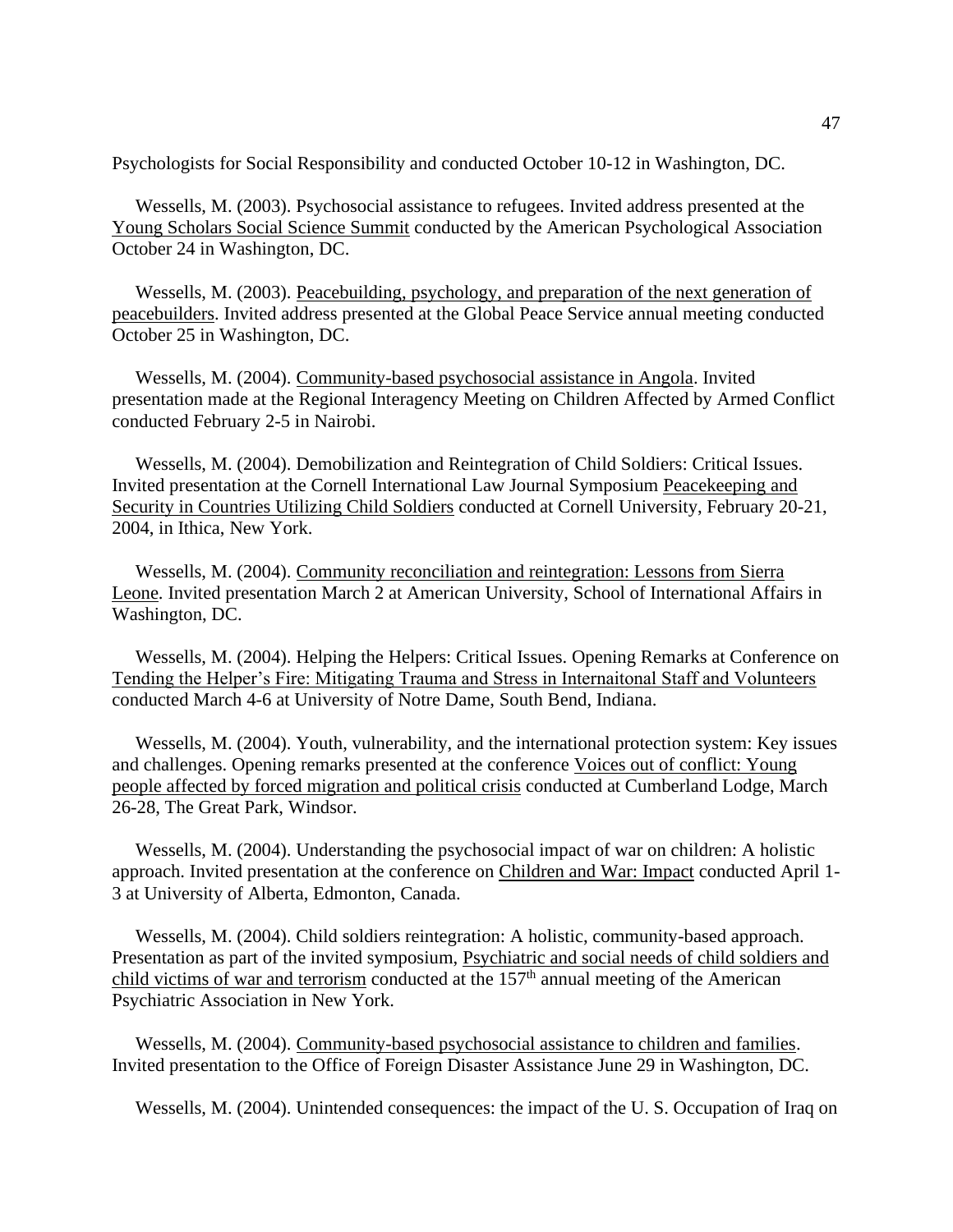terrorist motivation. In P. Kimmel (Chair), APA Task Force on Psychological Effects of Efforts to Prevent Terrorism. Symposium conducted July 28-August 1 at the  $112<sup>th</sup>$  Convention of the American Psychological Association in Honolulu.

 Wessells, M. (2004). Child soldiers, child protection, and post-conflict reconstruction for peace. In N. Sveaass (Chair), The contribution of psychology in relation to human rights abuses, reconciliation, and reconstruction. Invited symposium at the 28<sup>th</sup> International Congress of Psychology conducted August 8-13 in Beijing.

 Wessells, M. (2004). The impact of U. S. anti-terrorism efforts in Iraq: A qualitative study of terrorist motivation in Afghanistan and Iraq. In W. Khan & M. Wessells (Chairs), Violence, terrorism, and mental health. Invited symposium conducted at the 28<sup>th</sup> International Congress of Psychology conducted August 8-13 in Beijing.

 Wessells, M. (2004). When caring is not enough: Cultural approaches to post-conflict peacebuilding. Invited address presented at University of Arkansas, October 14, in Little Rock.

 Wessells, M. (2004). Children's programs of disarmament, demobilization, and reintegration: A holistic approach. Invited presentation at the Washington Network on Children and Armed Conflict conducted November 18 in Washington, DC.

 Wessells, M. (2004). Child-headed households in disaster contexts: Vulnerability, resilience, and protection. Invited presentation as part of the 22nd Biennial OFDA/NGO Conference conducted November 22 in Washington, DC.

 Wessells, M. (2004). Making protection a priority for NGOs. Invited presentation as part of the CEOs workshop on Protection Pays: Risk Management, Challenges, and Opportunities conducted Dec. 8 at the Annual InterAction CEO Retreat in Washington, DC.

 Wessells, M. (2005). Psychosocial assistance and post-conflict peacebuilding: Culture, power, and community. Invited talk presented January 25 at the U. N. University for Peace, San Jose, Costa Rica.

 Wessells, M. (2005). Building community resilience and hope following armed conflict: Culture, empowerment, and peacebuilding. Keynote address presented February 4 at the 7th International Conference on Health and Human Rights in Vadodara, India.

 Wessells, M. (2005). Young people's engagement in political violence as child soldiers and in terrorism. Invited address presented at the Conference on The Psychology of Peace and the Prevention of Violence conducted April 29-30 at the University of Massachussetts in Amherst, MA.

 Wessells, M. (2005). Serving the psychological support needs of children in the aftermath of disaster: A community-based approach. Invited presentation as part of the Tsunami Relief Workshop: Building psychosocial interventions in the Tsunami aftermath conducted May 15-18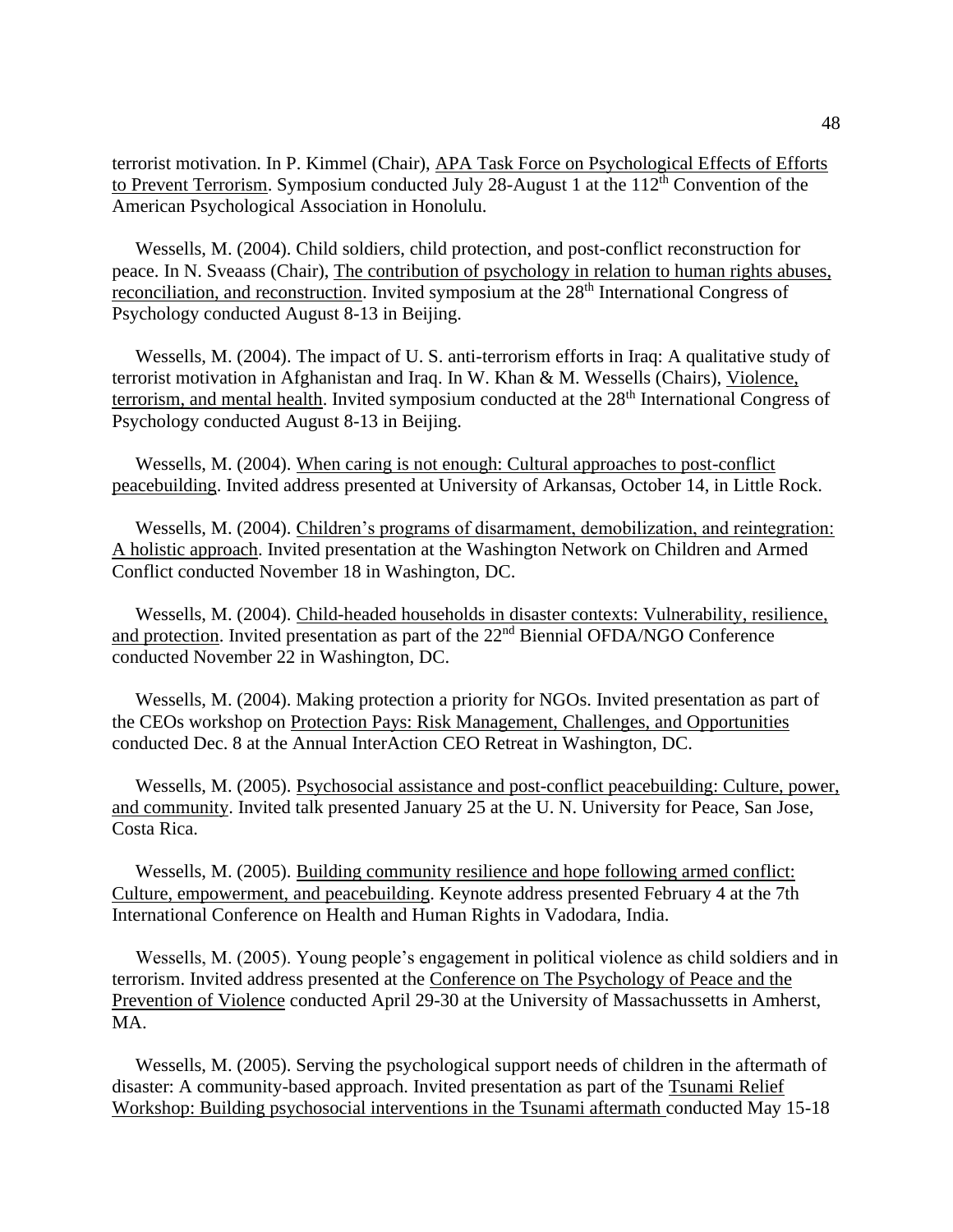in Singapore.

 Wessells, M. (2005). Child protection, early child development, and emergency response. Invited presentation at the 3<sup>rd</sup> African International Conference on Early Child Development conducted in Accra, Ghana, May 30-June 1, 2005.

 Wessells, M. (2005). Preventing child soldiering: Interweaving criminalization, conflict prevention, and systemic protection. Invited presentation at the <sup>9th</sup> International Symposium on the Contributions of Psychology to Peace conducted at Portland State University, Portland, OR, June 19-26.

 Wessells, M. (2005). Integrating cultural resources and practices into psychosocial programming: The case of Angola. Invited presentation at the Continuing Education Workshop on Exploring difficult issues in international humanitarian assistance conducted by Psychologists for Social Responsibility August 16-17 in Washington, DC.

 Wessells, M. (2005). Afghanistan: Issues of violence and peace. In J. de Rivera (Chair), Assessing cultures of peace. Roundtable discussion conducted August 19 at the 113<sup>th</sup> Convention of the American Psychological Association in Washington, DC.

 Wessells, M. (2005). Child soldiers and youth suicide bombers: Implications for terrorism prevention. In F. Moghaddam & A. Marsella (Co-Chairs), Understanding terrorism: Psychological roots and interventions. Symposium conducted August 20 at the 113<sup>th</sup> Convention of the American Psychological Association in Washington, DC.

 Wessells, M. (2005). Children affected by armed conflict: Sources of vulnerability, impact, and hope. Invited paper presented as part of the symposium on Children as victims and perpetrators f violence: Mental health and human rights perspectives conducted September 8 as part of the 58<sup>th</sup> Annual DPI/NGO Conference at the United Nations in New York.

 Wessells, M. (2005). Armed conflict and children's rights: Community-based action for peace. Marion Langer Award lecture presented October 8 at the American Psychiatric Association Institute of Psychiatric Services, San Diego.

 Wessells, M. (2005). Terrorism, youth, and peacebuilding: The agony of Iraq. Invited address presented October 10 at the University of California Santa Cruz Psychology Colloquium Series, Santa Cruz.

 Wessells, M. (2005). Child soldiers: Narrative research perspectives on reintegration and peacebuilding in Sierra Leone. Invited lecture presented October 17 as part of the Program on Forced Migration Colloquium Series, Columbia University, New York.

 Abdul-Shereef, C., Jonah, D., Hayes, M., Kostelny, K., & Wessells, M. (2006). The reintegration of formerly abducted girl mothers in Sierra Leone: Sealing the Past, Facing the Future. Invited presentation at Meeting the Challenges: Interagency Workshop on Reintegration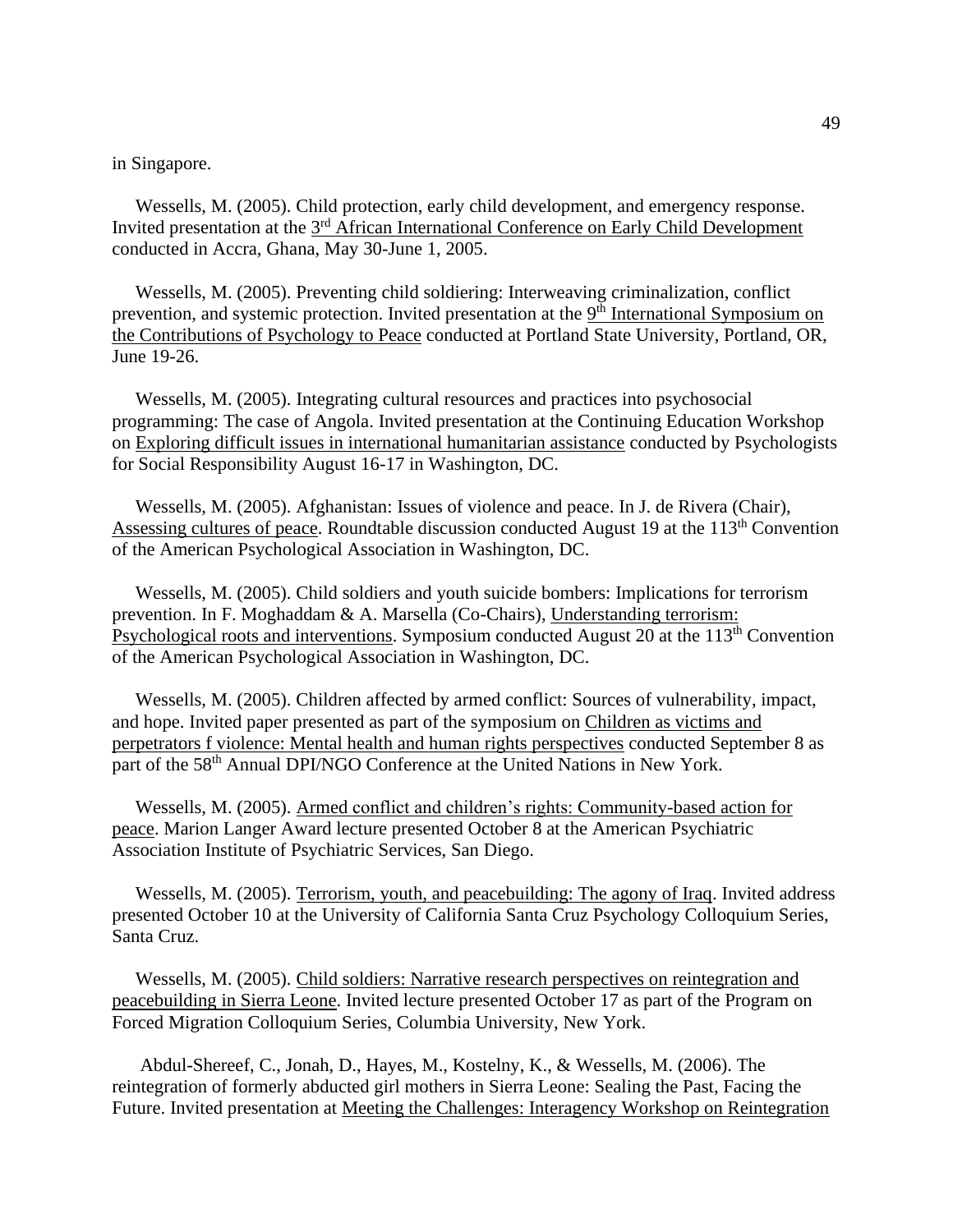of Children Affected by Armed Conflict in West and Central Africa conducted in Saly, Senegal, February 7-10.

 Wessells, M. (2006). Child soldiers, youth, and terrorism. Invited lecture presented March 29 as part of the Refugee Issues Colloquium, Columbia University, New York.

 Wessells, M. (2006). Current knowledge and practice in psychosocial support for children in crisis: Lessons from the field. Invited presentation as part of the Review Workshop on Care and Protection of Children in Crisis Affected Countries: A Good Practice-Policy Change Initiative conducted at Columbia University, April 28-28 in New York.

 Wessells, M. (2006). Youth Peacebuilding: Psychosocial and security dimensions. Invited presentation at the conference Youth and conflict: Challenges and opportunities for peacebuilding conducted May 17 at the Woodrow Wilson International Center for Scholars in Washington, DC.

 Wessells, M. (2006). Children's DDR: Gender, Psychosocial, and Protection Priorities and Gaps. Invited presentation presented at the workshop on Disarmament, Demobilization, and Reintegration conducted by the InterAction Protection Working Group May 19 in Washington, DC.

 Wessells, M. (2006). What about the girls? The reintegration of formerly abducted girls in Sierra Leone. Invited presentation as part of the workshop "Best practice models for advancing children's rights" conducted May 19 as part of The Convention on the Rights of the Child: Mobilizing Communities for Ratification held at American University, Washington, DC.

 Wessells, M. (2006). Child soldier reintegration and community resilience following armed conflict: Culture, empowerment, and peacebuilding. Keynote address presented at the Conference Children in armed conflict: Implications for U. S. clinical practice conducted June 9 at Smith College School of Social Work, Northampton, MA.

 Wessells, M. (2006). Breaking cycles of violence: Principles for mass psychosocial assistance during and following armed conflict. In M. Bond (Chair), Collective violence: Reconstituting inter-group harmony. Symposium conducted July 16-21 at the  $26<sup>th</sup>$  International Congress of Applied Psychology in Athens.

 Wessells, M. (2006). Post-conflict reconstruction for peace: Contributions of Western and indigenous psychologies. Invited address at the 26<sup>th</sup> International Congress of Applied Psychology in Athens.

 Wessells, M. (2006). Disarmament, Demobilization, and Reintegration: Past, Present and Future. Invited presentation at the Washington Network on Children and Armed Conflict conducted July 24 in Washington, DC.

Wessells, M. (2006). Human rights, professional ethics in an age of 'Torture Lite.' Invited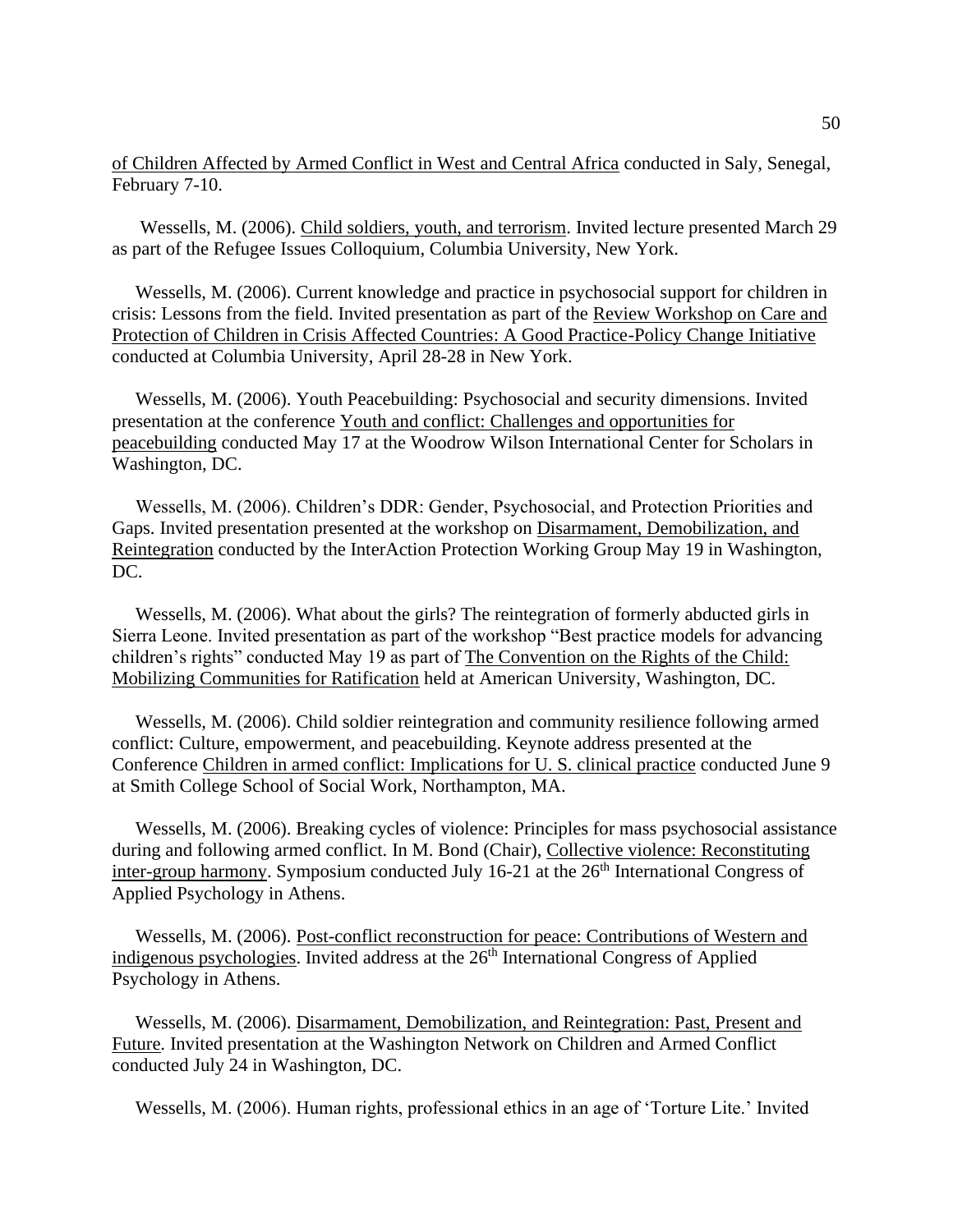presentation as part of the symposium Human rights, torture, and professional responsibility conducted August 10 as part of the  $114<sup>th</sup>$  Annual Convention of the American Psychological Association in New Orleans.

 Wessells, M. (2006). Prevention of child soldiering: A humanitarian assistance analysis. Invited presentation at the workshop Expanding the dialogue conducted in Winnipeg August 27- 30.

 Wessells, M. (2006). The recruitment of girl solders: A comparative analysis. Invited presentation at the workshop on Building knowledge about children and armed conflict conducted at University of Pittsburgh September 14-16.

 Wessells, M. (2006). Participatory action research: Overview of a family of methods. Invited presentation at the international conference Girl mothers in fighting forces and their children in Northern Uganda and Sierra Leone/Liberia: Action research to improve their situations conducted in Bellagio, Italy Oct. 2-10.

 Wessells, M. (2006). Girls in war: Recruitment and prevention, protection and reintegration. Invited presentation to the Special Representative of the Secretary General for Children and Armed Conflict, November 3 at the UN.

 Wessells, M. (2006). Girls associated with armed forces and groups: Towards protection. Invited presentation on panel Girls in conflict and post-conflict zones organized by the SRSG/CAAC Office and the Working Group on Girls of the NGO Committee on UNICEF, conducted November 7 at the UN.

 Wessells, M. (2007). The reintegration of formerly recruited children: Beyond images of a 'Lost Generation.' Invited address at the inter-governmental meeting Free children from war conducted February 5-6 in Paris.

 Wessells, M. (2007). Child soldiers, youth and terrorism: Challenges of post-conflict reconstruction and peacebuilding. Invited presentation to the University of Richmond Psychology Department as part of their Colloquium Series.

 Wessells, M. (2007). Mainstreaming protection: Impact and accountability. Invited presentation at the workshop Protection in practice: Strategies and dilemmas conducted February 9 by the Humanitarian Policy Group in Washington, DC.

 Wessells, M. (2007). The global struggle for children's rights. Invited lecture to the Richmond World Affairs Council, March 7.

 Wessells, M. (2007). Children as soldiers: The threat to security and the challenges of reintegration. Invited lecture at James Madison University sponsored by the Nelson Institute for International and Public Affairs, March 21.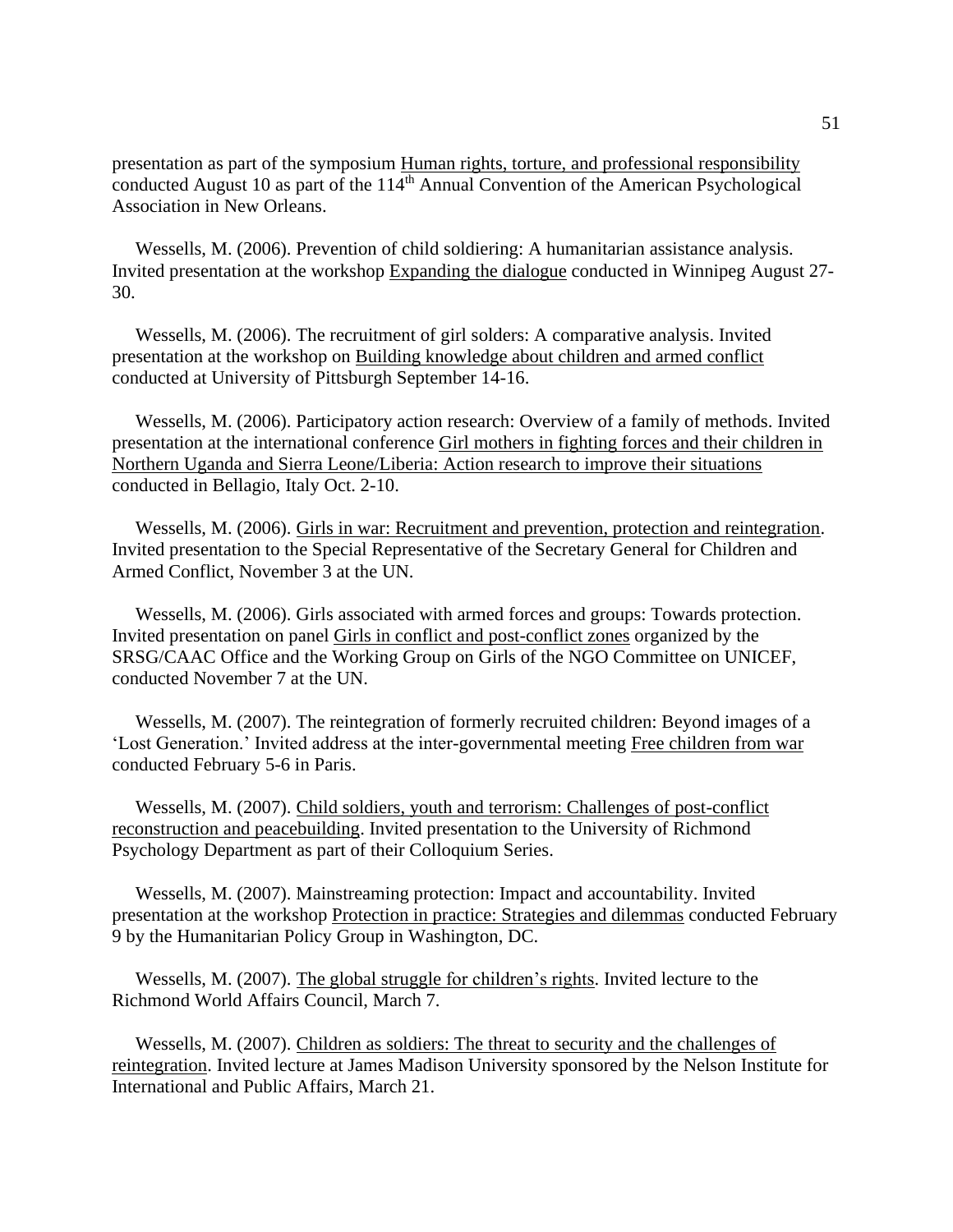Wessells, M. (2007). Narrative research on the reintegration of former girl soldiers in Angola: Breaking the silence. In C. Wainryb & M. Wessells (Co-Chairs), Children coping with political violence: Implications for social development. Symposium conducted in Boston as part of the meeting of the Society for Research in Child Development, March 31.

 Wessells, M. (2007). Reintegrating and rehabilitating child soldiers: What are we learning? Invited presentation to the Conflict Prevention and Resolution Forum conducted April 10 and the Johns Hopkins School of Advanced International Studies, Washington, DC.

 Wessells, M. (2007). Youth, conflict, and transition. Invited presentation as part of the caucus on Addressing Needs in Transition conducted April 20 at the InterAction Forum 2007 in Washington, DC.

 Wessells, M. (2007). The role of families in providing emergency psychosocial support for children. Invited presentation to the NGO Committee on the Family, April 26, in New York.

 Wessells, M. (2007). The power of academic-NGO partnership in building the evidence base on what works in child protection programs. Invited presentation May 1 to the Washington Netowork on Children and Armed Conflict, Washington, DC.

 Wessells, M. (2007). Child soldiers: Narrative research perspectives on reintegration and peacebuilding in Sierra Leone. Keynote address presented to the International Health Special Interest Group at the 2007 Pediatric Academic Societies conference conducted May 5 in Toronto.

 Wessells, M. (2007). A rights-based approach to emergency response and child-friendly programming. Invited presentation as part of the workshop on Rights-based approaches at the annual meeting of the Global Health Council conducted May 27 in Washington, DC.

 Wessells, M. (2007). The reintegration of formerly recruited children: Lessons and questions from the field. Invited presentation at the conference "Child soldiers: New Evidence, New Approaches" conducted June 1 at the U. S. Institute of Peace, Washington, DC.

 Wessells, M. (2007). Global lessons on community-based mental health and psychosocial supports in emergency settings. Invited presentation at the  $10<sup>th</sup>$  International Symposium on the Contributions of Psychology to Peace conducted June 17-23 in Solo and Yogyakarta, Indonesia.

Wessells, M. (2007). Peace psychology in the  $21<sup>st</sup>$  century: Global and indigenous perspectives. Invited address at the Psychology Expo 2007 conference conducted June 26 at the University of Indonesia in Jakarta.

 Wessells, M. (2007). During and after war's horror: First steps in providing large scale psychosocial support. Invited presentation at the American Orthopsychiatric Association Cape Cod Summer Institute conducted June 29 in Eastham, Massachusetts.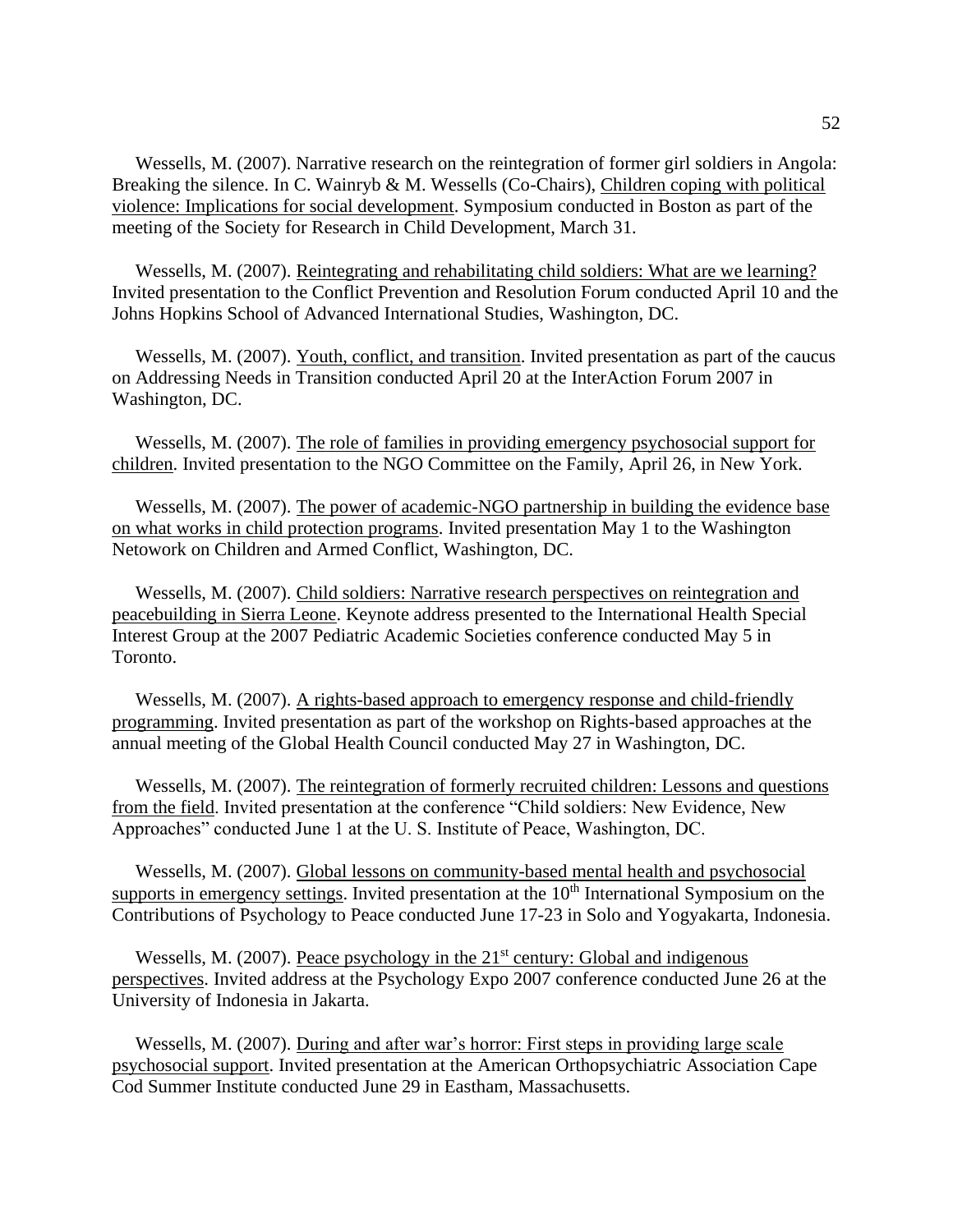Wessells, M. (2007). Who will speak for the children? Invited presentation as part of the symposium Enough violence in this world—Causes, costs, and remedies conducted August 17- 20 at the 115<sup>th</sup> Annual Convention of the American Psychological Association in San Francisco.

 Wessells, M. (2007). The manipulation of language and the exploitation of ethnicity: The implications for ethics and national security. Invited presentation as part of the symposium Ethics and interrogations—confronting the challenge: What are the impacts of ethnicity, language and identity on interrogations conducted August  $17-20$  at the  $115<sup>th</sup>$  Annual Convention of the American Psychological Association in San Francisco.

 Wessells, M. (2007). Child soldiers, terrorism, and torture: Beyond rhetoric on human rights. American Psychological Foundation Lynn Stuart Weiss Lecture on the Psychological Study of Social Issues conducted August 17-20 at the  $115<sup>th</sup>$  Annual Convention of the American Psychological Association in San Francisco.

 Wessells, M. (2007). An overview of the IASC Guidelines. Invited presentation as part of the global launch of the IASC Guidelines on Mental Health and Psychosocial Support in Emergency Settings conducted September 14 at WHO Headquarters in Geneva.

 Wessells, M. (2007). Community-led approaches to preventing gender-based violence in emergency situations. Invited presentation as part of the panel discussion The responsibilities of State and non-State actors in creating preventive measures to eradicate violence against women and girls at the individual, community and State levels conducted December 4 at UN Headquarters in New York.

 Wessells, M. (2008). What are we learning about working with communities? The Interagency Learning Initiative. Invited presentation at the global meeting on Child Protection in Emergencies Meeting on Strengthening Child Protection Within the Cluster Approach organized by UNICEF in Geneva, January 16-18.

 Wessells, M. (2008). IASC Guidelines on Mental Health and Psychosocial Support in Emergency Settings: Where do we go from here? Keynote address presented at the conference on Psychosocial Programming in Response to the 2004 Tsunami conducted by the American Red Cross January 30-31 in Washington, DC.

 Wessells, M. (2008). Armed Conflict: What's the connection between household livelihood strategies and child care and protection? Invited presentation at the Columbia University conference on Household livelihoods in crisis situations: What do we know and need to learn about economic interventions for child protection and well-being? Conducted February 4-7 in Kampala, Uganda.

 Wessells, M. (2008). Emergency education and psychosocial well-being: Evidence from an IDP camp in northern Uganda. Presentation at the 52nd Annual Conference of the Comparative & International Education Society conducted at Teacher's College, New York, March 18.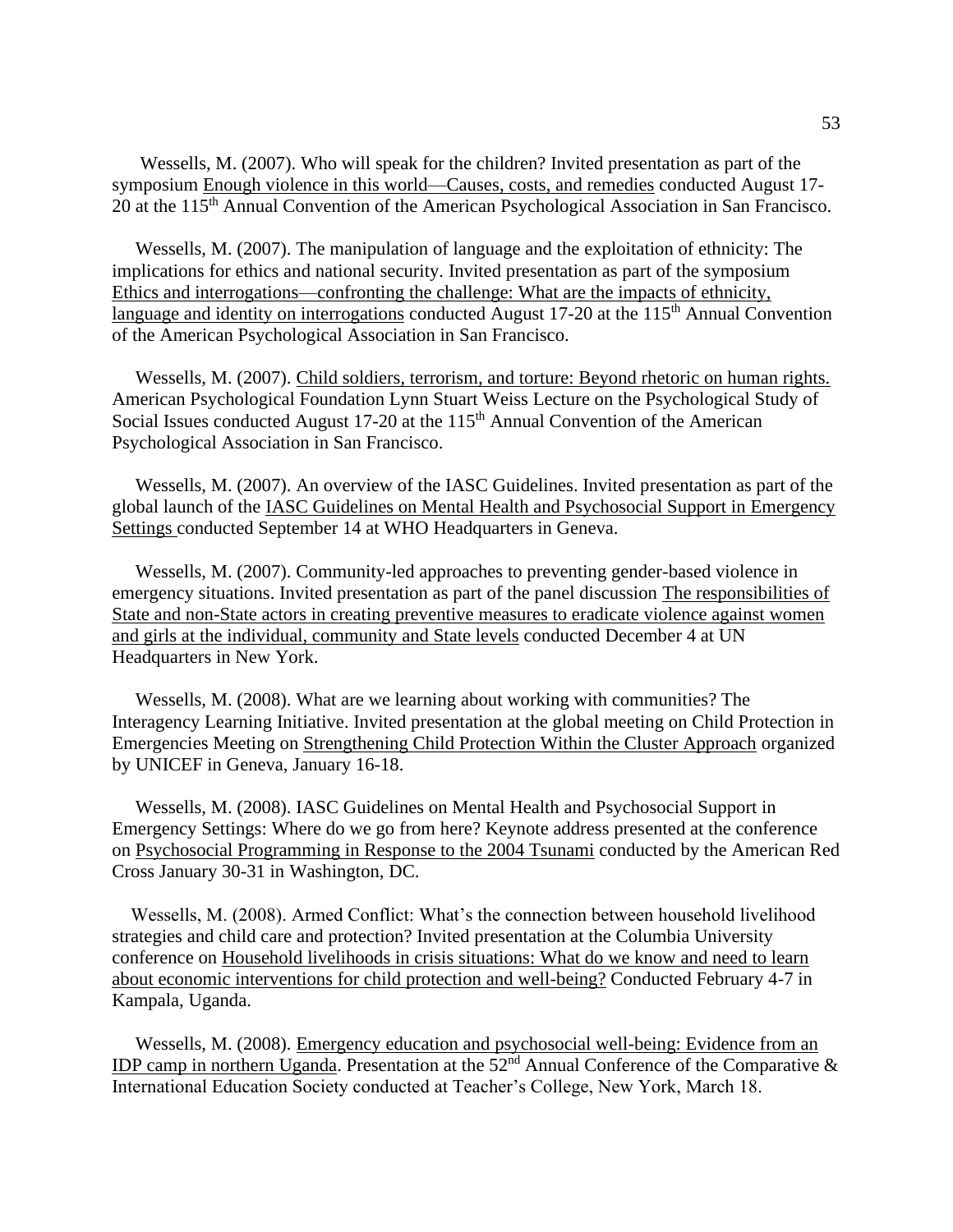Wessells, M. (2008). Promoting mental health and psychosocial well-being: A communitybased approach. Invited presentation to the New York International Mental Health Interest Group at Tisch Hospital, March 25.

 Wessells, M. (2008). *Child soldiers: Healing and reintegration*. Grand Rounds at the Children's Hospital of New York, March 29.

 Wessells, M. (2008). *What children are telling us about poverty: An international perspective.* Keynote address at the Society for Research on Human Development meeting in Little Rock, Arkansas, April 3.

 Wessells, M. (2008). *War, child soldiers, and resilience*. Public address presented April 10 at Laverne University, San Dimas, CA.

 Wessells, M. (2008). *How psychologists can contribute to well-being in war zones*. Invited presentation to the Department of Psychology, Laverne University, April 10.

 McKay, S., Wessells, M., Worthen, M., & Veale, A. (2008). *Girl Mothers in Fighting Forces and Their Children in Northern Uganda and Sierra Leone/Liberia: Participatory Action Research to Assess and Improve their Situation.* Presentation in New York at the Women's Commission on Refugee Women and Children, April 25.

 Wessells, M. (2008). *Girl soldiers: From recruitment to reintegration*. Public address organized by ChildFund/New Zealand and presented in Aukland, May 7.

 Wessells, M. (2008). *Formerly recruited girls in Sierra Leone: How can we support them?*  Public address organized by ChildFund/New Zealand and presented in Wellington, May 9.

 Wessells, M. (2008). *Getting psychosocial support out of the box: Multisectoral approaches*. Presentation at the Annual Meeting of the Global Health Council conducted May 29 in Washington, D. C.

 Wessells, M. (2008). *What are we learning about girls' integration? Lessons from Sierra Leone, Liberia, Uganda and Angola.* Presentation at the SRSG/CAAC Brainstorming Session on Reintegration conducted July 22 at the Office of the Special Representative to the Secretary-General on Children and Armed Conflict, New York.

 Wessells, M. (2008). *IASC Guidelines on Mental Health and Psychosocial Support in Emergency Settings: Working together to support war and disaster affected people.* Invited presentation to World Vision staff, July 29, in Washington, DC.

 Wessells, M. (2008). Reconciliation in Sierra Leone: Community cohesion and youth reintegration. Presentation as part of the symposium *Building cultures of peace* conducted August 14 at the 116<sup>th</sup> Convention of the American Psychological Association in Boston.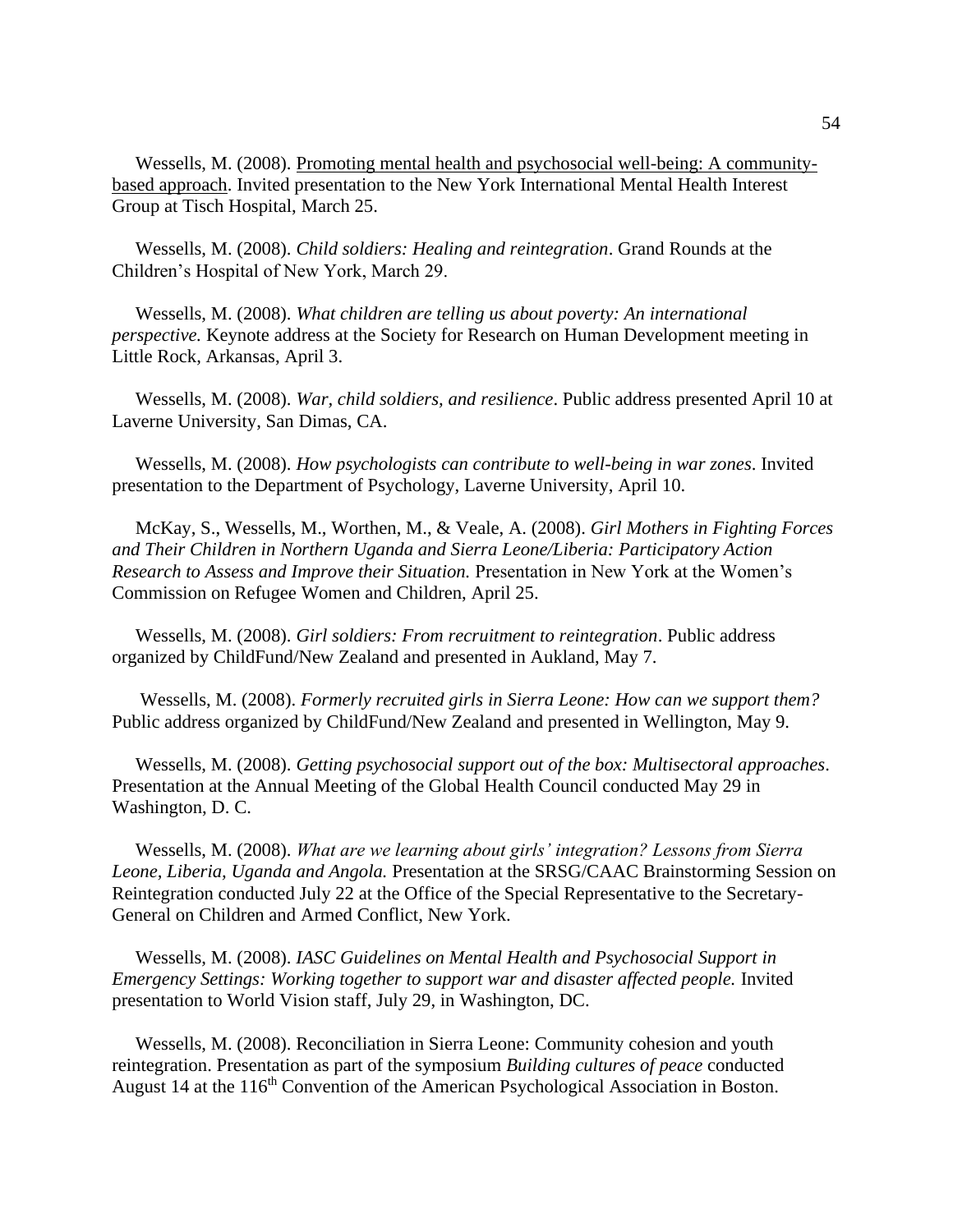Wessells, M. (2008). Do No Harm: Ethical challenges for psychologists in war zones. Presentation as part of the symposium *International ethics rounds—Dilemmas and guidance for consultants, clinicians, investigators, and educators* conducted August 14 at the 116<sup>th</sup> Convention of the American Psychological Association in Boston.

 Wessells, M. (2008). Youth and political violence: What are we learning? Presentation as part of the invited symposium *Peace psychology—State of the art and science* conducted August 16 at the 116<sup>th</sup> Convention of the American Psychological Association in Boston.

 Wessells, M. (2008). Challenges, opportunities and strategies for forming MHPSS networks to promote coordinated service planning and delivery in emergency settings. Invited address at the *World Federation of Mental Health Forum on Mental Health and Psychosocial Support in Emergency Settings* conducted August 28-29 in London.

 Wessells, M. (2008). *The IASC Guidelines on Mental Health and Psychosocial Support in Emergency Settings: Getting beyond the 'anything goes' approach.* Invited address at the 11<sup>th</sup> Annual Conference of the Disaster Mental Health Institute conducted September 4 in Vermillion, South Dakota.

 Wessells, M. (2008). Trauma, peacebuilding and development: An Africa region perspective. Invited paper presented at the international conference *Trauma, development and peacebuilding: Towards an integrated psychosocial approach* conducted September 9-11 in Delhi, India.

 Wessells, M. (2008). *The Colombia case study: Implementing the IASC Guidelines*. Invited presentation at the annual meeting of the IASC Reference Group on Mental Health and Psychosocial Support in Emergency Settings conducted in Geneva, Sept 22-23.

 Wessells, M. (2008). *Care and protection of children agency learning network: An overview.* Invited presentation at the annual meeting of the IASC Reference Group on Mental Health and Psychosocial Support in Emergency Settings conducted in Geneva, Sept 22-23.

 Wessells, M. (2008). *Promoting mental health and psychosocial well-being in emergency settings.* Invited presentation at the Institute of Public Knowledge, New York University October 1 in New York.

 Wessells, M. (2008). Addressing the root causes of child soldiering: The importance and limits of international standards. Invited presentation at the seminar on *Addressing the root causes of child soldiering* organized by the SRSG/CAAC and conducted at the UN November 10.

 Wessells, M. (2008). *The Global Technical Group on Psychosocial Well-Being*. Invited presentation at the Stockholm Summit on Child Protection conducted in Stockholm, November 14.

Wessells, M. (2009). *Building global technical supports for children's psychosocial well-*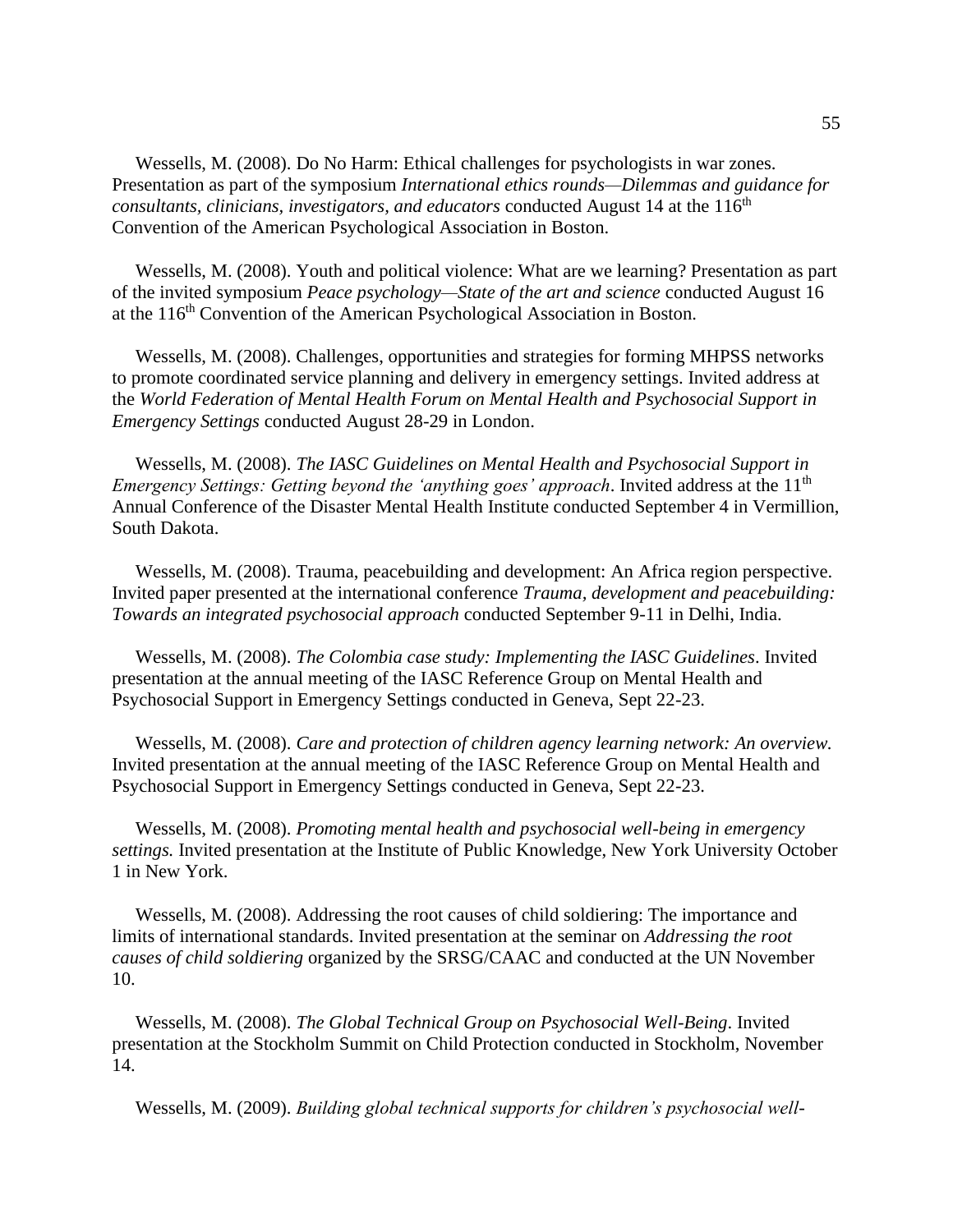*being*. Invited presentation at the annual meeting of the global Child Protection Working Group conducted in Geneva, January 14-16.

 Wessells, M. (2009). *Protection for children and youth in post-conflict settings: Research from Liberia and participatory methodologies from Sierra Leone.* Invited presentation conducted in Dakar February 21 to the UNICEF West Africa Regional Office.

 Wessells, M. (2009). Addressing the invisible wounds: Psychosocial support and peacebuilding following armed conflict. Invited presentation given Feburary 26 to the Program on Nonviolent Conflict Resolution, Sabanci University, Turkey.

 Wessells, M. (2009). *Risks and Do No Harm issues in research on mental health and psychosocial well-being in emergency settings*. Invited presentation March 26 at the Harvard Humanitarian Initiative Action Summit in Boston.

 Wessells, M. (2009). *Psychosocial support, child protection, and education in emergencies: A holistic, integrated approach*. Invited presentation March 29 to the Education Cluster Working Group in Istanbul, Turkey.

 Wessells, M. (2009). *Psychosocial support in emergency education programs in transition: A view from UNICEF programs in Iraq, Jordan and Sudan*. Invited presentation April 2 at the International Network on Education in Emergencies consultation in Istanbul, Turkey.

 Wessells, M. (2009). Girl soldiers: A community-based, resilience approach to reintegration. Keynote address presented April 4 at the conference on *Children and Armed Conflict* conducted at Rutgers University, Camden, New Jersey.

 Wessells, M. (2009). *The development underpinnings of violent behavior: The psychosocial impact of violence*. Invited presentation April 6 to the World Bank Conference on Violence, Crime and Prevention, Washington, DC.

 Wessells, M. (2009). *Dilemmas of peace, security, and ethics in organizing psychosocial assistance to young Afghan people*. Invited paper presented at the 11<sup>th</sup> International Symposium on the Contributions of Psychology to Peace conducted in Coleraine, Northern Ireland.

 Wessells, M. (2009). *The IASC Guidelines as reconciliation for the field of emergency psychosocial support*. Invited presentation July 17 at the University of Colombo, Sri Lanka.

 Wessells, M. (2009). *International human rights, ethics, and peacebuilding in a dangerous world*. Ralph K. White Lifetime Achievement Award Address presented August 8 at the 117<sup>th</sup> Annual Convention of the American Psychological Association in Toronto.

 Wessells, M. (2009). *Do No Harm: Organizing effective psychosocial support in international emergencies*. 2009 APA International Humanitarian Award address presented August 7 at the 117<sup>th</sup> Annual Convention of the American Psychological Association in Toronto.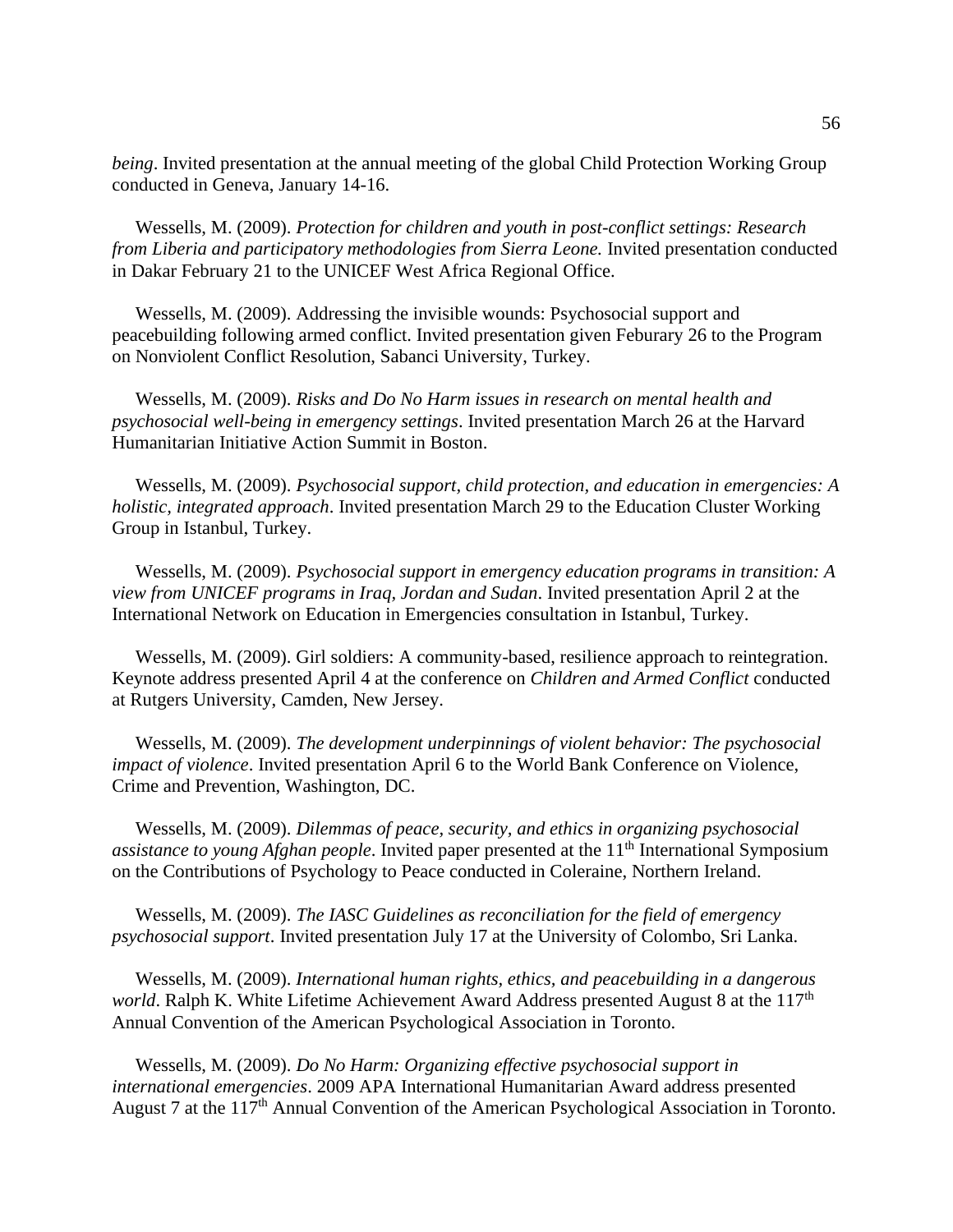Wessells, M. (2009). *The Care and Protection of Children Agency Learning Network*. Invited presentation September 4 at World Vision in Washington, DC.

 Wessells, M. (2009). *Inter-Agency Research on Community-Based Child Protection Mechanisms*. Invited presentation September 15 to the UNICEF Child Protection Working Group in Kampala, Uganda.

 Wessells, M. (2009). *What Are We Learning About Community-Based Child Protection Mechanisms*? Invited presentation September 23 at the Inter-Agency Meeting to Plan the Phase 2 Research in Nairobi, Kenya.

 Wessells, M. (2009). *Supporting resilience in large-scale emergencies: Promising practices and do no harm issues*. Invited lecture October 6 at the Coping and Resilience International Conference in Dubrovnik/Cavtat.

 Wessells, M. (2009). A community resilience approach to the integration of war-affected children: Challenges and opportunities. Keynote address at the International Interdisciplinary Conference *Rehabilitation and Reintegration of War-Affected Children* conducted October 22-23 in Brussels, Belgium.

 Wessells, M. (2009). Trauma counseling in international humanitarian crises: Toward a holistic, ethical approach. Keynote address presented November 23 at the International Conference on *Challenges of Trauma Counseling in Conflicted Areas* conducted in Bethlehem.

 Wessells, M. (2009). Meeting the Needs of Children in Armed Conflict: Gender and Community Perspectives. Invited address at the conference on *Children and Armed Conflict: Risk, Resilience and Mental Health*, conducted December 7-9 at the National Academy of Sciences, Washington, DC.

 Wessells, M. (2009). *Community-based Child Protection Mechanisms*. Invited presentation December 10 to the Washington Network on Children and Armed Conflict, Washington, DC.

 Wessells, M. (2009). *Community-Based Child Protection in Humanitarian Settings: Evidence, Ownership, and Challenges*. Invited presentation December 10 at the NIH/NICHD brown bag series in Rockland, MD.

 Wessells, M. (2010). Current efforts to improve evidence-informed practice. Invited presentation at NICHD meeting, *Promoting Innovative Partnerships to Improve the Mental Health and Psychosocial Welfare of Children in Crisis* conducted January 13 at NIH in Bethesda, MA.

 Wessells, M. (2010). *Community-based child protection mechanisms: Toward field learning.* Invited presentation January 19 at the annual meeting of the global Child Protection Working Group in Geneva.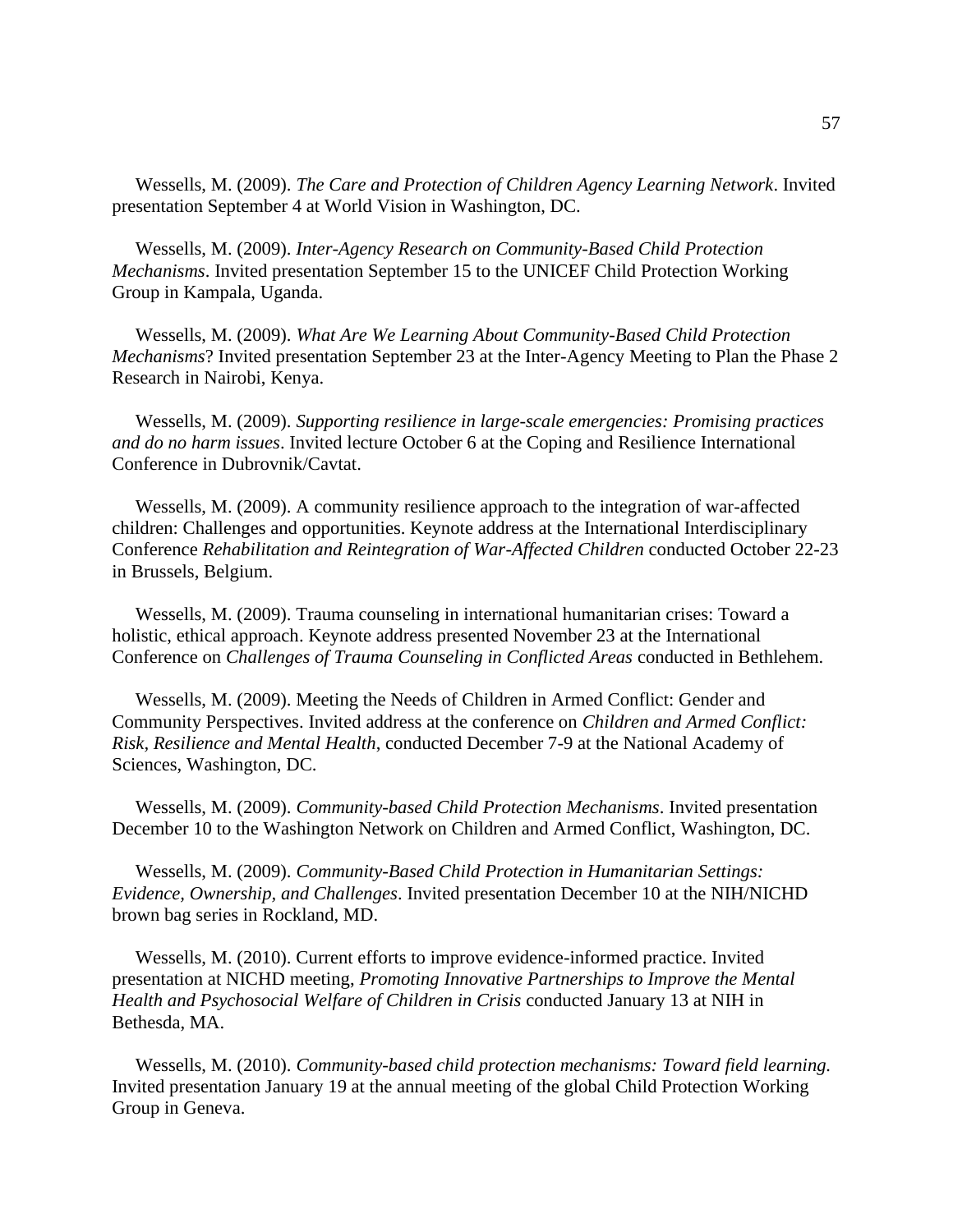Wessells, M. (2010). Community-based child protection mechanisms: Challenges and opportunities in linking with national systems of child protection. Invited presentation January 29 at the *Mid-Term Review of the Inter-Agency Regional Child Protection Mapping and Assessment Exercise* conducted by UNICEF/WCARO in Dakar.

 Wessells, M. (2010). *Addressing the invisible wounds: Mental health and psychosocial support in humanitarian crises*. Invited presentation February 23 at University of California School of Public Heath in Berkeley.

 Wessells, M. (2010). *A community resilience approach to reintegration and peacebuilding with former child soldiers*. Invited address presented March 4 at Cincinnati Children's Hospital, Cincinnati, Ohio.

 Wessells, M. (2010). *Child soldiers: What are youth telling us about recruitment and reintegration?* Keynote address presented March 13 to the Society for Research on Adolescence in Philadelphia.

 Wessells, M. (2010). *A community resilience approach to the reintegration of formerly recruited children*. Invited presentation March 15 in the British Red Cross Resilience Workshop in London.

 Wessells, M. (2010). How do children and youth become terrorists and suicide bombers? A view from the study of child soldiers? Invited presentation as part of the plenary symposium *The psychology of terrorism and extremist violence* conducted March 19 at the American Psychology-Law Society conference in Vancouver, Canada.

 Wessells, M. (2010). Creating child friendly spaces in times of trauma. Invited address April 14 at *The Second Greenville Family Symposium* conducted at Clemson University in Greenville, South Carolina.

 McKay, S., & Wessells, M. (2010). *Community-based reintegration of war-affected girl mothers: Participatory action research in Liberia, Sierra Leone, and Uganda*. Presentation to the Paris Principles Steering Group, interested government representatives, and other partners at UNICEF House, May 18.

 Wessells, M. (2010). *Strengthening community-based child protection mechanisms*. Invited web presentation and discussion May 19 with UNICEF staff and partners in West and Central Africa Region and in East and Southern Africa Region.

 Wessells, M. (2010). The impacts of armed conflict on mental health and psychosocial wellbeing and a framework for addressing them. Invited presentation at the symposium, *Invisible injuries: Responding to the mental health and psychosocial impacts of armed conflict* conducted May 25 as the U. S. Institute of Peace in Washington, DC.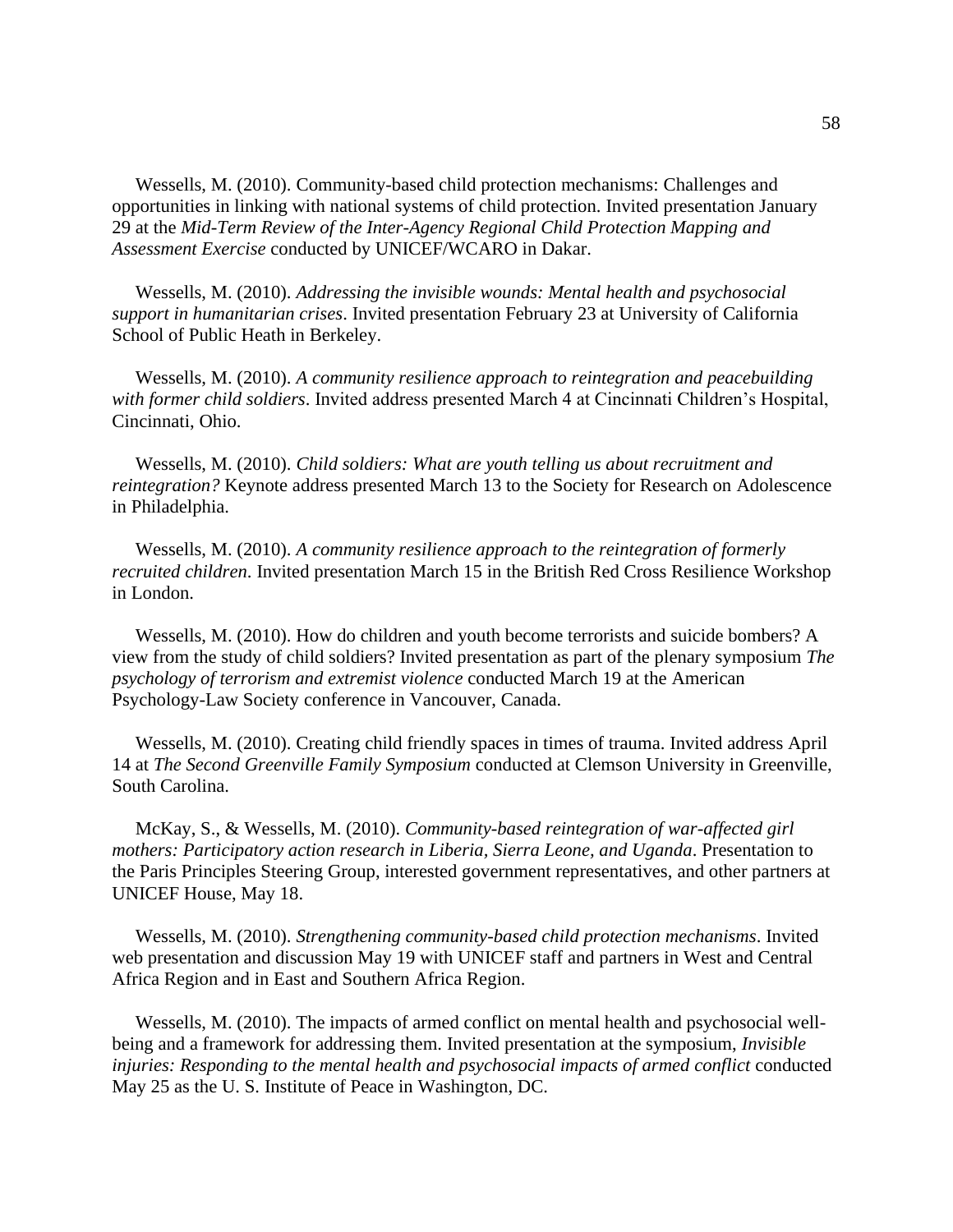Wessells, M. & McKay, M. (2010). Community reintegration of war-affected young mothers: Participatory action research in Liberia, Sierra Leone, and northern Uganda. Invited presentation at the *Expert consultation on economic reintegration of children formerly associated with armed forces and groups and other vulnerable children, a joint ILO/UNICEF activity under the aegis of the Paris Principles Steering Group*, June 16, in Turin, Italy.

 Wessells, M., & Kostelny, K. (2010). What are the protection, education, and psychosocial outcomes of CFS for young children? Evidence from an IDP camp in northern Uganda. Invited presentation June 23 in Geneva at the *Learning Into Action* conference organized by the Child Protection Working Group and the Care and Protection of Children Learning Network.

 Wessells, M. (2010). Community-based child protection mechanisms: An inter-agency review. Invited presentation June 23 in Geneva at the *Learning Into Action* conference organized by the Child Protection Working Group and the Care and Protection of Children Learning Network.

 Wessells, M. (2010). *Engaging with communities: Challenges and opportunities*. Invited presentation to the global technical team of Terre des hommes June 28 in Lausanne, Switzerland.

 Wessells, M. (2010). Research priority setting for mental health and psychosocial well-being in humanitarian settings. Presented June 29 in London at the *Wellcome Trust Frontiers Meeting on Research to strengthen the public health responses in disasters and humanitarian emergencies*.

 Wessells, M. (2010). School-community partnership: Protecting youth and promoting resilience. Invited address July 21 in the national *School violence prevention seminar* conducted in Port of Spain, Trinidad.

 Wessells, M. (2010). *Learning about community-based child protection mechanisms: Plans for phase 2 research*. Invited presentation to PEPFAR convened inter-agency discussion on community-based child protection conducted July 29 in Washington, DC.

 Wessells, M. (2010). From top-down to bottom-up: What are we learning about protecting children in communities? Invited presentation September 15 at the meeting on *Measuring the impact of child protection services and programs: The challenge of child and community engagement* organized by the International Institute on Child Rights and Development in Victoria, British Columbia.

 Wessells, M. (2010). Invisible suffering and what to do about it: The impact of ECCE in emergencies. Invited presentation September 29 at the *World Conference on Early Childhood Care and Education* conducted in Moscow, Russian Federation.

 Wessells, M. (2010). *Learning from research on strengthening community-based child protection*. Invited presentation October 27 to the Child Rights Act Steering Group in Freetown, Sierra Leone.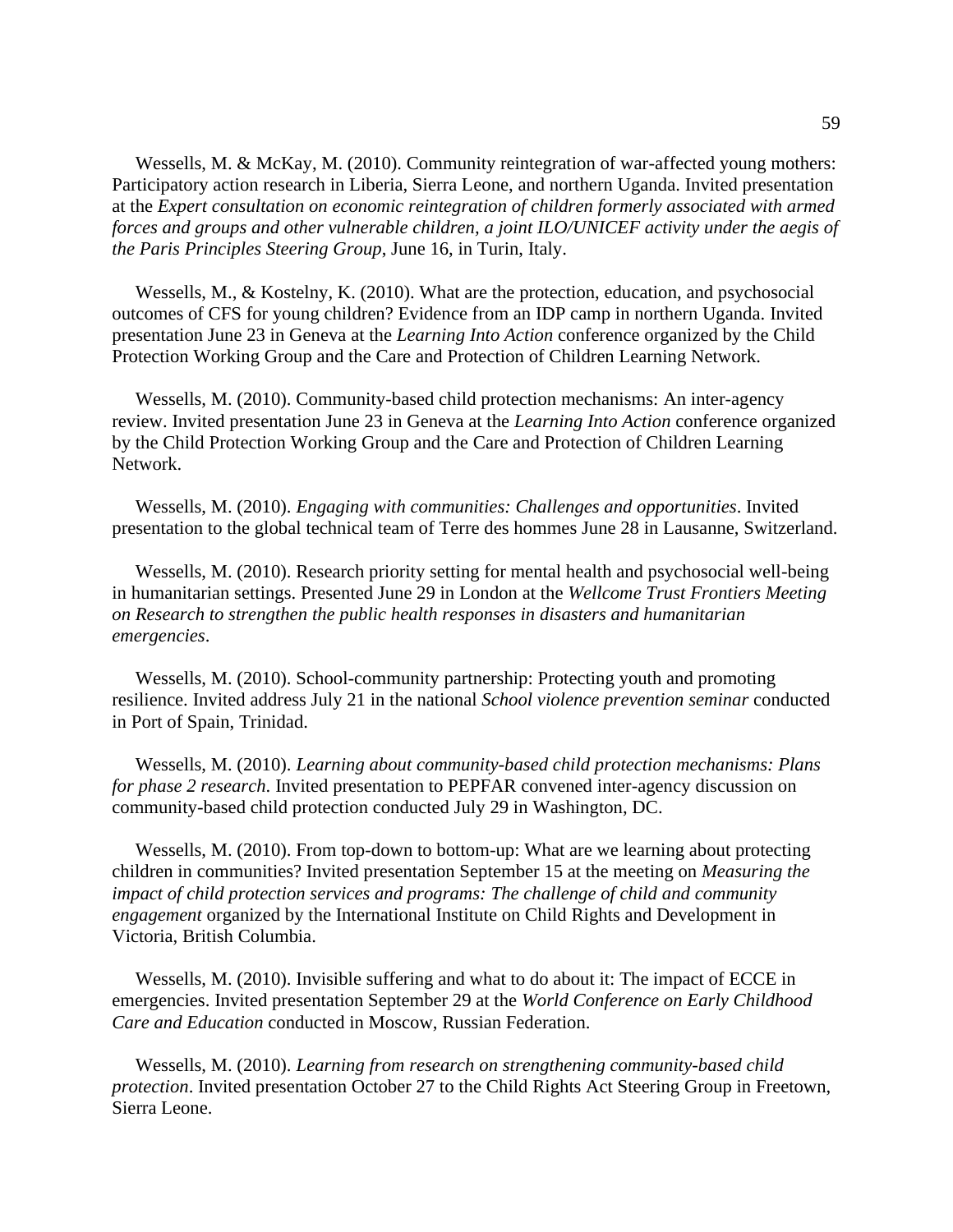Wessells, M. (2010). *Learning from other standards: The IASC Guidelines on Mental Health and Psychosocial Support in Emergency Settings*. Invited presentation November 12 at the Child Protection Working Group meeting on Standards on Child Protection conducted in Geneva.

 Wessells, M. (2011). Psychosocial support in humanitarian crises. Invited lecture as part of the Global Classroom course *Protection of Children*, filmed March 6 at Columbia University in New York City.

 Wessells, M. (2011). *Reintegration, prevention, and community-based child protection*. Invited presentation made March 14 at the ICRC NS Workshop on Children Affected by Armed Conflict and Violence in Geneva.

 Wessells, M. (2011). *What are we learning about community-based child protection mechanisms and how we can make them more effective?* Invited presentation conducted March 16 at the U. N. High Commission on Refugees in Geneva.

 Wessells, M. (2011). Building child protection systems during humanitarian crises. Invited lecture as part of the Global Classroom course *Protection of Children*, filmed March 21 at *Columbia University in New York City.*

 Wessells, M. (2011). Community-based child protection mechanisms and bottom-up approaches to building national child protection systems. Invited presentation March 24 at the Mailman School of Public Health, Columbia University, in New York City.

 Wessells, M. (2011). Mental health responses to environmental crises: Challenges and opportunities. Invited lecture presented March 30 at Columbia University as part of the Weatherhead East Asian Institute's series on *Climate change, natural and environmental disasters: Understanding the impacts on people and places across East Asia*.

 Wessells, M. (2011). *Ethnography of community-based child protection mechanisms in Moyamba and Bombali: Key findings and implications.* Invited presentation May 27 to the National Child Protection Steering Committee in Freetown, Sierra Leone.

 Wessells, M. (2011). *Key findings and implications from the rapid ethnographic study of community-based child protection mechanisms in Sierra Leone.* Invited presentation August 9 to the Global Reference Group of the Inter-Agency Learning Initiative on Community-Based Child Protection Mechanisms and Child Protection Systems.

 Wessells, M. (2011). *Building coherence in Sphere-like standards: An exemplar on community-based child protection mechanisms.* Invited presentation Sept. 12 in Geneva to the Inter-Agency Task Force on Developing Global Standards on Child Protection in Humanitarian Response.

Wessells, M. (2011). *Are we getting community-based child protection right? Key findings*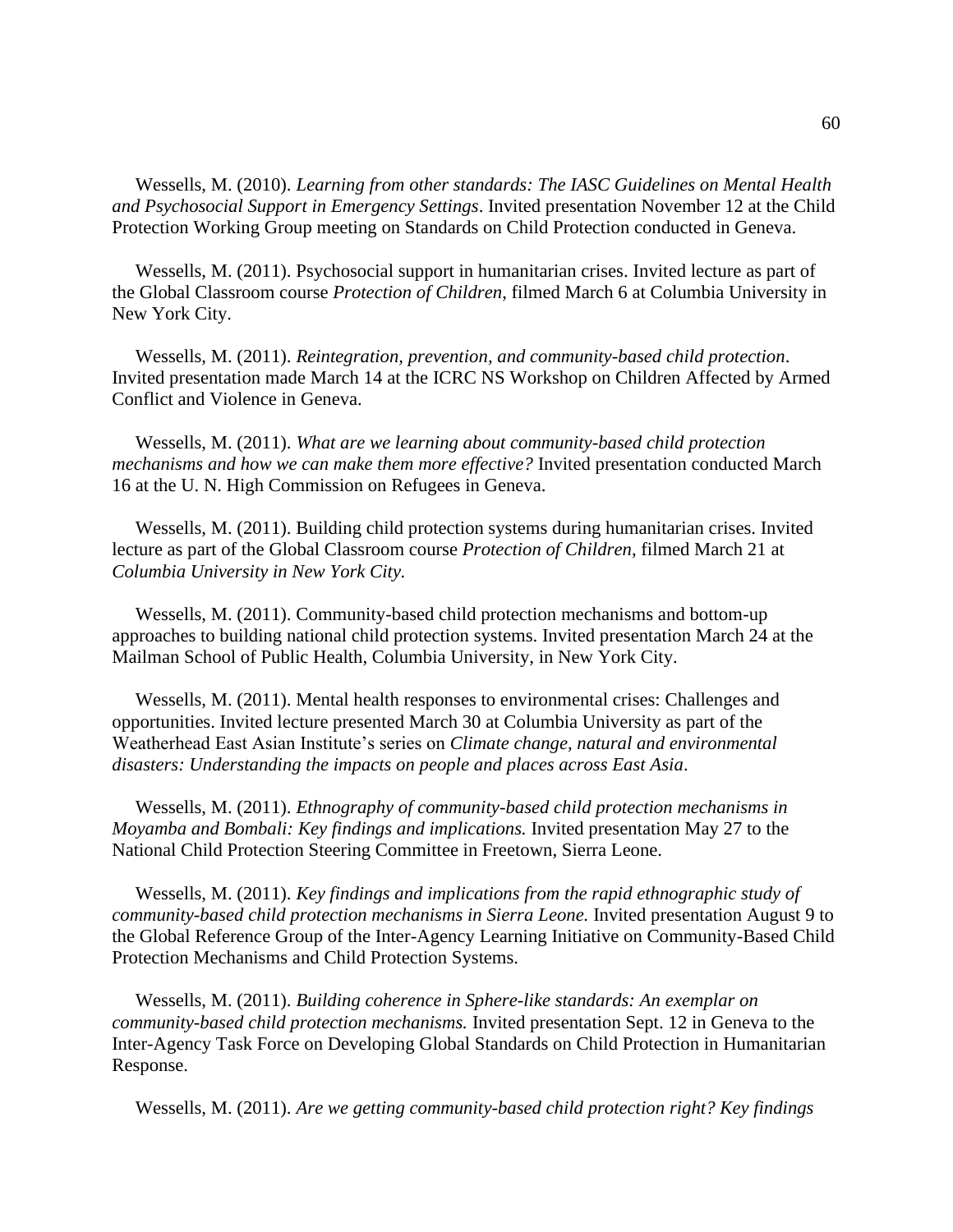*and implications from ethnographic research in Sierra Leone.* Invited presentation September 15 to the global Child Protection Working Group in Geneva.

 McKay, S., & Wessells, M. (2011). *Participatory approaches to reintegration: Participatory action research with girl mothers in Sierra Leone, Liberia, and Uganda*. Invited presentation October 7 to the Washington Network on Children and Armed Conflict in Washington, DC.

 Wessells, M. (2011). Providing psychosocial support to children through Child Friendly Spaces: Challenges and Opportunities. Invited presentation October 13 as part of *INEE Webinar on Emergency Education and Psychosocial Support in Emergencies*.

 Wessells, M. (2011). Looking at the evidence: Children separated/unaccompanied as a result of conflict/disaster and children associated with armed forces/groups. Presentation October 25 at the *U. S. Government Evidence Pre-Summit: Protecting Children Outside Family Care* held at NIH in Bethesda, Maryland.

 Wessells, M. (2011). Do no harm: contextually appropriate psychosocial support in emergencies. Invited presentation November 28 in Ferney-Voltaire at the *WHO/UNICEF/UNFPA Technical meeting on responding to the psychosocial and mental health needs of sexual violence survivors in conflict-affected settings*.

 Wessells, M. (2012). *Definition of locally relevant child protection outcomes in Moyamba and Bombali: Phase 2 of the Inter-Agency Action Research on Strengthening Community-Based Child Protection Mechanisms.* Invited presentation March 2 to the Ministry of Social Welfare, Gender and Children's Affairs, Freetown, Sierra Leone.

 Wessells, M. (2012). Do no harm: Program and policy issues in working with war-affected children and youth. Keynote address presented at the International Conference on *Child Soldiers and Other War-Affected Children: Possibilities and Challenges to Their Reintegration Process* conducted March 14-15 in Stavanger, Norway.

 Wessells, M. (2012). *Peace psychology in action: Reintegration and peacebuilding with former child soldiers*. Invited presentation March 19 to the Psychology Department, New School for Social Research, New York City.

 Wessells, M. (2012). The value of education in emergency settings: Psychosocial support and protection for war-affected children. Invited presentation as part of the *TEDxTeacher's College on Innovations in international education* conference on March 23 at Columbia Unversity, New York City.

 Wessells, M. (2012). The value of inter-agency standards in promoting mental health and psychosocial well-being in war zones. Invited presentation March 24 as part of the Yale Law School Symposium: *States, minds and states of mind: Mental health as a human right* conducted at Yale University, New Haven, CT.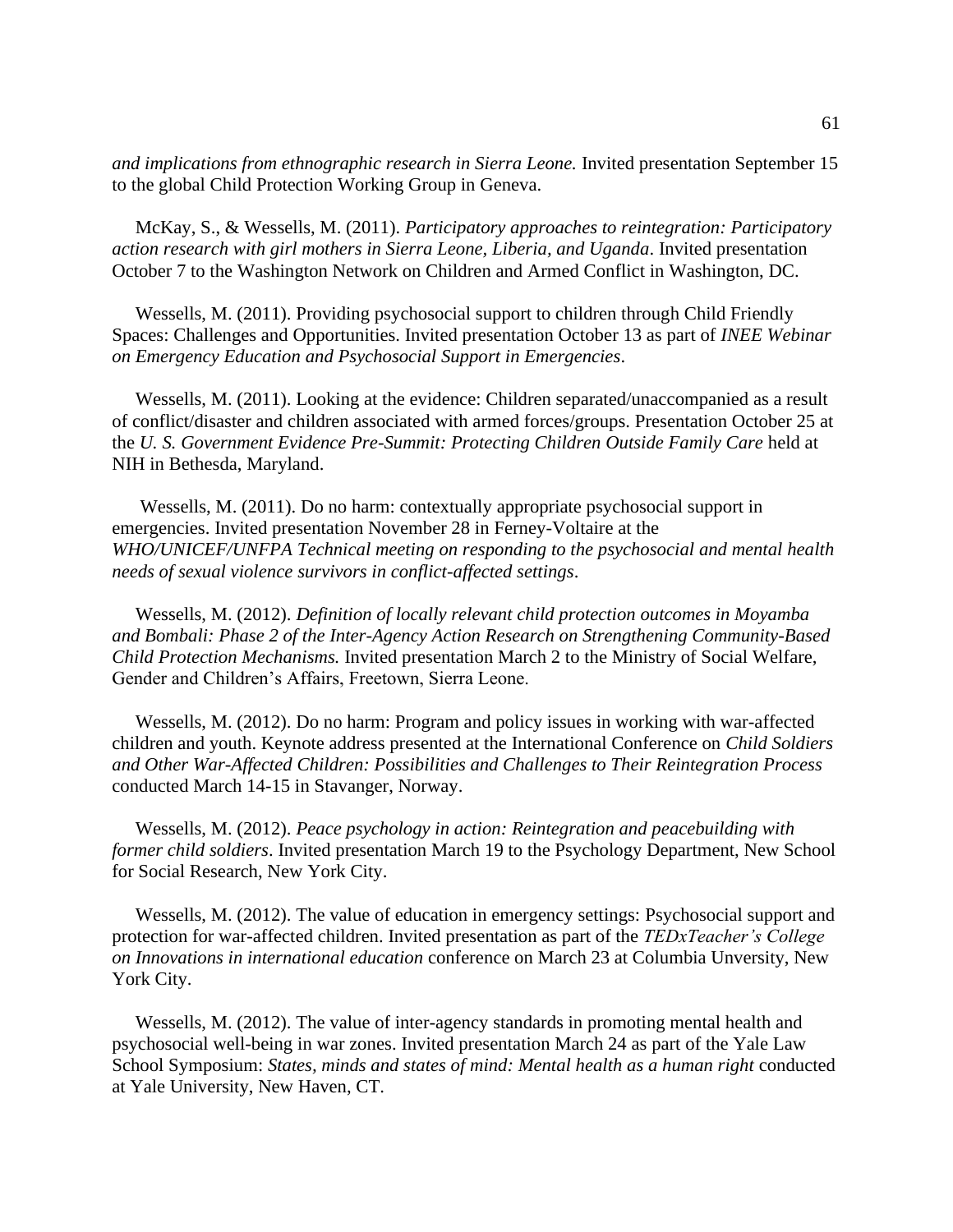Wessells, M. (2012). *A tale of two worlds: The disconnect between communities and government and the implications for building national child protection systems*. Invited presentation April 2 to the Department of Population, Family and Health at the Mailman School of Public Health, New York City.

 Wessells, M. (2012). *What we know now about community-based child protection mechanisms and systems: Lessons learned and key observations*. Invited presentation March 8 at the Conference on child protection systems strengthening in sub-Saharan Africa conducted in Dakar, Senegal.

 Wessells, M. (2012). *Psychosocial support and peacebuilding in humanitarian emergencies: What are psychologists' roles and responsibilities?* Invited address presented June 23 at the International Congress of Psychology 2012 in Cape Town, South Africa.

 Wessells, M. (2012). A field divided: Psychosocial support and peacebuilding in post-conflict settings. Presentation as part of an invited symposium, *From the individual to the collective: Exploring social transformation through psychosocial interventions* (B. Hamber, Chair), conducted June 23 at the International Congress of Psychology in Cape Town.

 Wessells, M. (2012). Doctors of the Dark Side: Reflections of an ex-PENS member. Commentary as part of an invited showing of the film documentary *Doctors of the Dark Side* (P. Kimmel, Chair) conducted June 24 and 27 at the International Congress of Psychology in Cape Town.

 Wessells, M. (2012). Strengthening systems to protect the most vulnerable children: Lessons for World Vision on systems and structures. Keynote address at the World Vision meeting on *Realising our Priority for the Most Vulnerable Children* conducted September 4-6 in Bangkok.

 Wessells, M. (2012). *Key findings from an ethnographic study on community-based child protection mechanisms in two urban slums in Mombasa*. Invited presentation October 22 in Nairobi to the partners in the Inter-Agency Learning Initiative on Community-Based Child Protection Mechanisms and National Child Protection Systems.

 Wessells, M. (2012). *Key findings from ethnographic research on two urban slums in Mombasa: A view from the Inter-Agency Learning Initiative on Strengthening Community-Based Child Protection Mechanisms and National Child Protection Systems*. Presentation October 30 at the 2012 meeting of the global Child Protection Working Group in Geneva.

 Wessells, M. (2012). Key findings and implications of the ethnographic research in Sierra Leone. Invited presentation Nov. 7 at the *Joint Meeting of the Child Protection in Crisis Learning Network and the Inter-Agency Learning Initiative on Community-Based Child Protection Mechanisms and National Child Protection Systems* conducted in Monrovia, Liberia.

 Wessells, M. (2012). *Strengthening community-based child protection mechanisms and wider child protection systems: Foundations, approaches, and challenges.* Invited inter-agency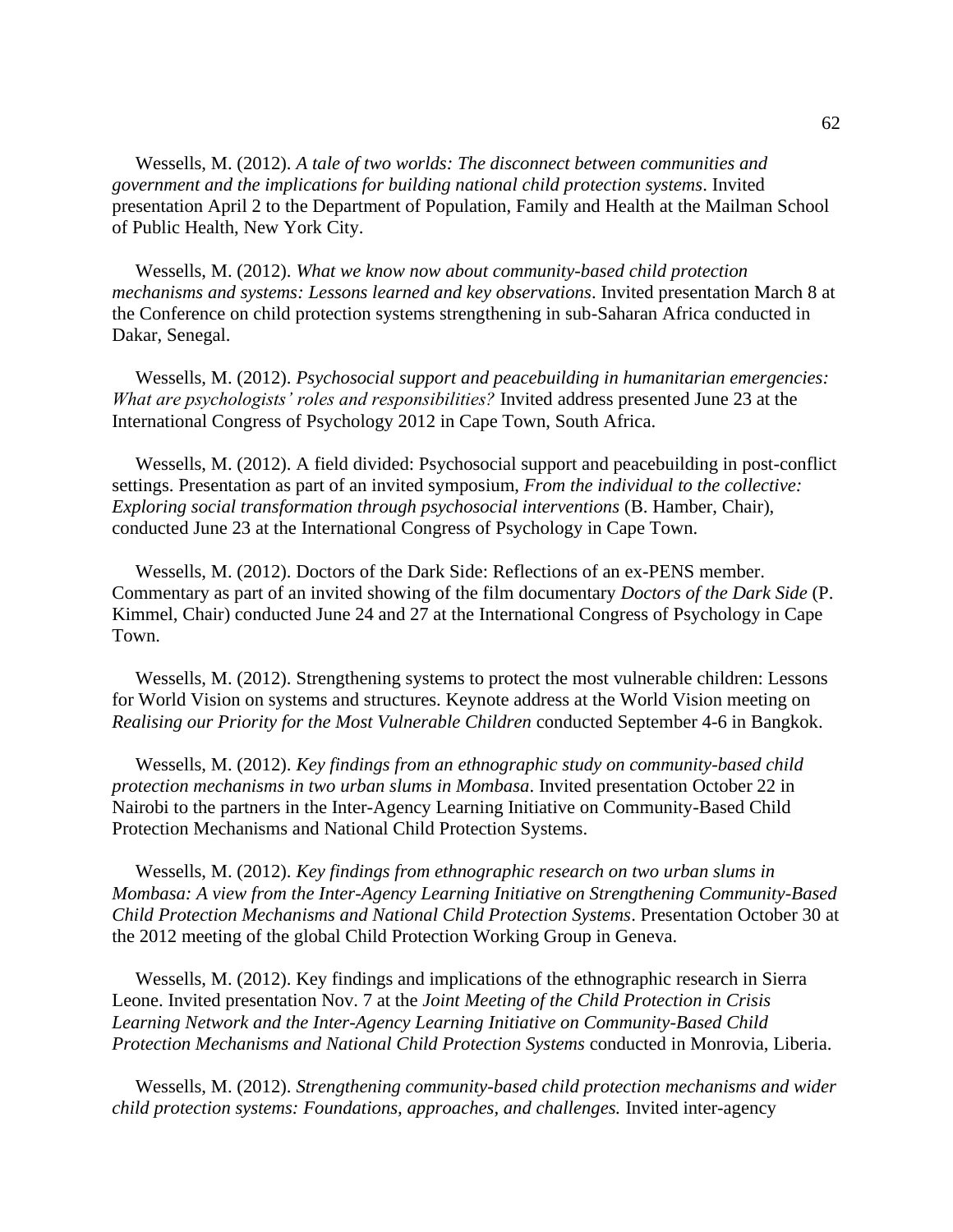workshop conducted Dec. 2 in Sydney, Australia.

 Wessells, M. (2012). *Strengthening community-based child protection mechanisms and wider child protection systems: Toward a collaborative, holistic approach.* Invited inter-agency workshop conducted Dec. 4 in Melbourne, Australia.

 Wessells, M. (2013). *An ethnographic approach to learning about community-based child protection mechanisms among long-term refugees in Kampala*. Invited presentation at the CPC-InterAid workshop on ethnographic methodology conducted February 19 in Kampala, Uganda.

 Wessells, M. (2013). *An ethnographic approach to learning about community-based child protection mechanisms among long-term refugees in Rwanda*. Invited presentation at the CPC-AVSI workshop on ethnographic methodology conducted February 26 in Kigali, Rwanda.

 Wessells, M. (2013). An ethnographic approach to learning about parent-child interactions and enabling locally owned programs for strengthening parent-child relations. Invited presentation March 28 at the USAID/PEPFAR meeting on *Supporting and strengthening childcaregiver relationships* conducted in Washington, DC.

 Wessells, M. (2013). *The process of developing the IASC Guidelines on Mental Health and Psychosocial Support in Emergency Settings.* Invited presentation at the IASC MHPSS Asian Advocates Training conducted April 23 in Colombo, Sri Lanka.

 Wessells, M. (2013). *Strengthening child protection in emergencies: An overview*. Invited presentation at the workshop for faculty development in regard to the Advanced Diploma on Child Protection in Emergencies conducted May 21-13 at the University of Indonesia in Jakarta.

 Wessells, M. (2013). Peacebuilding, globalization, and human rights: Navigating tensions with indigenous practices. Invited presentation at the *13th International Symposium on the Contributions of Psychology to Peace* conducted June 9-15 in Kuala Lumpur.

 Wessells, M. (2013). *Learning about children in urban slums: A view from Mombasa*. Invited presentation as part of the Day of the African Child conducted June 17 at the U. S. State Department, Washington, DC.

 Wessells, M. (2013). Disarmament, Demobilization, and Reintegration--Critical Perspectives. Invited presentation at the Interagency *Workshop on Transitional Justice, Rule of Law and Post-Conflict Institution Building* conducted July 18-19 in Washington, DC.

 Wessells, M. (2013). *The power of community ownership: Overview of the inter-agency research on strengthening community-based child protection mechanisms*. Invited presentation to UNICEF/Sierra Leone conducted August 12 in Freetown.

 Wessells, M. (2013). *Girl soldiers in West Africa: Myths, realities, and priorities for reintegration*. Invited presentation September 21 at the conference Women, War, and Peace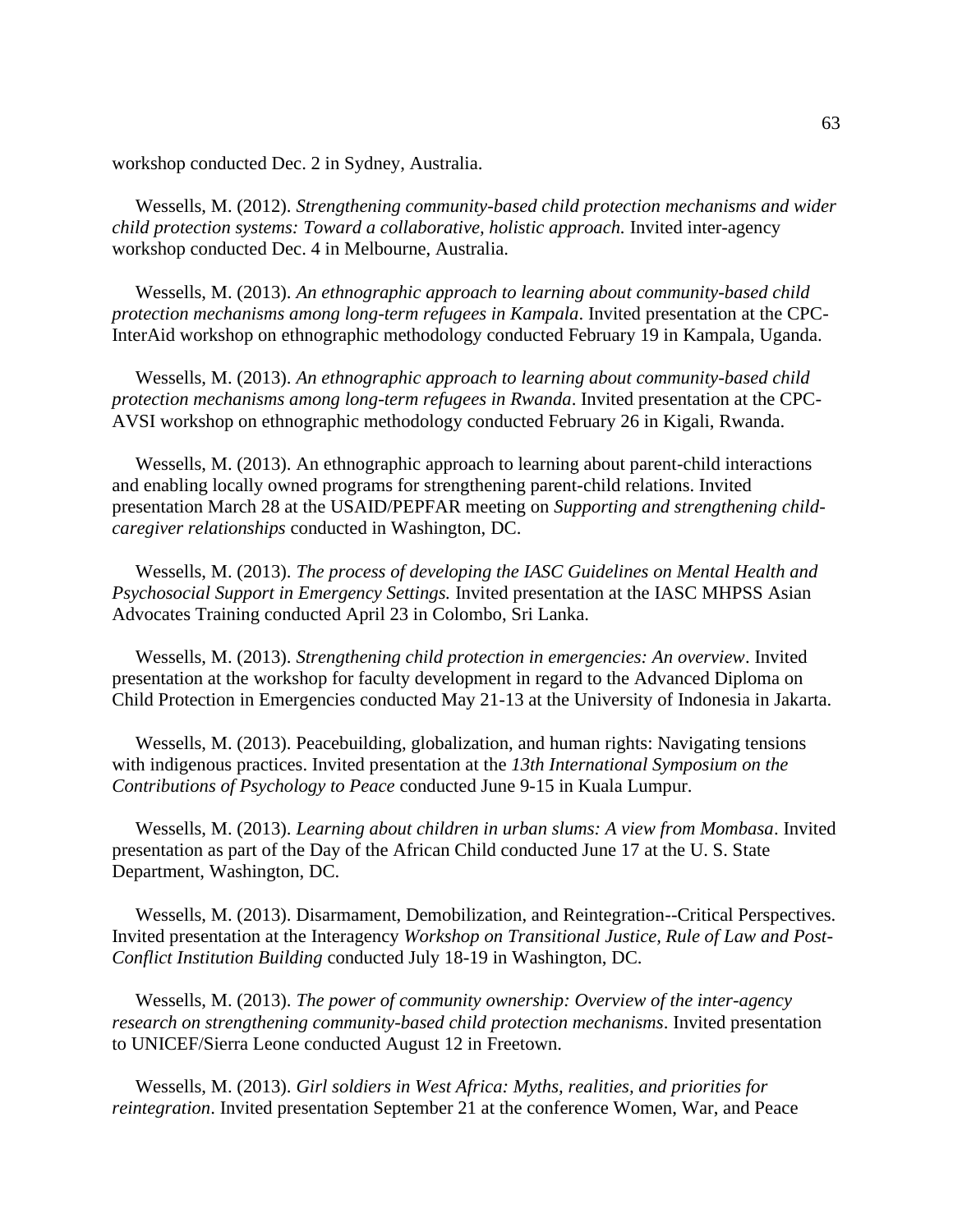conducted at Virginia Commonwealth University in Richmond, VA.

 Wessells, M. (2013). *Placing communities at the center: A grounded approach to rehabilitation and reintegration of war-affected children*. Keynote address at the conference on Children and Youth Affected by Armed Conflict: Where To Go From Here? conducted September 25-27 in Kampala, Uganda.

 Wessells, M. (2013). *Post-conflict healing: A community resilience perspective*. Keynote address delivered Oct. 3 to the 'Ties That Heal' Conference organized by Webster University and conducted in Geneva.

 Wessells, M. (2013). *Interagency Learning Initiative on Strengthening Community-Based Child Protection Mechanisms and Child Protection Systems: Influencing Policy and Practice.* Invited presentation October 4 to the Oak Foundation in Geneva.

 Wessells, M. (2013). The reintegration for formly recruited girls: Psychosocial and child protection priorities in practice. Invited address at the *Pediatric Global Health Conference: Violence Against Children* conducted Nov. 1 at the Children's Hospital of Philadelphia.

 Wessells, M. (2013). *Child protection systems in fragile states: Child protection in Somalia*. Invited presentation held November 15 at USAID as part of the Global Classroom on Childhood Adversity in Washington, DC.

 Wessells, M. (2014). *Building community ownership into work on child protection: Findings and lessons from the inter-agency learning initiative on strengthening community-based child protection mechanisms*. Invited presentation to UNICEF/Sierra Leone conducted January 22 in Freetown.

 Wessells, M. (2014). The Limits of Top-Down Approaches to Managing Diversity: Lessons From the Case of Child Protection and Child Rights in Sierra Leone. Invited presentation at the conference *Managing diversity in divided societies: Research and practice*  conducted January 31 at Georgetown University.

 Wessells, M. (2014). Young children growing up in systems of violence: A view from the field. Invited presentation at the conference *Unlearning violence: Evidence and policy for early childhood development and peace* conducted February 13-14 at Tufts University, Boston, MA.

 Wessells, M. (2014). *Ethnographic research on family and community-based child protection mechanisms and their linkage with the formal child protection system in Kenya*. Invited presentation at the dissemination and planning meeting organized by World Vision, and the Department of Children's Services and conducted March 19-20 in Nairobi.

 Wessells, M. G. (2014). *Psychological first aid*. Invited presentation April 28 to the Program on Forced Migration and Health, Columbia University.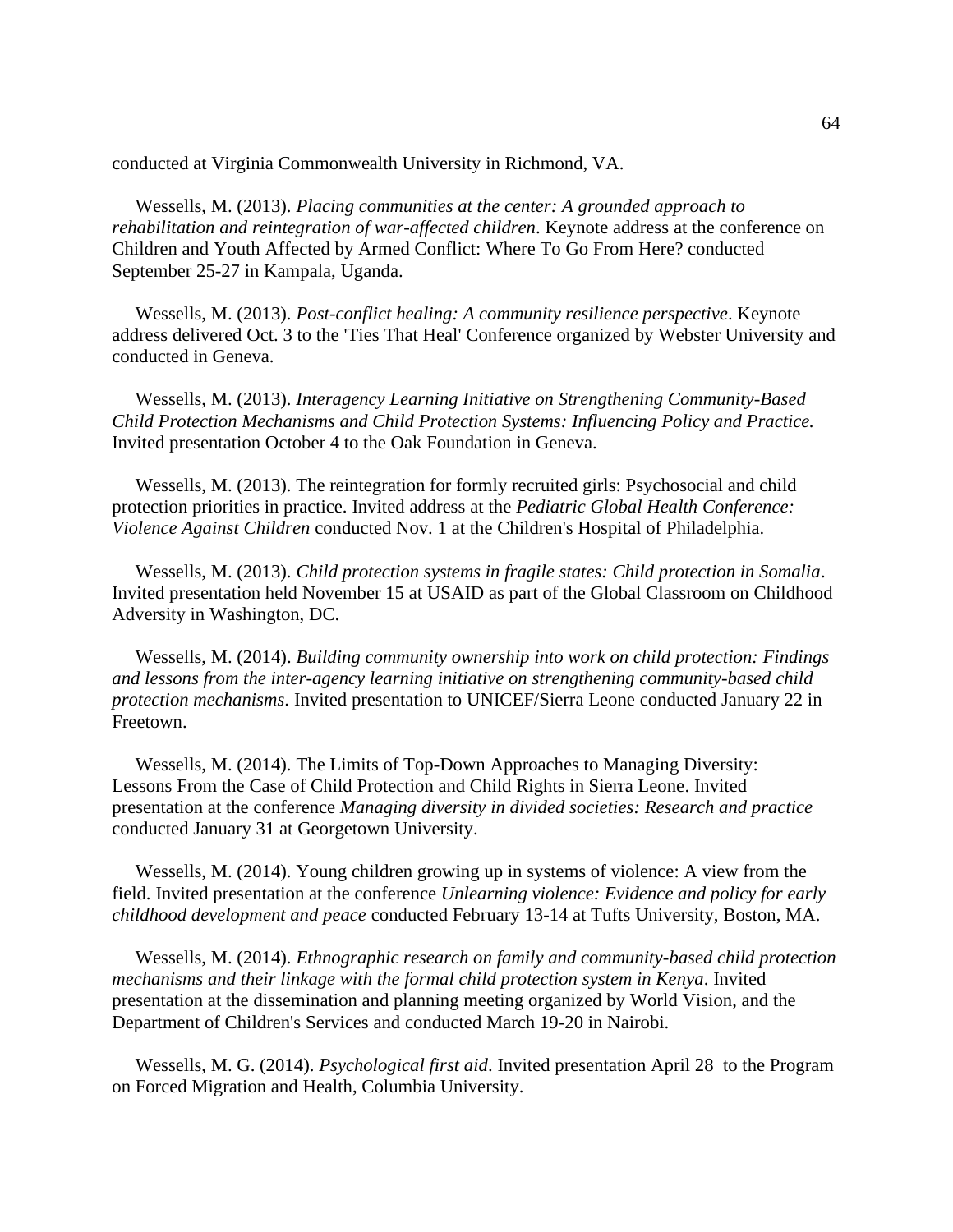Wessells, M. G. (2014). How can community-based child protection mechanisms be supported? Invited presentation at the *Symposium on supporting families, building a better tomorrow for children: The role of the social workforce* conducted April 29 in Washington, DC.

 Wessells, M. G. (2014). How psychosocial and economic support are mutually enabling: Learning from participatory action research with girl mothers in armed forces and groups in northern Uganda, Liberia, and Sierra Leone. Invited presentation at the conference *Invisible Wounds* conducted May 6 at the World Bank in Washington, DC.

 Wessells, M. G. (2014). *How communities support children's well-being: Lessons from the Interagency Learning Initiative*. Invited presentation at the One Day Learning Event conducted May 28 in Dar Es Salaam by the Oak Foundation and Tanzania Child Rights Forum.

 Wessells, M. G. (2014). *How to engage with communities in ways that promote community ownership.* Invited presentation at the national Inter-Agency Workshop on Strengthening Community-Based Child Protection Mechanisms conducted May 28 in Freetown, Sierra Leone.

 Wessells, M. G. (2014). *The power of community ownership: Community-driven work to prevent teenage pregnancy.* Invited presentation to the Multisectoral Coordinating Committee of the National Strategy for the Reduction of Teenage Pregnancy June 11 in Freetown, Sierra Leone.

 Wessells, M. (2014). *Understanding and supporting war-affected children: A critical overview*. Invited presentation at the July 11 at the International Congress of Applied Psychology conducted in Paris.

 Wessells, M. (2014). *Helping children affected by war: Ethical challenges and other issues*. Transversal keynote address July 12 at the International Congress of Applied Psychology conducted in Paris.

 Wessells, M. (2014). Milt Schwebel: Founder of Division 48 and Pioneer of Peace Psychology. In S. Opotow & M. Fine, *Courageous thinking and advocacy for social justice: A tribute to Milton Schwebel* (1914-2013). Symposium conducted Aug. 9 at the 2014 Annual Convention of the American Psychological Association in Washington, DC.

 Wessells, M. (2014). What recent ethnographic research is telling us a bout child rights: A view from sub-Saharan Africa. In B. Nastasi & R. Flores, *Using psychological science to promote and protect child rights--Policy, practice, and research*. Symposium conducted Aug.10 at the 2014 Annual Convention of the American Psychological Association in Washington, DC.

 Wessells, M. (2014). Community-driven action to support vulnerable children: Bottom-up approaches to strengthening national child protection systems. Invited presentation at the *Inter-Agency Meeting to Explore Opportunities for Collaborationon Participatory Action Research in Support of Community-Based Child Protection* conducted August 27 in Ranchi, Jharkhand, India.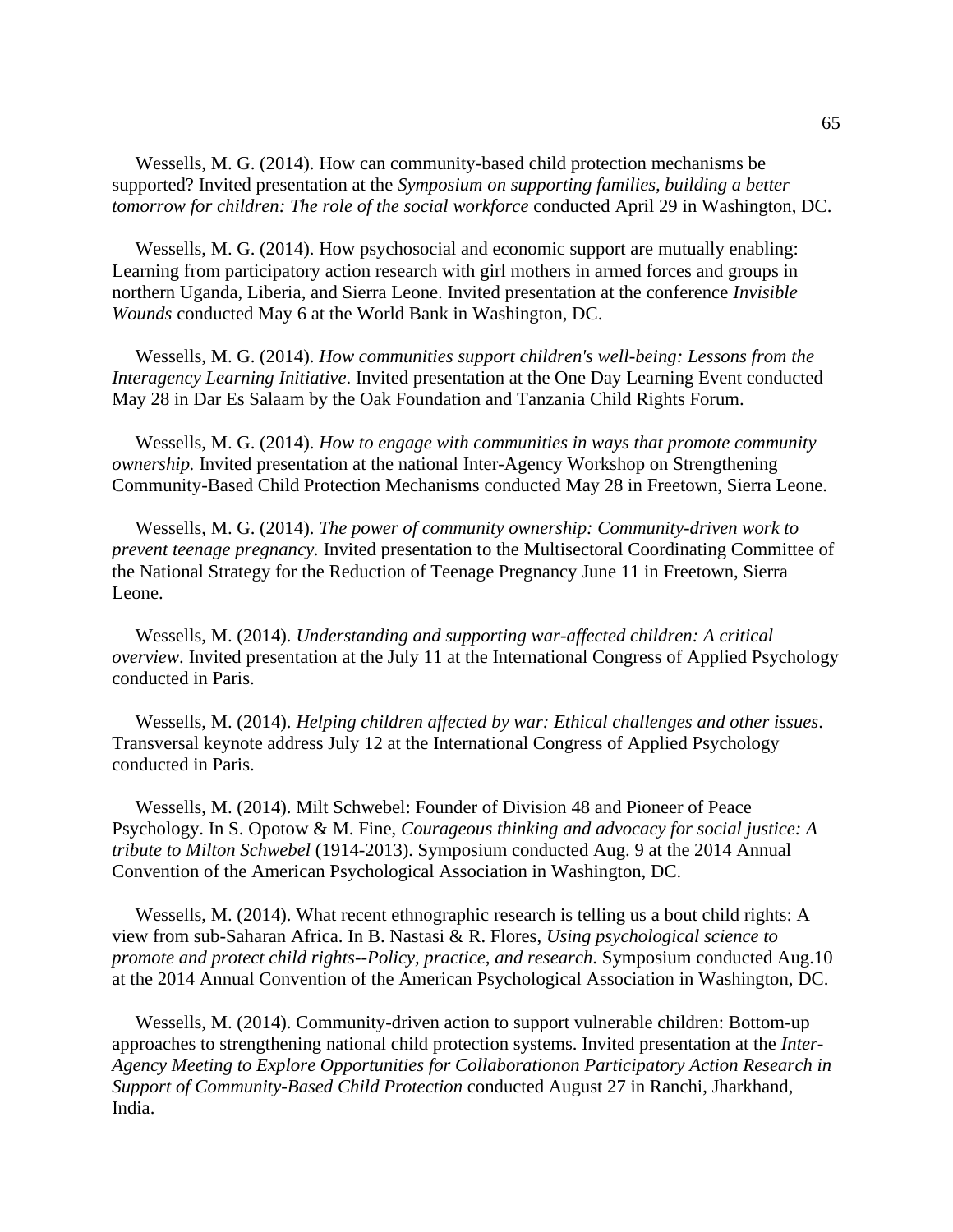Wessells, M. (2014). *Bottom-up approaches to strengthening child protection systems: Placing children, families, and communities at the center*. Keynote address presented September 16 at the XX ISPCAN International Congress on Child Abuse and Neglect in Nagoya.

 Wesssells, M. (2014). *Inter-agency learning about strengthening community-based child protection mechanisms: The importance of deeper listening, community ownership, and bottomup system strengthening.* Invited presentation made November 7 to the global Child Protection Working Group in Geneva.

 Wessells, M. (2014). *Bottom-up approaches to system strengthening: Lessons learned from ethnographic and action research in Sierra Leone*. Invited presentation November 20 to the OVC Task Force meeting in Washington DC.

 Wessells, M. (2015). *Children and armed conflict*. Invited Clark Forum address conducted February 18 at Dickinson College in Carlyle, PA.

 Wessells, M. (2015). Holistic psychosocial support for war-affected children and families: A view from different war zones. Invited presentation at the Mohyla Academy forum on *Children and families: Between war and peace* conducted March 22-23 in Kyiv, Ukraine.

 Wessells, M. (2015). *Community relations and self-care: Priorities for the practicum*. Invited presentation to the Program on Forced Migration and Health students, April 29, at Columbia University.

 Wessells, M. (2015). The journey so far: Exploring how far we have come in the last decade in expanding the methodologies to address the psycho-social and mental health care needs of conflict affected societies. Invited keynote address at conference on *Healing communities, transforming societies: Exploring interconnectedness of psycho-social needs, practice and peacebuilding* conducted by War Trauma Foundation and Institute for Justice and Reconciliation, May 6-8 in Johannesburg.

 Wessells, M. G. (2015). Community-based mechanisms as a source of resilience for waraffected children. UNICEF symposium on *Growing up in conflict: The impact on children's mentalhealth and psychosocial well-being* conducted May 26-28 in The Hague.

 Wessells, M. G. (2015). Human rights and U. S. psychologists' wrongs: The undermining of professional ethics in an era of 'enhanced interrogation.' Keynote address presented 29 May at the *14th International Symposium on the Contributions of Psychology to Peace* conducted in Johannesburg & Pretoria, South Africa.

 Wessells, M. G. (2015). Children's perspectives on violence and how communities support children's well-being: Lessons from the Interagency Learning Initiative. Invited presentation at the Elevate Children funders Group Programme Learning Event, *Learning from research and practice: Developing a common learning agenda on preventing and responding to violence*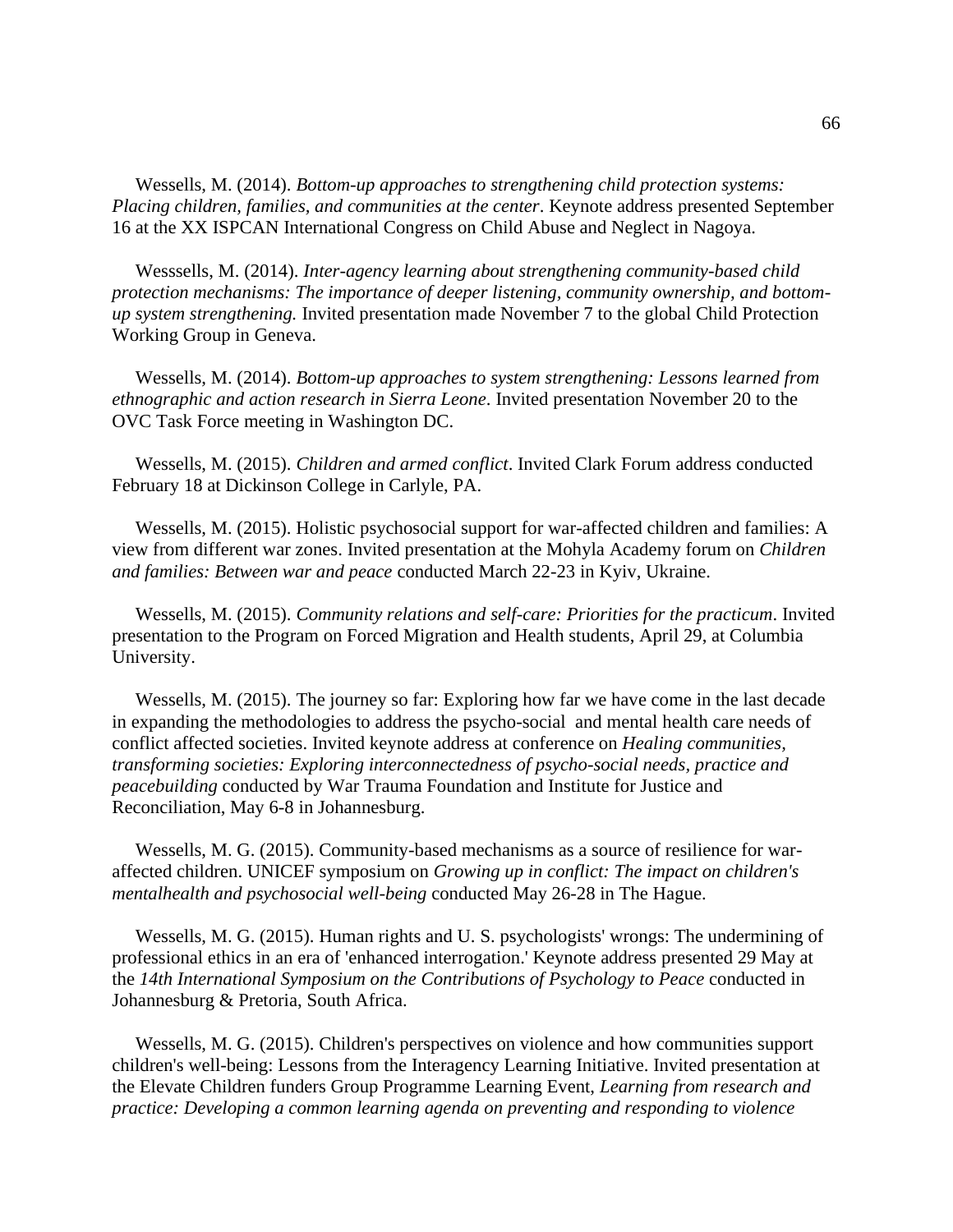*against children in schools*, conducted July 14-16 in Kampala, Uganda.

 Wessells, M. G. (2015). The importance of community-based child protection mechanisms: Lessons from the Interagency Learning Initiative on Strengthening Community-Based Child Protection Mechanisms and Child Protection Systems. Invited presentation at the International Expert Consultation, *Strengthening Communities to Secure Children's Right to Freedom From Violence*, conducted September 3-4 by the Special Representative of the UN Secretary General on Violence Against Children and Plan International and sponsored by the Norewgian Ministry of Foreign Affairs in Klaekken, Norway.

 Wessells, M. G. (2015). Bottom up approaches: Breaking new ground in working with families and informal community systems. Invited presentation at the conference *TPO@20: Reflecting on 20 years of mental health, psychosocial support and child protection* conducted September 18 in Kampala, Uganda.

 Wessells, M. G. (2015). Getting beyond the humanitarian silos: An integrated approach for supporting the resilience of war-affected children. Keynote address presented Nov. 6 at the *27th Greater New York Conference on Behavioral Research* at St. Francis College, Brooklyn, NY.

 Wessells, M. G. (2015). *A practitioner's perspective on changes in the MHPSS field*. Invited presentation to USAID (OFDA & DRG) Nov. 18 in Washington, DC.

 Wessells, M. G. (2016). *Community-driven child protection and bottom-up child protection system strengthening*. Invited presentation at the March 18 meeting of the national Child Protection Working Group in Kampala, Uganda.

 Wessells, M. G. (2016). *Child protection and sustainable peace: The power of community action*. Invited presentation to the Columbia University Peace Seminar conducted March 31 in New York City.

 Wessells, M. G. (2016). *Cooperative strategies in the reintegration of former child soldiers: The case of Sierra Leone*. Invited address presented at the meeting of the 12th Annual Morton Deutsch Award for Distinguished Contributions to Social Justice held April 7 in New York City.

 Wessells, M. G. (2016). Invited presentation at the Ninth Annual Psychology Day at the United Nations, *From vulnerability to resilience: Using psychology to address the global migration crisis* conducted April 28 at UN Headquarters In New York City.

 Wessells, M. G. (2016). *Diversity sparks community change and action: Bottom-up approaches to holistic child protection and psychosocial support in sub-Saharan Africa*. Invited address presented July 24 at the 31st International Congress of Psychology in Yokohama, Japan.

 Wessells, M. G. (2016). Transforming the soul and practice of psychology: Placing human rights at the center. Invited presentation as part of the Presidential Symposium *Not in our name: Psychology post-Hoffman* conducted July 25 at the 31st International Congress of Psychology in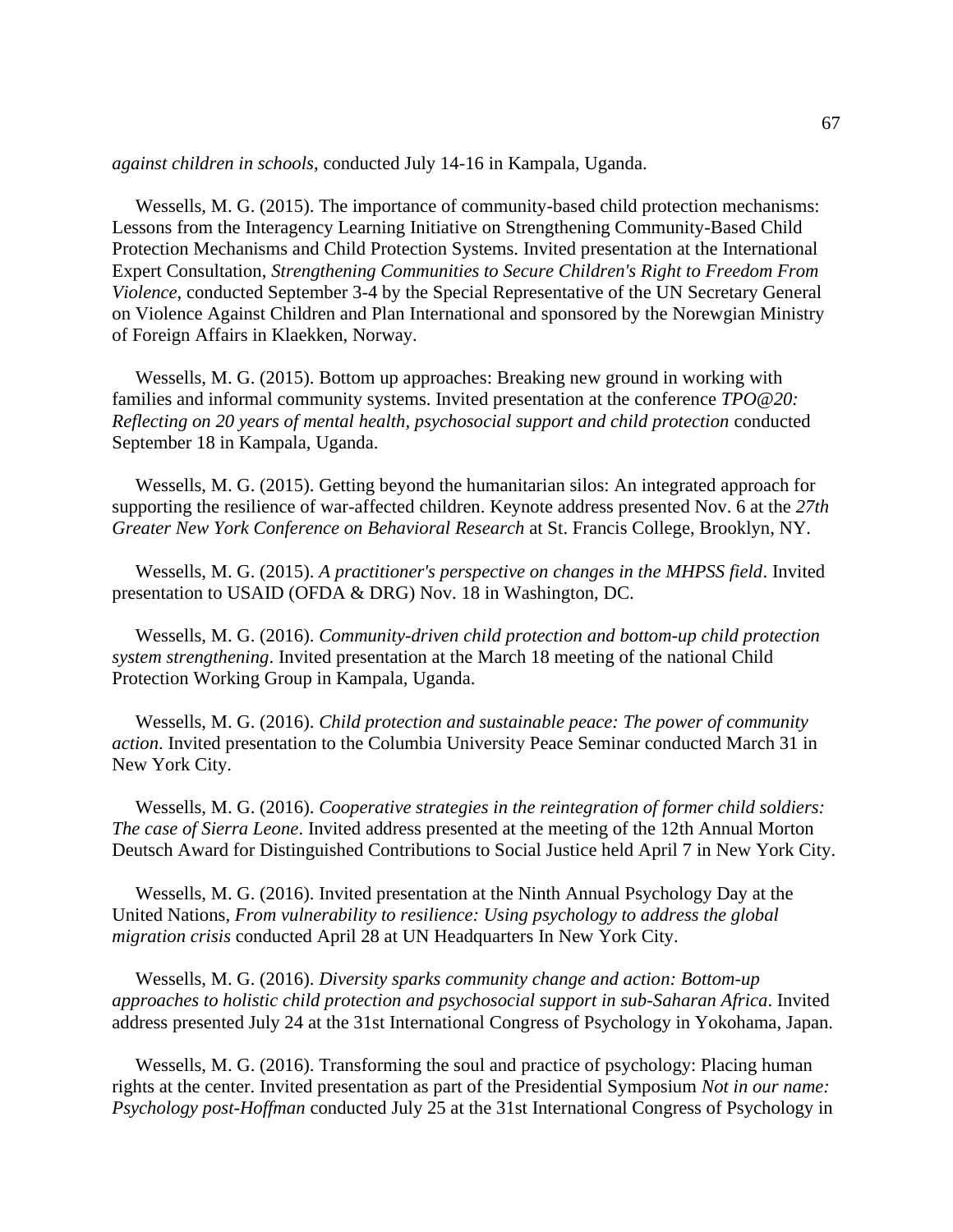Yokohama, Japan.

 Wessells, M. G. (2016). Community driven child protection and bottom-up child protection system strengthening. Invited presentation on the *Inter-Agency Workshop on Community Driven Approaches to Child Protection* conducted August 17-18 in Kampala, Uganda.

 Wessells, M. G. (2017). 'Those left behind': Challenges and opportunities for transformational development. Keynote presentation Feb. 22 as part of the World Vision global webinar, *Transformational Development Global Dialogues: The Most Vulnerable Children*.

 Wessells, M. G. (2017). Child protection and psychosocial support for children in war zones: A community resilience approach. Invited presentation March 10 at the Dart Center *Global Reporting Institute: Early Childhood Experience and the Developing Brain* conducted at Columbia University, New York City.

 Wessells, M. G. (2017). A grounded approach to supporting community resilience and action for vulnerable children. Invited presentation March 21 at seminar *The Roles of Social Workers in Sustainable Development* at the Columbia University School of Social Work in celebration of World Social Work Day.

 Wessells, M. G. (2017). *Psychosocial support for war-affected children and challenges to mental health system strengthening: A view from Ukraine*. Invited presentation March 27 to the Global Mental Health Seminary, Columbia University in New York City.

 Wessells, M. G. (2017). Economic migration: Safe journeys in troubled times? Invited presentation to the *International Solidarity Forum* organized by the World Youth Association and conducted March 28 at UN headquarters in New York City.

 Wessells, M. G. (2017). *Boosting the policy impact of research: Lessons from child protection action research in Sierra Leone.* Invited presentation April 17 to the Heilbrunn Department of Population and Family Health, Mailman School of Public Health, Columbia University, in New York City.

 Wessells, M. G. (2017). *Reintegrating former child soldiers: Issues of gender, identity, and community*. Invited presentation April 19 at Manhattan College, Purchase, New York.

 Wessells, M. G. (2017). Boosting the impact of research with children: The power of early engagement and collective ownership. Invited presentation at the *15th International Symposium on the Contributions of Psychology to Peace* conducted May 22-26 in Rome and Florence, Italy.

 Wessells, M. G. (2017). *Overview of the inter-agency action research*. Invited presentation at the State Level Dissemination Workshop in Jharkhand conducted August 23 in Ranchi, India.

 Wessells, M. G. (2017). *The baseline survey and key findings: inter-agency action research*. Invited presentation at the State Level Dissemination Workshop in Jharkhand conducted August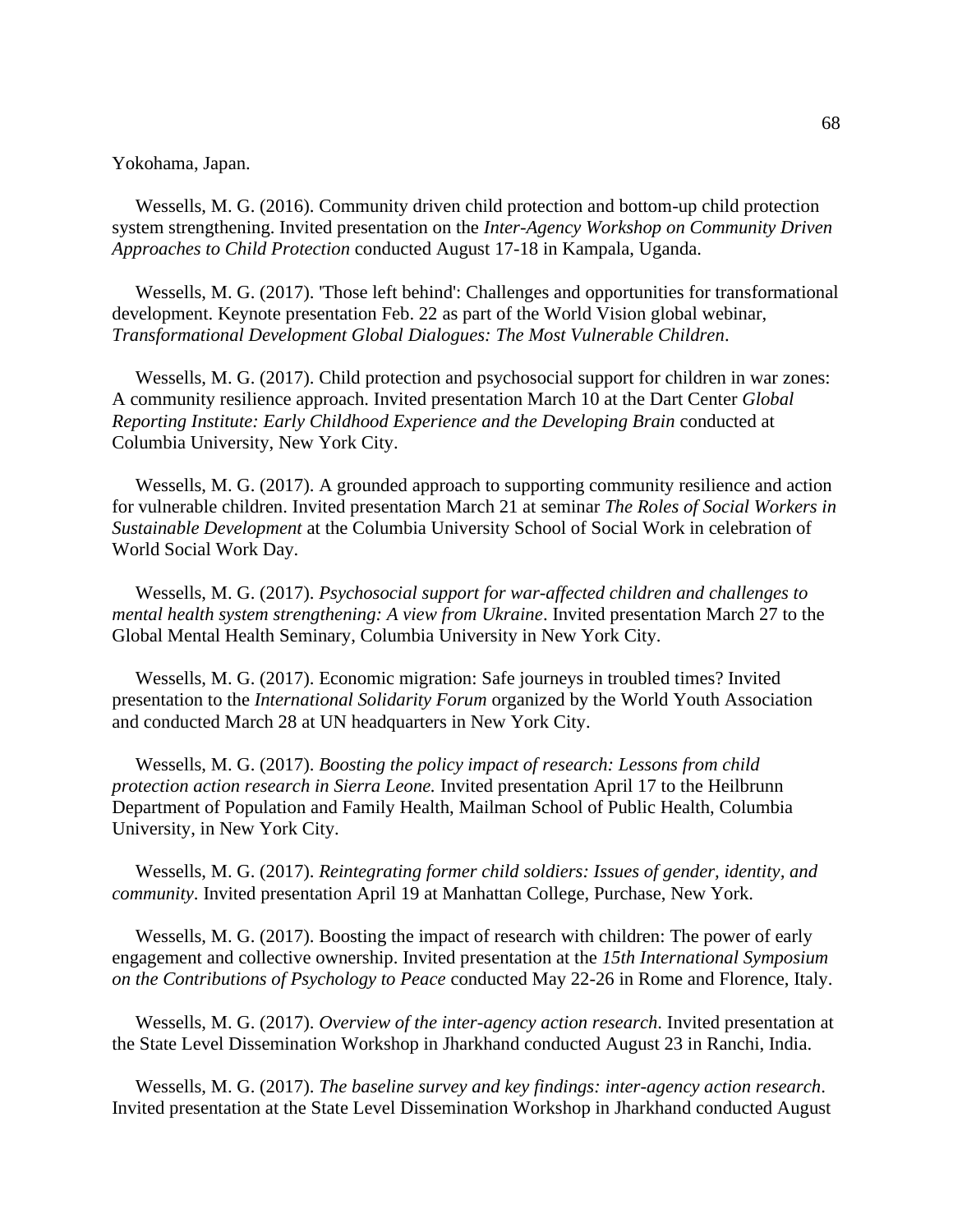23 in Ranchi, India.

 Wessells, M. G. (2017). Protecting Africa's children: Issues of power, community and sustainability. Invited address presented at the *Pan-African Psychology Union Congress* September19 in Durban, South Africa.

 Wessells, M. G. (2017). Strengthening community-based child protection for vulnerable children in Sierra Leone: Toward a child centered, inclusive, community owned approach. Invited presentation October 24 at the international conference *Putting children first: Identifying solutions and taking action to tackle child poverty and inequality* in Africa conducted October 23-25 in Addis Abbaba, Ethiopia.

 Wessells, M. G. (2017). The importance of 'soft skills' in building relationships and enabling a social process conducive to research influencing policy. Invited presentation October 24 at the international conference *Putting children first: Identifying solutions and taking action to tackle child poverty and inequality* in Africa conducted October 23-25 in Addis Abbaba, Ethiopia.

 Wessells, M. G. (2018). *Justice for former child soldiers in northern Uganda? The ICC trial of Dominic Ongwen and a 10-year retrospective on the legacy of the war*. Invited presentation March 26 to the Heilbrunn Department of Population and Family Health, Mailman School of Public Health, Columbia University, in New York City.

 Wessells, M. G. (2018). Practical steps toward community-led approaches to child protection. Invited presentation at the interagency W*orkshop on Community-Led Child Protecti*on conducted Aug. 7-8 in Nairobi, Kenya.

 Sinha, R. K., Mondal. B., Raj, P., Bannerjee, A., & Wessells, M. G. (2018). How practitioners can enable children, families and communities to change social norms for children's well-being in India. Presentation at the *Voice* conference conducted December 12-14 in Bali, Indonesia.

 Stark, L., Benouna, C., Seff, I., Allaf, C., & Wessells, M. (2019). Learning to Care for Young Arabic-speaking Students: Preliminary Findings from the Study of Adolescent Lives after Migration to America (SALaMA). Presented April 18 at the annual meeting of the Comparative and International Education Society (CIES) in San Francisco.

 Wessells, M. G. (2019). Voice, agency, and forced migration: Narrative and participatory action research approaches in program design, monitoring and evaluation. Invited presentation May 22 at the National Academy of Sciences *Workshop on Forced Migration Research: From Theory to Practice in Promoting Migrant Well-Being* conducted in Washington, DC.

 Wessells, M. G. (2019). The power of participatory action research. Invited presentation at the *Global Technical Assistance Group Meeting—Empowered AID* conducted July 23 in Washington, DC.

Wessells, M. G. (2019). Reintegration of former child soldiers: Issues of power and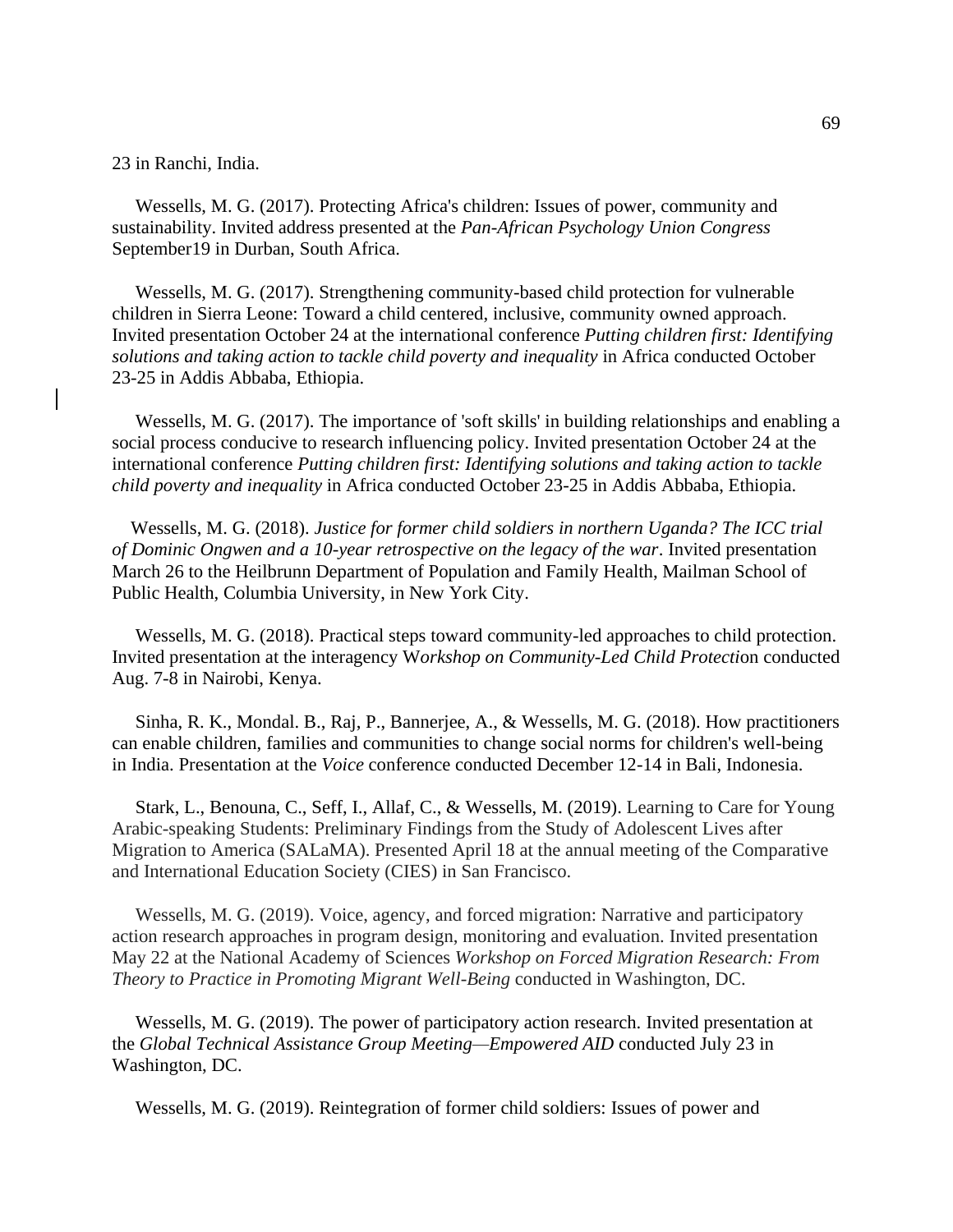community engagement. Invited presentation July 26 at the *Consultation Meeting with NGOs and Academia for the Global Coalition for Reintegration of Child Soldiers* conducted at Columbia University, New York.

 Wessells, M. G. (2019). The role of civil society processes in nonviolent conflict resolution: international perspectives. Invited presentation at the *16th International Symposium on the*  Contributions of Psychology to Peace conducted July 29 – Aug. 1 at Javariana University in Bogota, Colombia.

 Wessells, M. G. (2019). Ethical issues in the reintegration of former child soldiers: international perspectives. Invited presentation at the *16th International Symposium on the Contributions of Psychology to Peace* conducted July 29 – Aug. 1 at Javariana University in Bogota, Colombia.

 Wessells, M. G. (2019). Strengthening mental health and psychosocial support in humanitarian settings: Mobilizing and supporting host and displaced populations. Invited presentation Oct. 7 at the *Mind the Mind Now Conference* organized by the Dutch Government in Amsterdam.

 Wessells, M. G. (2019). *Holistic psychosocial support in humanitarian settings*. Invited electronic presentation Nov. 14 at Washington University School of Social Work, St. Louis, MI.

 Stark, L., Bennouna, C., Seff, I., Wessells, M., & Allaf, C. (2020). Learning to care for young Arabi-speaking students: Preliminary findings from the Study of Adolescent Lives After Migration to America (SALaMA). Presented at the *International Congress for School Effectiveness and Improvement 2020* held in Morocco.

 Wessells, M. (2020). Humility, orientation, and skills—A critical analysis of 'cultural competence'. Presentation as part of webinar on *Cultural competence* organized by the International Rescue Committee and conducted via Zoom on September 12.

## **Panels or Sessions Chaired Recently:**

- (August, 1996). Chair and Organizer of Symposium on Intrastate conflict--Origins, aftermath, and challenges of reconstruction held at the annual convention of the American Psychological Association Toronto, Ontario.
- (August, 1996). Chair, Symposium on Honoring the lifetime contributions of Anatol Rapoport to peace and conflict resolution held at the Annual Convention of the American Psychological Association, Toronto, Ontario.
- (August, 1997). Chair and Organizer of Symposium on UN Study: Impact of armed conflict on children and psychosocial implications held at the Annual Convention of the American Psychological Association, Chicago.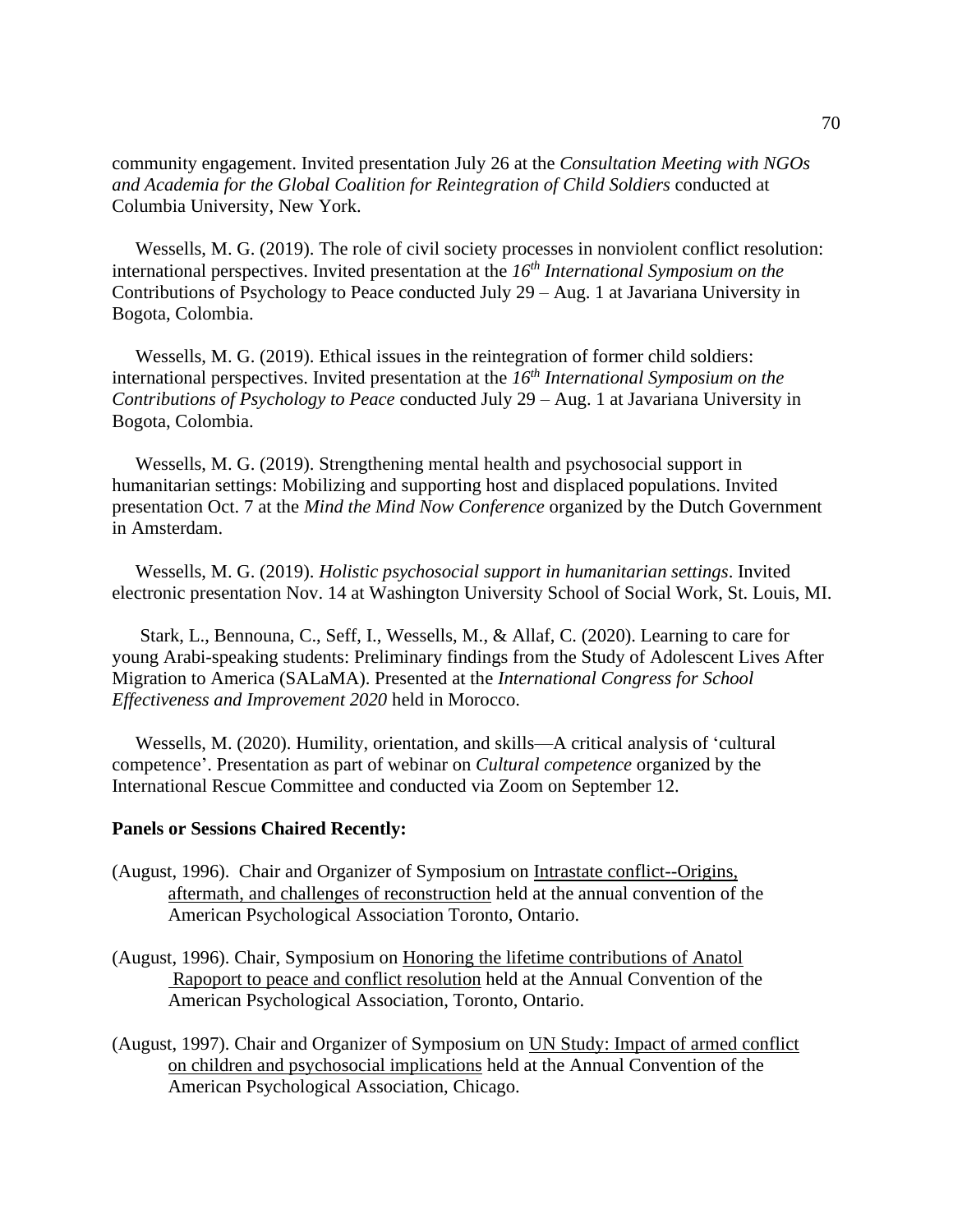- (July, 1998). Chair, Symposium on "Ethnic Wars Resolved?" conducted at the APA/CPA/INCORE Conference on Ethnopolitical warfare: Causes and solutions, Derry, Northern Ireland.
- (August, 1998). Chair, Symposium on "Environmental Issues" conducted at the Stockholm Conference on Diplomacy and Psychology held at Hasselby Castle to plan the Dag Hammarskjold Seminar on Diplomacy and Psychology.
- (August, 1999). Chair, Symposium on Child soldiering−−Psychosocial impacts, intervention, and prevention conducted at the Annual Convention of the American Psychological Association, Boston.
- (August, 2000). Chair, Symposium on Psychology and global issues: Building cultures of peace conducted at the Annual Convention of the American Psychological Association, Washington, DC.
- (September, 2000). Chair, Caucus on Trauma and Healing, International Conference on War-Affected Children conducted in Winnipeg, Canada.
- (August, 2001). Chair, Symposium on recent developments in the assessment of refugee mental health conducted at the Annual Convention of the American Psychological Association, San Francisco.
- (August, 2002). Chair, Invited Symposium on Terrorism research—current state, gaps, and future directions conducted at the Annual Convention of the American Psychological Association, Chicago.
- (May, 2004). Chair, Workshop on Making Protection a Priority: Integrating Protection and Humanitarian Assistance, conducted at the InterAction Forum 2004in Washington, DC.
- (August, 2004). Co-Convenor, Invited Symposium on Violence, terrorism, and mental health conducted at the  $28<sup>th</sup>$  International Congress of Psychology in Beijing.
- (May, 2005). Chair, Session on Basic services to displaced populations conducted at the *3 rd African International Conference on Early Childhood Development* in Accra, Ghana.
- (March, 2007). Co-Chair, Symposium on Children coping with political violence: Implications for social development conducted in Boston at the 2007 Biennial Meeting of the Society for Research on Child Development.
- (June, 2010). Chair, The Ethics of Learning plenary session held June 24 in Geneva as part of the *Learning Into Action* conference organized by the Child Protection Working Group and the Care and Protection of Children Learning Network.